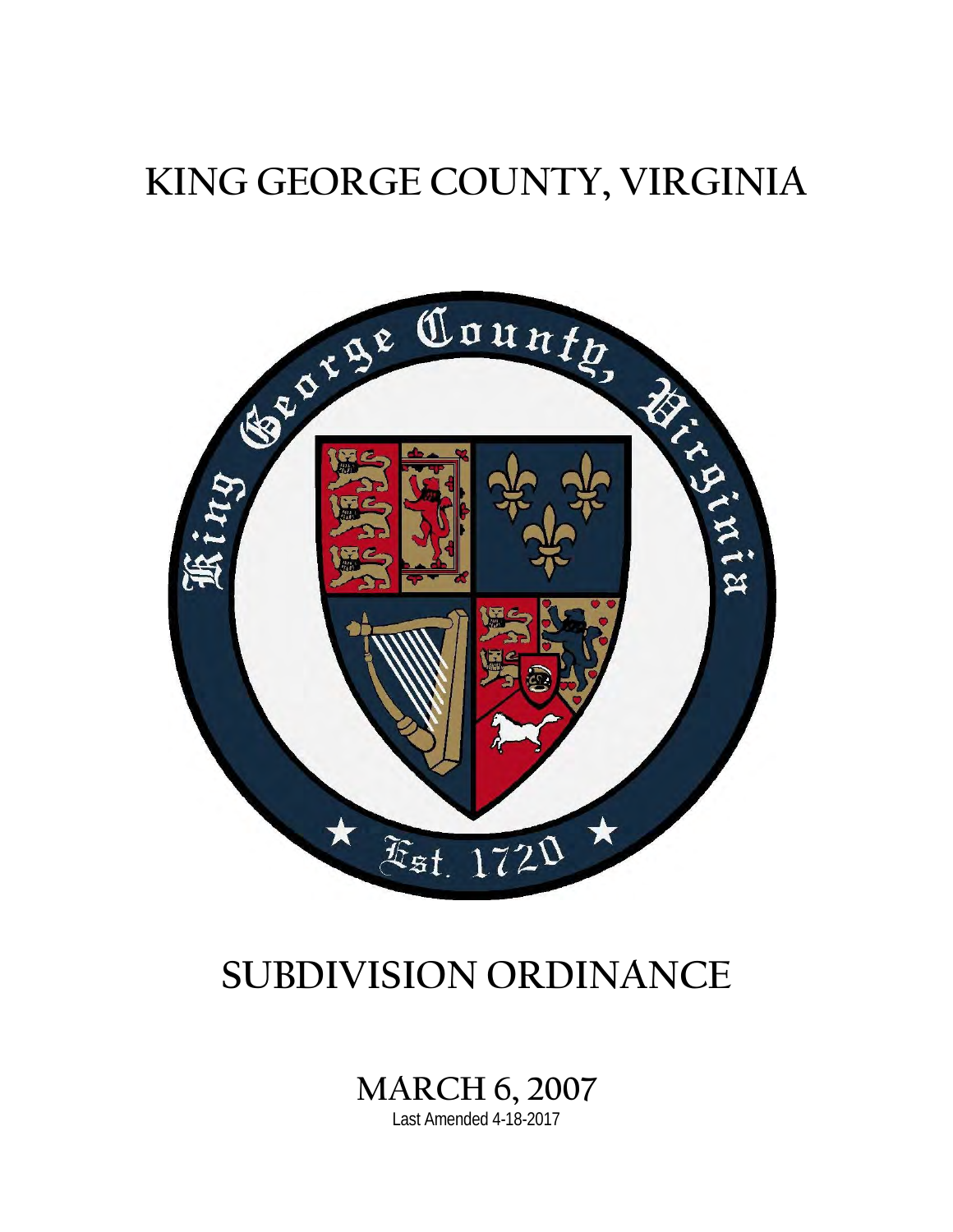# KING GEORGE COUNTY SUBDIVISION ORDINANCE

# TABLE OF CONTENTS

|                                                        | <b>PAGE</b>    |
|--------------------------------------------------------|----------------|
| ARTICLE 1, GENERAL PROVISIONS:                         | 1              |
| Section 1.1 Title                                      | 1              |
| Section 1.2 Purpose                                    | 1              |
| Section 1.3 Authority and Enactment Clause             | 1              |
| Section 1.4 Plan and Plat: General                     | $\overline{2}$ |
| 1.4.1 Platting Required                                | $\overline{2}$ |
| 1.4.2 Compliance with Zoning Ordinance                 | $\overline{2}$ |
| 1.4.3 Private Restrictions and Agreements              | $\mathfrak{Z}$ |
| 1.4.4 Application Fee                                  | $\overline{3}$ |
| Section 1.5 General Usage                              | $\mathfrak{Z}$ |
| Section 1.6 Interpretation by Agent                    | 4              |
| Section 1.7 Definitions                                | 4              |
| ARTICLE 2, ADMINISTRATION AND ENFORCEMENT:             | 11             |
| Section 2.1 Subdivision Agent                          | 11             |
| 2.1.1 Appointment                                      | 11             |
| 2.1.2 Duties                                           | 11             |
| Section 2.2 Planning Commission                        | 12             |
| Section 2.3 Governing Body                             | 12             |
| Section 2.4 Virginia Department of Health              | 12             |
| Section 2.5 Virginia Department of Transportation      | 12             |
| Section 2.6 Severability                               | 12             |
| Section 2.7 Violation and Penalties                    | 13             |
| ARTICLE 3, PREPARATION AND APPROVAL OF PLATS:          | 15             |
| Section 3.1 Review Process                             | 15             |
| Section 3.2 Sketch Plan                                | 15             |
| Section 3.3 Preliminary Plat Requirements              | 15             |
| Section 3.4 Waiver of Preliminary Plat Requirements    | 17             |
| Section 3.5 Processing of Preliminary Plat             | 18             |
| 3.5.1 Submission of Plat                               | 18             |
| 3.5.2 Review by Agent                                  | 18             |
| 3.5.3 Planning Commission Action                       | 18             |
| 3.5.4 Governing Body Action                            | 18             |
| Section 3.6 Time Limit on Approval of Preliminary Plat | 19             |
| Section 3.7 No Guarantee                               | 19             |
| 3.7.1. Effect of Preliminary Plat<br>Approval          | 19             |
| 3.7.2. Technical Changes to approved Preliminary Plat  | 19             |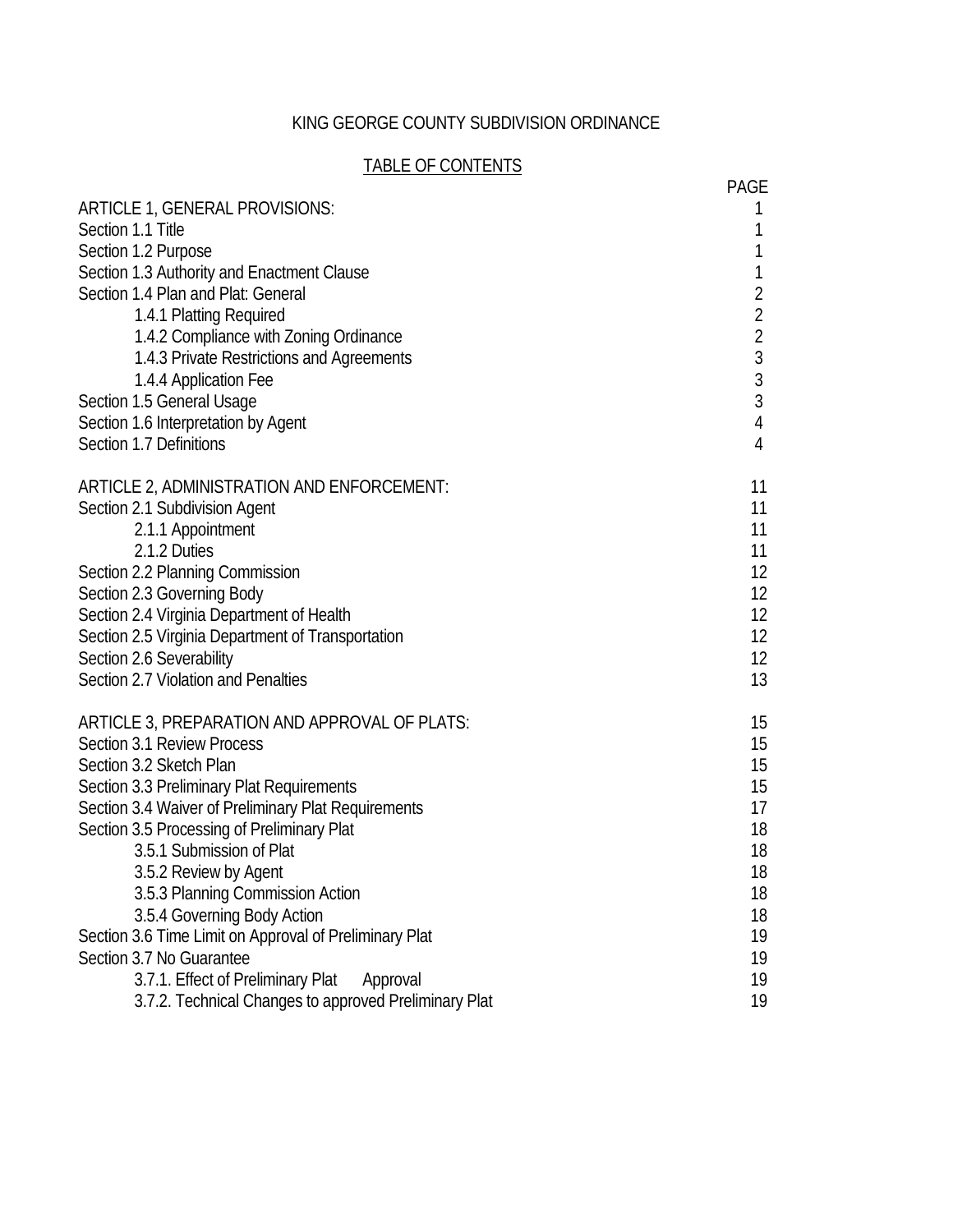# KING GEORGE COUNTY SUBDIVISION ORDINANCE

#### TABLE OF CONTENTS Continued

|                                                              | <b>PAGE</b> |
|--------------------------------------------------------------|-------------|
| Section 3.8 Construction Plans, Profiles and Specifications  | 20          |
| 3.8.1 Submission of Engineering Plans                        | 20          |
| 3.8.2 Review and Approval                                    | 20          |
| 3.8.3 Subdivision Agreement                                  | 20          |
| 3.8.4 Bond Requirements                                      | 21          |
| 3.8.5 Release of Bonds                                       | 21          |
| 3.8.6 Bond Forms                                             | 21          |
| 3.8.7 Maintenance of Roads                                   | 21          |
| Section 3.9 Final Record Plat                                | 21          |
| Section 3.10 Required Forms and Signatures                   | 24          |
| Section 3.11 Required Documentation                          | 25          |
| Section 3.12 Review and Approval of Final Plat               | 25          |
| 3.12.1 Agent Review                                          | 25          |
| 3.12.2 Planning Commission Review                            | 26          |
| 3.12.3 Governing Body                                        | 26          |
| 3.12.4 Revision to Approved Plats of Record                  | 26          |
| 3.12.5 Recordation                                           | 26          |
| Article 4, Access Standards                                  | 27          |
| Section 4.1 Access Standards                                 | 27          |
| Article 5, Cluster Development Standards                     | 29          |
| Section 5.1 Cluster Development Standards                    | 29          |
| Section 5.2 Open Space Regulations                           | 29          |
| Section 5.3 Provisions for Pipe Stem Lots                    | 30          |
| Section 5.4 Review and Approval of Cluster Subdivision Plans | 30          |
| ARTICLE 6, MINOR SUBDIVISIONS:                               | 31          |
| Section 6.1 Plat Submission                                  | 31          |
| Section 6.2 Plat Requirements                                | 31          |
| 6.2.1 Requirements for Three lots                            | 31          |
| 6.2.2 Requirements for Four and Five Lots                    | 32          |
| 6.2.3 Compliance with Zoning                                 | 32          |
| 6.2.4 Elongations                                            | 32          |
| 6.5 Plat Review                                              | 32          |
| 6.6 Access                                                   | 33          |
| 6.7 Health Department Approval                               | 33          |
| 6.8 Property Markers                                         | 33          |
| 6.9 Street Signs                                             | 33          |
| 6.10 Stormwater Drainage                                     | 33          |
| 6.11 Processing                                              | 33          |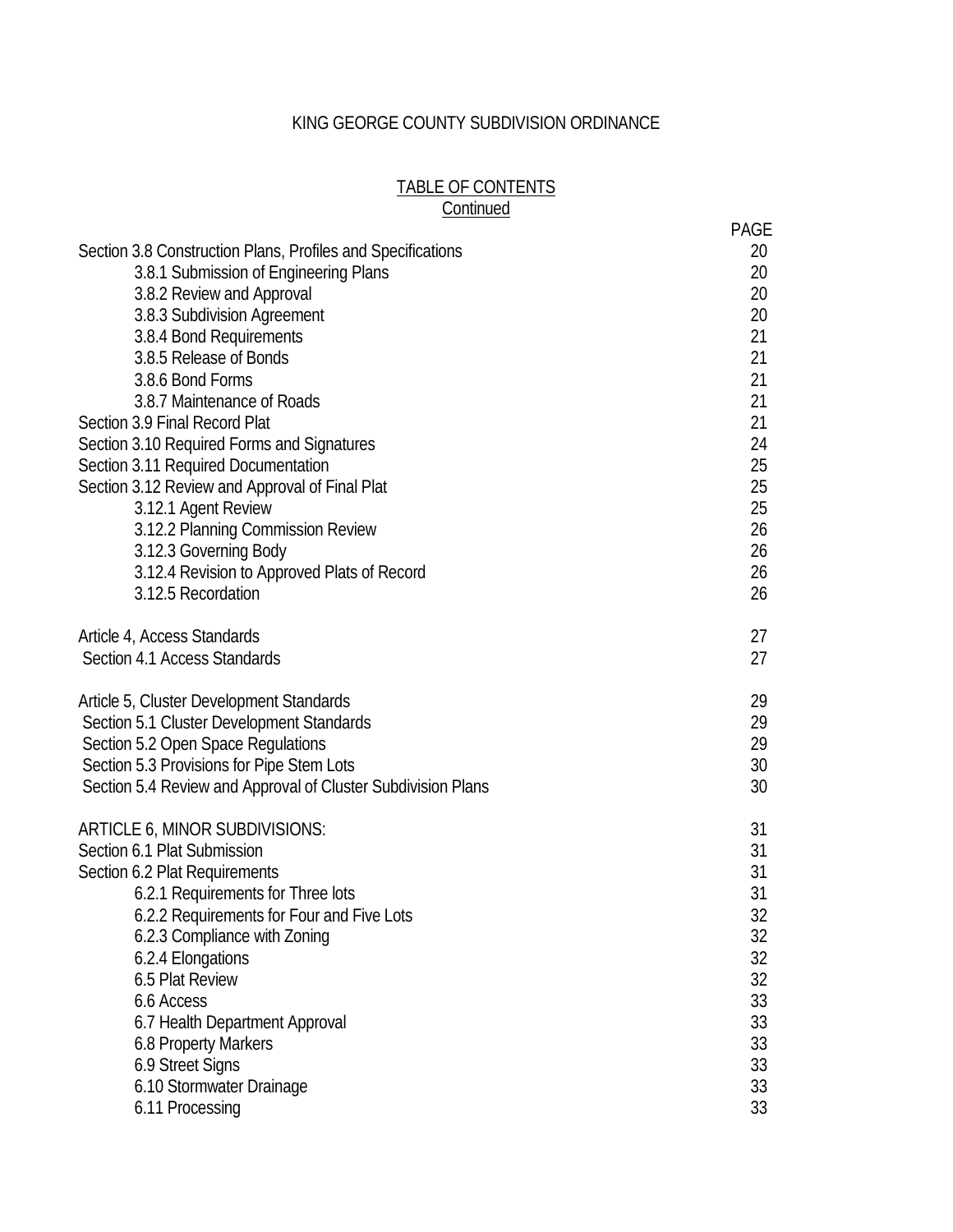# TABLE OF CONTENTS **Continued**

|                                                        | <b>PAGE</b> |
|--------------------------------------------------------|-------------|
| ARTICLE 7, FAMILY SUBDIVISIONS:                        | 35          |
| 4 Section 7.1 Subdivision of Land for Family Members   | 35          |
| ARTICLE 8, GENERAL REQUIREMENTS AND MINIMUM STANDARDS: |             |
| Section 8.1 Application of Article                     | 37          |
| Section 8.2 Land Suitability                           | 37          |
| Section 8.3 Streets                                    | 37          |
| 8.3.1 Alignment and Layout                             | 37          |
| 8.3.2 Useable Open Space Requirement                   | 38          |
| 8.3.3 Alleys                                           | 39          |
| 8.3.4 Intersections                                    | 39          |
| 8.3.5 Culs-de-sacs Streets                             | 39          |
| 8.3.6 Blocks                                           | 40          |
| 8.3.7 Minimum Street Width                             | 40          |
| 8.3.8 Street Names                                     | 40          |
| 8.3.9 Curbs, Gutters and Sidewalks                     | 40          |
| 8.3.10 Access to Townhouse Subdivision                 | 40          |
| Section 8.4 Street Identification Signs                | 41          |
| Section 8.5 Street Required Prior to Sale or Occupancy | 41          |
| Section 8.6 Snow Removal Responsibility                | 41          |
| Section 8.7 Lots Subdivision                           | 41          |
| 8.7.1 Lots Size                                        | 41          |
| 8.7.2 Shape and Arrangement of Lots                    | 41          |
| 8.7.3 Lot Frontage                                     | 41          |
| 8.7.4 Remnants or Outlets                              | 42          |
| 8.7.5 Unusable Land                                    | 42          |
| 8.7.6 Lots for Required buffers                        | 42          |
| Section 8.8 Required Monuments                         | 42          |
| 8.8.1 Property Monuments                               | 42          |
| 8.8.2 General Property Monuments                       | 42          |
| 8.8.3 Control Monuments                                | 42          |
| 8.8.4 Notation on plat                                 | 43          |
| 8.8.5 North Arrow                                      | 43          |
| 8.8.6 Easements                                        | 43          |
| 8.8.7 Visibility of Monuments for Inspection           | 44          |
| Section 8.9 Utilities                                  | 44          |
| 8.9.1 Location of Utilities                            | 44          |
| 8.9.2 Easements Required                               | 44          |
| 8.9.3 Fire Hydrants                                    | 44          |
| Section 810 Storm Drainage                             | 44          |
| 8.10.1 Stormwater Management                           | 44<br>44    |
| 8.10.2 Stormwater Drainage Easement                    | 45          |
| 8.10.3 Lots for Stormwater Management Facilities       |             |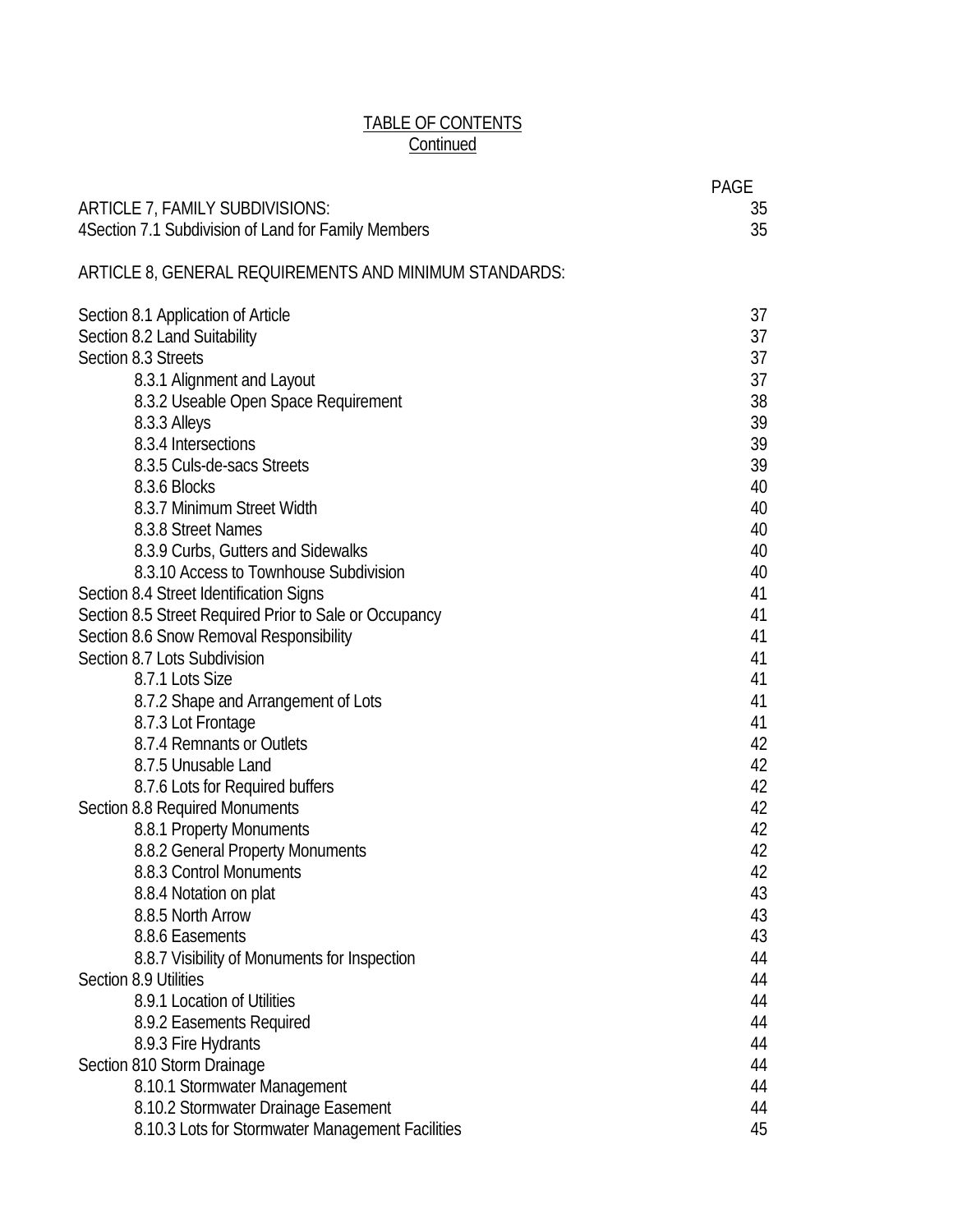# KING GEORGE COUNTY SUBDIVISION ORDINANCE

#### TABLE OF CONTENTS **Continued**

|                                                                | <b>PAGE</b> |
|----------------------------------------------------------------|-------------|
| Section 8.11 Inspection and Acceptance                         | 45          |
| 8.11.1 Inspections                                             | 45          |
| 8.11.2 As-Built Plan                                           | 45          |
| 8.11.3 Failure to Comply                                       | 45          |
| ARTICLE 9, EXCEPTION AND APPEALS:                              | 47          |
| Section 9.1 Exceptions                                         | 47          |
| 9.1.1 Procedures for Exception                                 | 47          |
| Section 9.2 Appeals                                            | 47          |
| 9.2.1 Procedure for Appeal                                     | 47          |
| 9.2.2 Authority to Grant                                       | 48          |
| 9.2.3 Time Limit                                               | 48          |
| 9.2.4 Decision Final                                           | 48          |
| Section 9.3 Effect of Pending Applications, Prior to Approvals | 48          |
| ARTICLE 10, VACATION OF RECORDED PLATS:                        | 49          |
| Section 10.1 Procedures for Vacation of Plats                  | 49          |
| 10.1.1 Before Sale of Lots                                     | 49          |
| 10.1.2 After Sale has Occurred                                 | 49          |
| 10.1.3 Vacation of Boundary Lines                              | 50          |
| 10.1.4 Duty of the Clerk when Plat is Vacated                  | 50          |

#### Appendix

Appendix A – Subdivision Agreement Appendix B – Form A, County of King George, Virginia Corporate Surety Agreement Appendix B – Form B, County of King George, Virginia, Cash Escrow Appendix B – Form C, County of King George, Virginia, Irrevocable Letter of Credit Appendix C – Summary of Amendments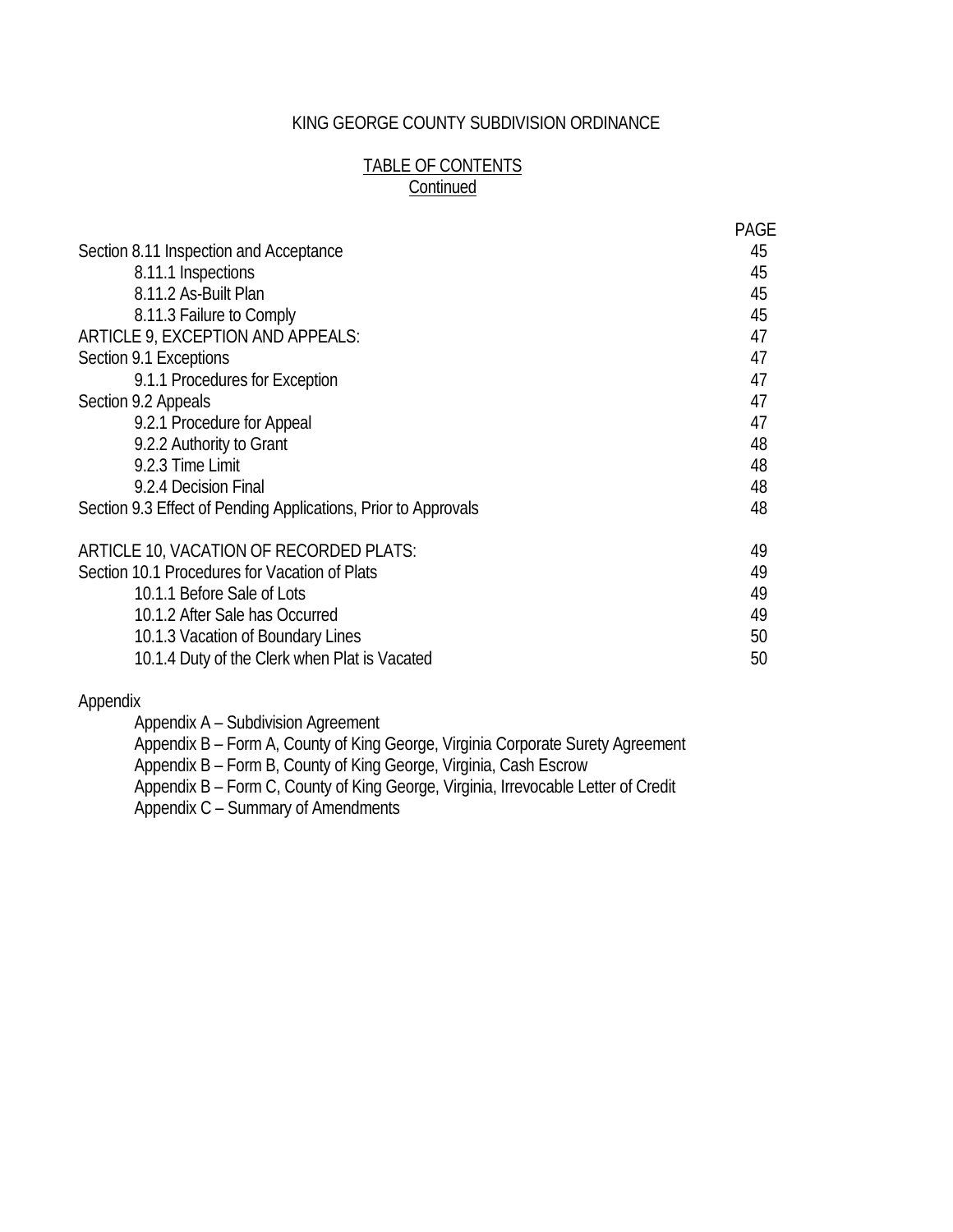#### **ARTICLE 1 GENERAL PROVISIONS**

# 1.1 TITLE

This Ordinance shall be known as the "Subdivision Ordinance of King George County, Virginia".

# 1.2 PURPOSE

The purpose of this Ordinance is to establish standards for the subdivision of land and development procedures for King George County, Virginia and such of its environs as come under the jurisdiction of the Governing Body, as provided by the Code of Virginia. More specifically, the purposes of these standards and procedures are:

- 1. To promote the public health, safety and general welfare.
- 2. To establish standards and procedures for the orderly subdivision and development of land in King George County Virginia.
- 3. To ensure proper legal description and proper monumenting of subdivided land
- 4. To ensure purchasers of lots, tracts and parcels of land purchase a commodity that is suitable for the intended use.
- 5. To provide for safe legal, efficient and environmentally compatible ingress and egress to properties and neighborhoods.
- 6. To facilitate the provision of adequate public facilities, services and utilities in the safest, most efficient, economic and environmentally compatible manner possible.
- 7. To avoid undue congestion of land and streets
- 8. To facilitate the implementation of the official King George County Comprehensive Plan
- 9. To implement Article 6, Title 15.2, Chapter 22 Article 6, of the Code of Virginia (15.2-2240 15.2-2279, Land Subdivision and Development).

# 1.3 AUTHORITY AND ENACTMENT CLAUSE

The Subdivision Regulations herein shall apply to the subdivision of lots, tracts, or parcels of land unless, specifically exempted, situated either wholly or partly with the boundaries of King George County Virginia in accordance with Article 6, Title 15.2, Chapter 22 Article 6, of the Code of Virginia (15.2-2240 - 15.2-2279, Land Subdivision and Development). This Ordinance was duly considered, following the required public hearings and was adopted by the Governing Body of King George County, Virginia.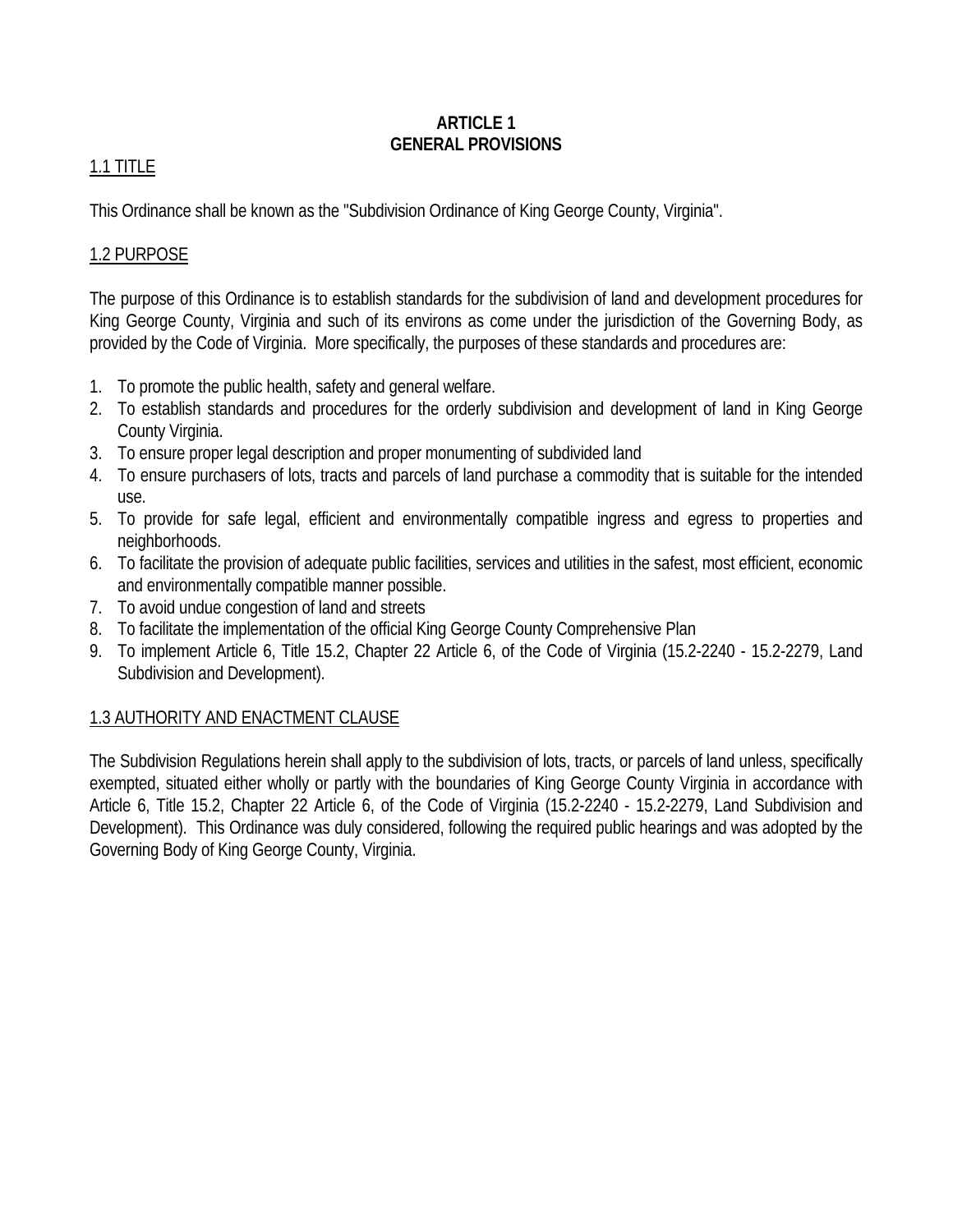# 1.4 PLAN AND PLAT: GENERAL

# 1.4.1 Platting Required

No person shall sell convey or record a deed to land dividing off a parcel without making and recording a plat of such subdivision and without fully complying with the provisions of this ordinance and Title 15.2, Chapter 22, Article 6, of the Code of Virginia, 15.2-2200.

- a. No person shall sell, convey, or record a deed to land subdividing off a parcel without making and recording a plat of such subdivision and without fully complying with the provisions of this Ordinance.
- b. No plat of survey and/or subdivision plat of a parcel of real property located in King George County, Virginia shall be recorded in the office of the Circuit Court Clerk of King George County, Virginia, unless said plat of survey bears a written notation by the Subdivision Agent of King George County, Virginia stating whether or not the provisions of the King George County Subdivision Ordinance are applicable to the proposed division of real property as depicted by said plat of survey.
- c. When a new subdivision abuts one side of an existing or platted road or street having a total width of less than fifty (50) feet, a dedication of additional right-of-way to the County of King George is desirable and in accordance with the objectives in the Comprehensive Plan and as such the subdivider shall be required to dedicate at least half the right-of-way necessary so that the road is no less than twenty-five (25) feet in width on the subdivision side measuring from the centerline of said road. The land area required and accepted for dedication shall count toward the gross area of the lot for the purpose of determining lot area.
- d. Plat details shall meet the standard for plats as adopted under Section 42.1-82 of the Virginia Public Records Act, (Code of Virginia, 42.1-82).

#### 1.4.2 Compliance with Zoning Ordinance

- a. No plan or plat of subdivision shall be approved unless all lots shown thereon comply with all applicable requirements of the Zoning Ordinance.
- b. A plat of a division of property, in which the division is such that it is defined by this Ordinance as an "exempt subdivision", shall contain the following information:
	- 1. Tax Map and Parcel Number of property being divided, along with reference to the deed book and page number where the title is recorded.
	- 2. Zoning designation of the property being divided. The minimum width, yard, and area requirements of all lots, including the remaining property from which the lot is subdivided, must be in accordance with the provisions of the Zoning Ordinance.
	- 3. Current ownership of the property being subdivided.
	- 4. Total acreage of the property being subdivided along with the residual acreage.
	- 5. If the property to be divided does not front on a State maintained road, indicate how access to the property is being provided (i.e., location and width of easement in conformance with the requirements of this ordinance).
	- 6. Chesapeake Bay Preservation Area designated Resource Protection Areas May Not Be Disturbed without review and approval per Chesapeake Bay Preservation Area Overlay District, King George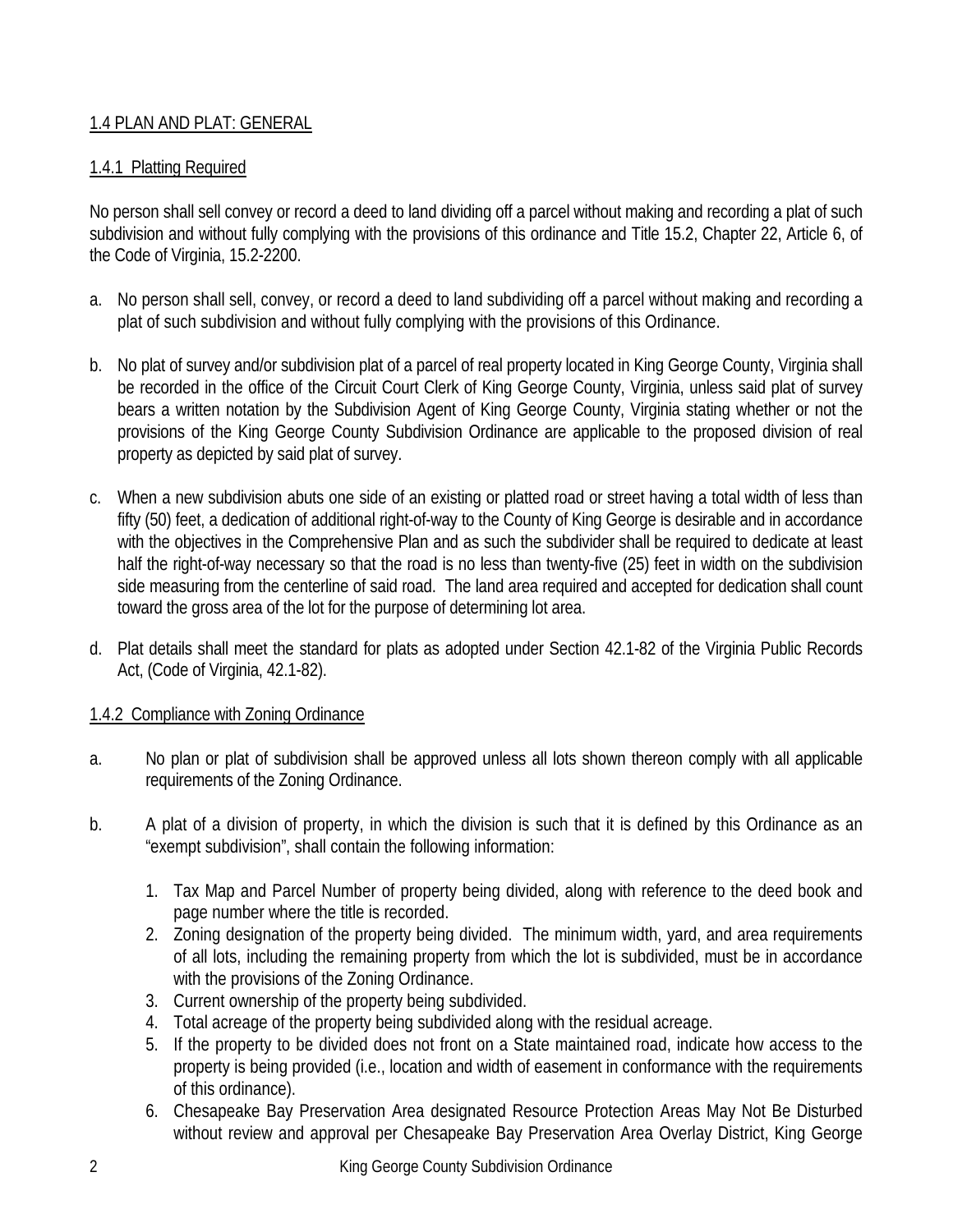County Zoning Ordinance. Water dependent facilities and/or redevelopment may be permissible in Resource Protection Areas per Chesapeake Bay Preservation Area Overlay District, King George County Zoning Ordinance.

- 7. The parcels shown hereon are subject to having sewage disposal system pumped out every five years.
- 8. A primary and reserve sewage disposal system must be provided and system sites cannot be altered by construction or excavation.
- 9. Area tabulation providing the total area before division, area of adjustment, and total lot area after the division or adjustment.
- 10. "This exempt subdivision known as Subdivision is approved by the undersigned in accordance with existing subdivision regulations and may be admitted to record."

 $\frac{1}{\sqrt{2}}$  ,  $\frac{1}{\sqrt{2}}$  ,  $\frac{1}{\sqrt{2}}$  ,  $\frac{1}{\sqrt{2}}$  ,  $\frac{1}{\sqrt{2}}$  ,  $\frac{1}{\sqrt{2}}$  ,  $\frac{1}{\sqrt{2}}$  ,  $\frac{1}{\sqrt{2}}$  ,  $\frac{1}{\sqrt{2}}$  ,  $\frac{1}{\sqrt{2}}$  ,  $\frac{1}{\sqrt{2}}$  ,  $\frac{1}{\sqrt{2}}$  ,  $\frac{1}{\sqrt{2}}$  ,  $\frac{1}{\sqrt{2}}$  ,  $\frac{1}{\sqrt{2}}$ Agent for King George County Governing Body Date

# 1.4.3 Private Restrictions and Agreements

This Ordinance bears no relation to any private easement, covenant, agreement, or restriction, nor is the responsibility of enforcing a private easement, covenant, agreement, or restriction implied herein to any public official. When the provisions of this Ordinance are more restrictive than those required by private contract the provision of this Ordinance shall control.

# 1.4.4 Application Fee

With the preliminary plat, the subdivider shall submit the required review fee to the Treasurer of King George County through the Department of Community Development in such amount as the Governing Body may by resolution from time to time provide.

#### 1.5 GENERAL USAGE

For the purpose of this Ordinance, certain words and terms are herein defined as follows:

Words used in the present tense include the future tense; words in the singular number include the plural number and words in the plural number include the singular number; unless the obvious construction of the wording indicates otherwise.

The word shall is mandatory.

Unless otherwise specified, all distances shall be measured horizontally and at right angles to the line in relation to which the distance is specified.

The word "building" includes the word "structure"; the word "lot" includes the words "plot" and "parcel".

The word "used" shall be deemed also to include "erected", "reconstructed", "altered", "placed", or "moved".

The terms "land use" and "use of land" shall be deemed also to include "building use" and "use of building".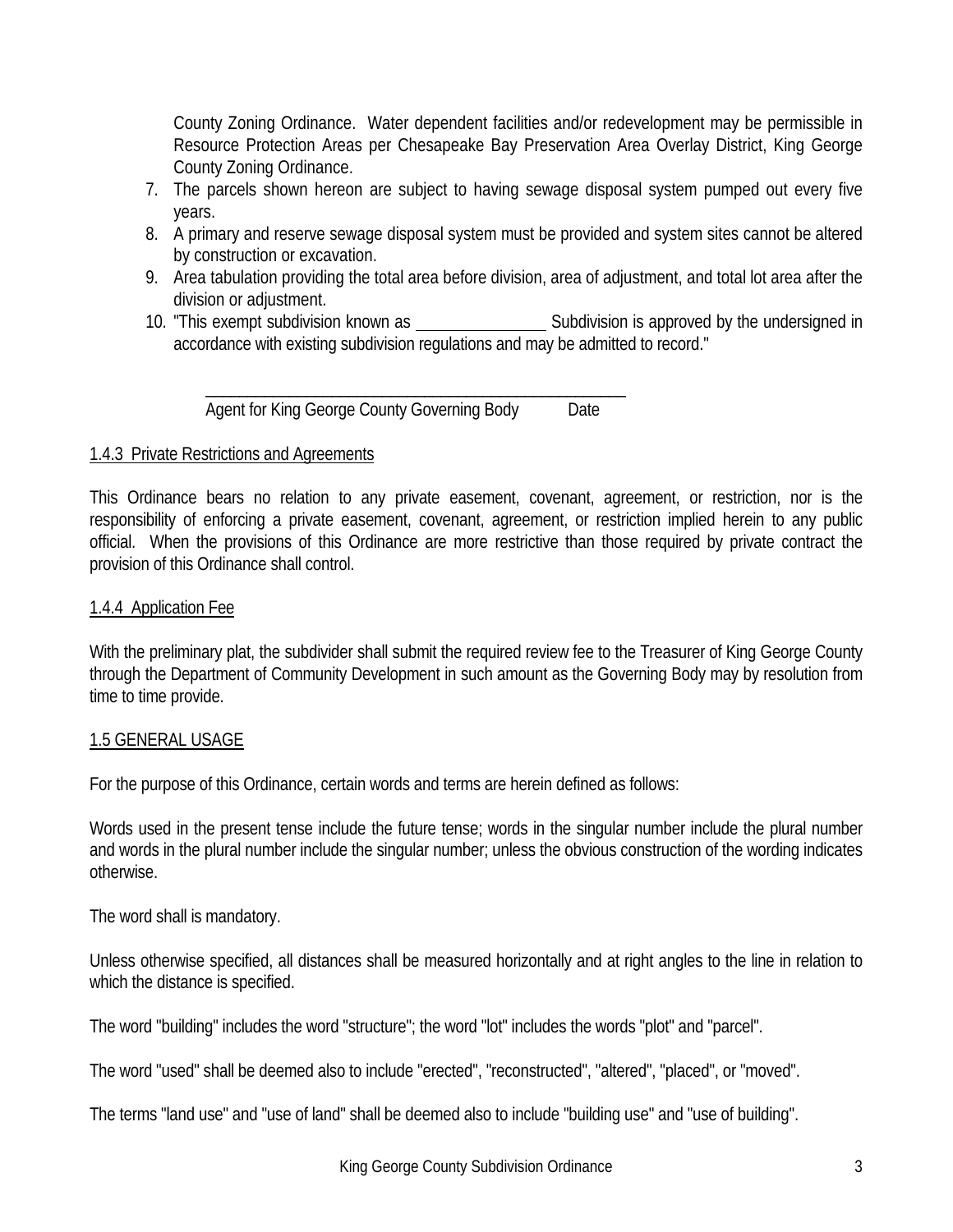The word "State" means the Commonwealth of Virginia.

The word "County" means the County of King George, Commonwealth of Virginia, and the term "county boundary" means any exterior boundary of the unincorporated territory within the county.

The word "person" includes a firm, association, organization, partnership, trust, company, or corporation as well as an individual.

The term "Code of Virginia" shall include "as amended".

The word "adjacent" means "nearby" and not necessarily "contiguous", but may mean next to.

The word "He" shall include "she", and it.

# 1.6 INTERPRETATION BY AGENT

The following words, terms and phrases, when used in this ordinance, shall have the meanings ascribed to them in this section, except when the context clearly indicates a different meaning. In the case of any dispute over the meaning of a word, phrase or sentence, whether defined or not, the Subdivision Agent is hereby authorized to make a definitive determination thereof, being guided in such determination by the purposes and intent of this Ordinance as set forth in Article 1, provided however, that an appeal may be taken from any such determination as provided in Section 9.2.

# 1.7 DEFINITIONS

Adjoining: Touching and/or contiguous to.

Agent: The person appointed by the governing body to serve as its agent in approving plats and administering the intent and requirements of this Ordinance; Subdivision Agent.

Agricultural land: Those lands used for the planting and harvesting of crops or plant growth of any kind in the open; pasture; horticulture; dairying; floriculture; or raising of poultry and/or livestock.

Alley: A permanent service-way providing secondary vehicular access to adjoining properties.

Approving Authority: The Governing Body, its Agent, or the Planning Commission according to the instructions of this Ordinance.

Architect: A person licensed by the Commonwealth of Virginia to practice architecture.

Benefited Property Owners, also Benefited Property: Where the result is the entering, crossing or touching of a property by street or utility whether or not said property makes use of this street or utility. Shall also mean Benefited Property.

Block: A unit of land bounded by streets or by a combination of streets and public land, railroad rights-of-way, waterways, or any other barrier to the continuity of development.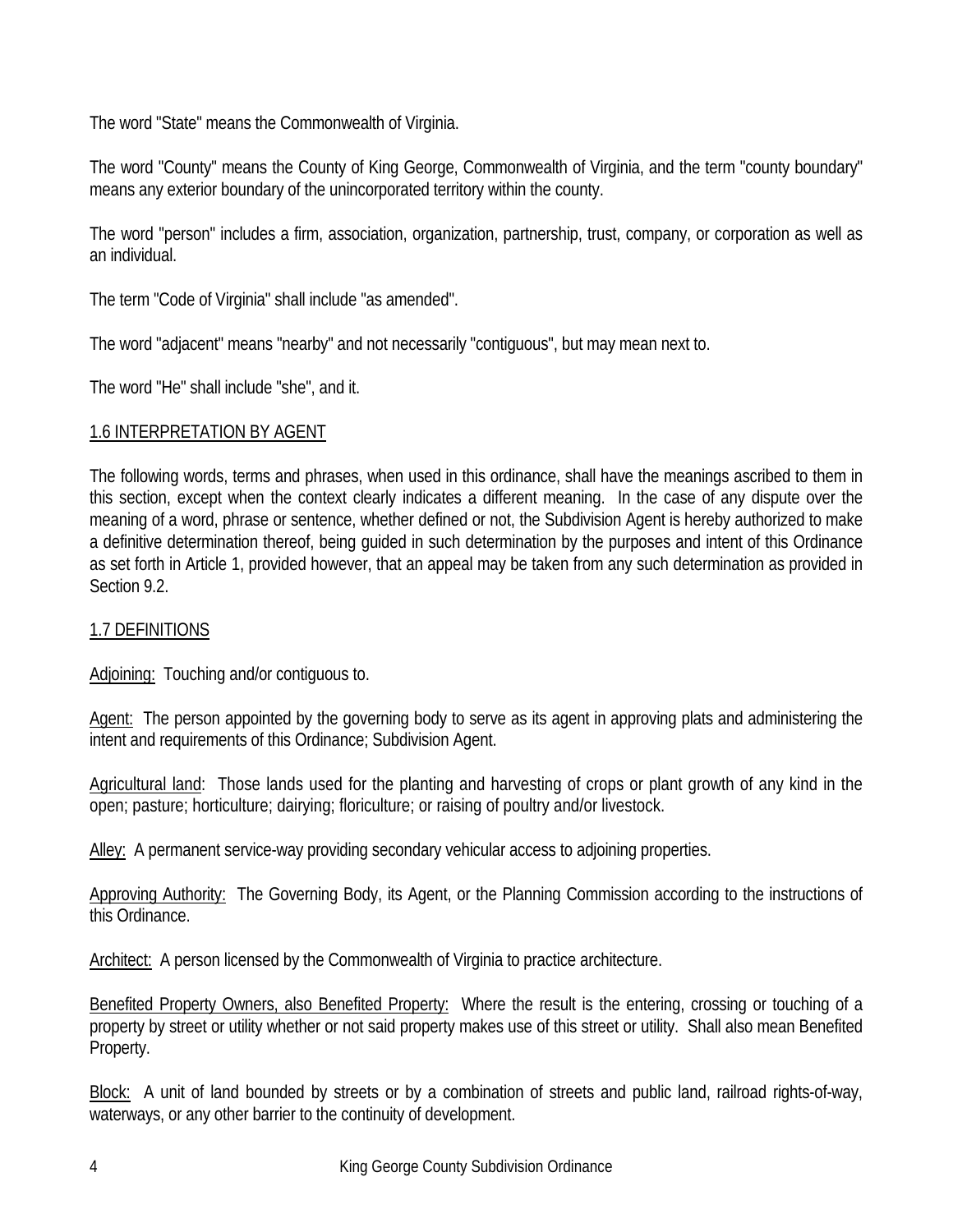Bodies of Water: For purposes of this Ordinance, the boundaries for "bodies of water" shall be defined by the low water line.

Chesapeake Bay Preservation Area Overlay Zoning District: Article 8, Chesapeake Bay Preservation Area Overlay Zoning District, King George County Zoning Ordinance, as amended from time to time.

Commission: The Planning Commission of King George County, Virginia.

Condominium: Real property, and any incidents thereto or interest therein, having condominium instruments recorded pursuant to the provisions of the Code of Virginia, 55-79.49. A condominium shall have the undivided interest in the common elements vested in the unit owners.

County Attorney: As appointed by the Governing Body, or in case of vacancy, the Commonwealth's Attorney.

Cul-de-Sac: A street with one outlet and having a turn around area.

Days: means working days.

Division: The act of dividing a parent tract into two or more parcels, which may or may not create a subdivision as defined by this Ordinance.

Developer: An individual, corporation, trustee, joint venture, partnership, or other entity having legal or equitable title to any tract or parcel of land to be developed, who submits a plan pursuant to this Ordinance.

Double Frontage: Frontage of a lot upon two parallel streets or upon two street roads, which do not intersect at the boundaries of the lot.

Easement: A right-of-way granted, but not dedicated, for limited use of private land for a public or quasi-public purpose and within which the owner of the property shall not erect any permanent structures.

**Engineer:** A person licensed by the Commonwealth of Virginia as a professional engineer.

Established 100 Year Established 100 year flood plain: The area of land contiguous to a stream or body of water which is subject to inundation by a flood of 100-year average frequency as delineated on maps published by the Federal Emergency Management Administration, or on other maps approved and adopted by the Governing Body.

Family, Immediate Member: Any person who is a natural or legally defined offspring, spouse, sibling, grandchild, grandparent, or parent of the owner (Code of Virginia, 15.2-2244).

Geodetic Control Monument. Survey Control Stations of at least Second Order Class II Accuracy, placed in accordance with specifications and documented according to Blue Book Format of the Federal Geodetic Control Committee (FGCC).

Global Positioning system (GPS). Global Positioning System as administered by the Department of Defense (DOD).

Governing Body: The Board of Supervisors of King George County, Virginia.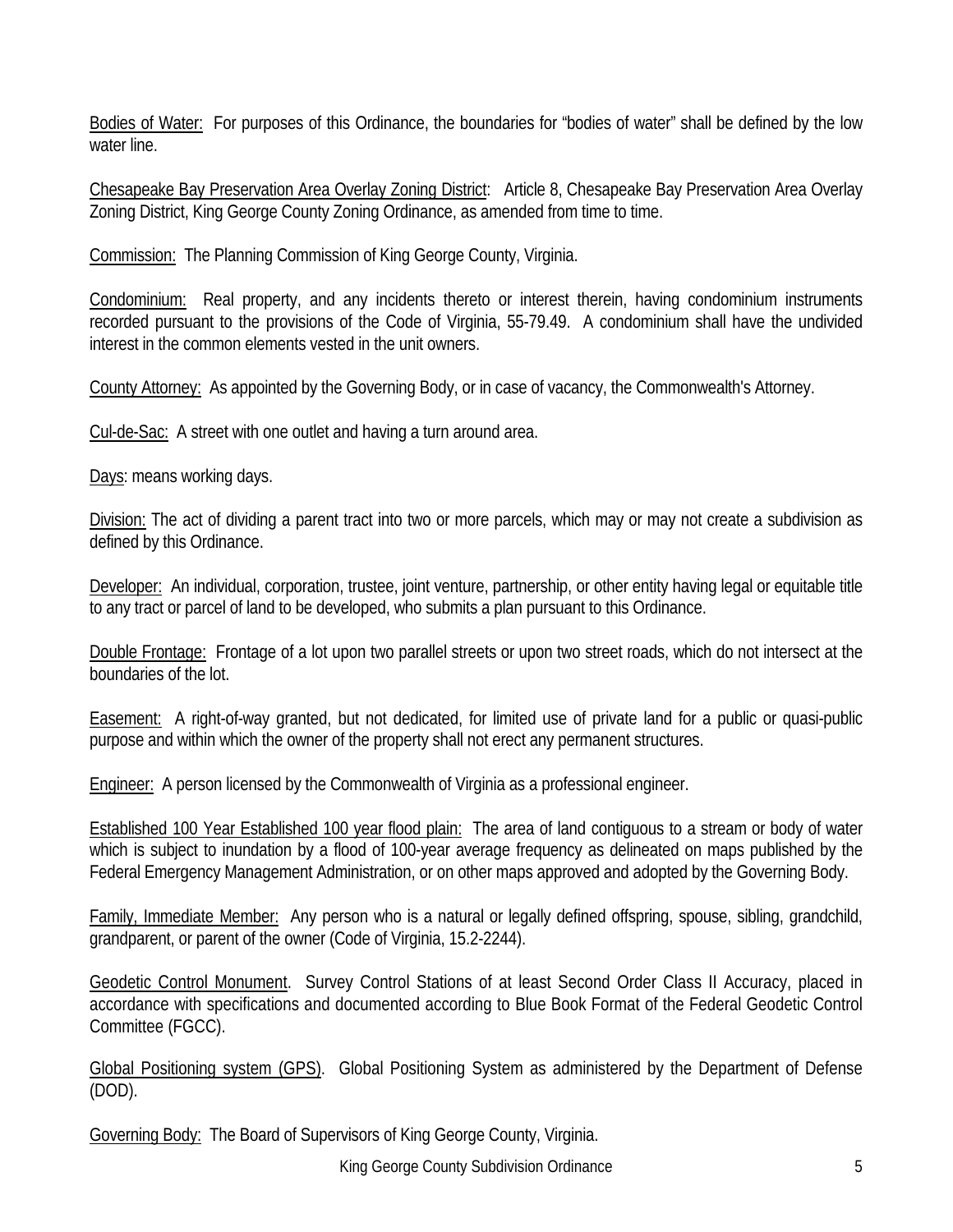Health Officer: The legally designated health authority of the State Board of Health for the County or his authorized representative.

Highway Engineer: The designated official of the Virginia Department of Transportation, responsible for review and approval of street plans for subdivisions.

Development: The construction, or substantial alteration, of residential, commercial, industrial, institutional, recreation, transportation, or utility facilities or structures.

Lot: A tract, portion of a subdivision, or other parcel of land intended as a unit for the purpose, whether immediate or future, of transfer of ownership or for development.

Lot Frontage: That portion of a lot extending along a street line.

Lot, pipestem: A lot approved in accordance with the provisions of the subdivision ordinance, which does not abut a public street other than by its driveway which affords access to the lot.

Lot of Record: A lot, which has been duly recorded in the Office of the Clerk of the Circuit Court of King George County.

Low-Impact Development: A subdivision meeting the design standards for stormwater management as identified in the Low-Impact Development Hydrologic Analysis, as prepared by Prince George's County, Maryland, July 1999, as amended.

Monument: Any object, whether natural or man-made, that has been or is designated by deed, will, plat or any official document for the purpose of defining a land boundary, either at a point of direction change, or at any intermediate point along a line, either straight or circular, between points of direction change.

Natural Stream: A natural swale or drainage way which is clearly discernable and which provides for storm water and water flow on either a year-round or intermittent basis. Shall also include Naturally Occurring Stream.

Officially Adopted Plan: The adopted Comprehensive plan of King George County, or any plat or plan officially adopted by the Governing Body and/or a combination of both.

Open space. That area within the boundaries of a tract that is intended to provide the minimum Open Space area required to be provided in a "Residential Cluster Subdivision" per Article 11, Residential Cluster Provisions, King George County Zoning Ordinance and per Article 5 Cluster Development Standards, King George County Subdivision Ordinance. Open space shall not include roads, driveways, parking lots, or other vehicular surfaces, any areas occupied by a dwelling, nor areas so located or so small as to have no substantial value for the purposes stated in this definition. The open space shall be composed of only those areas not contained in individually owned lots. For the purpose of this provision, open space shall include and be qualified as landscaped open space, common open space, dedicated open space, and useable open space, all as defined herein.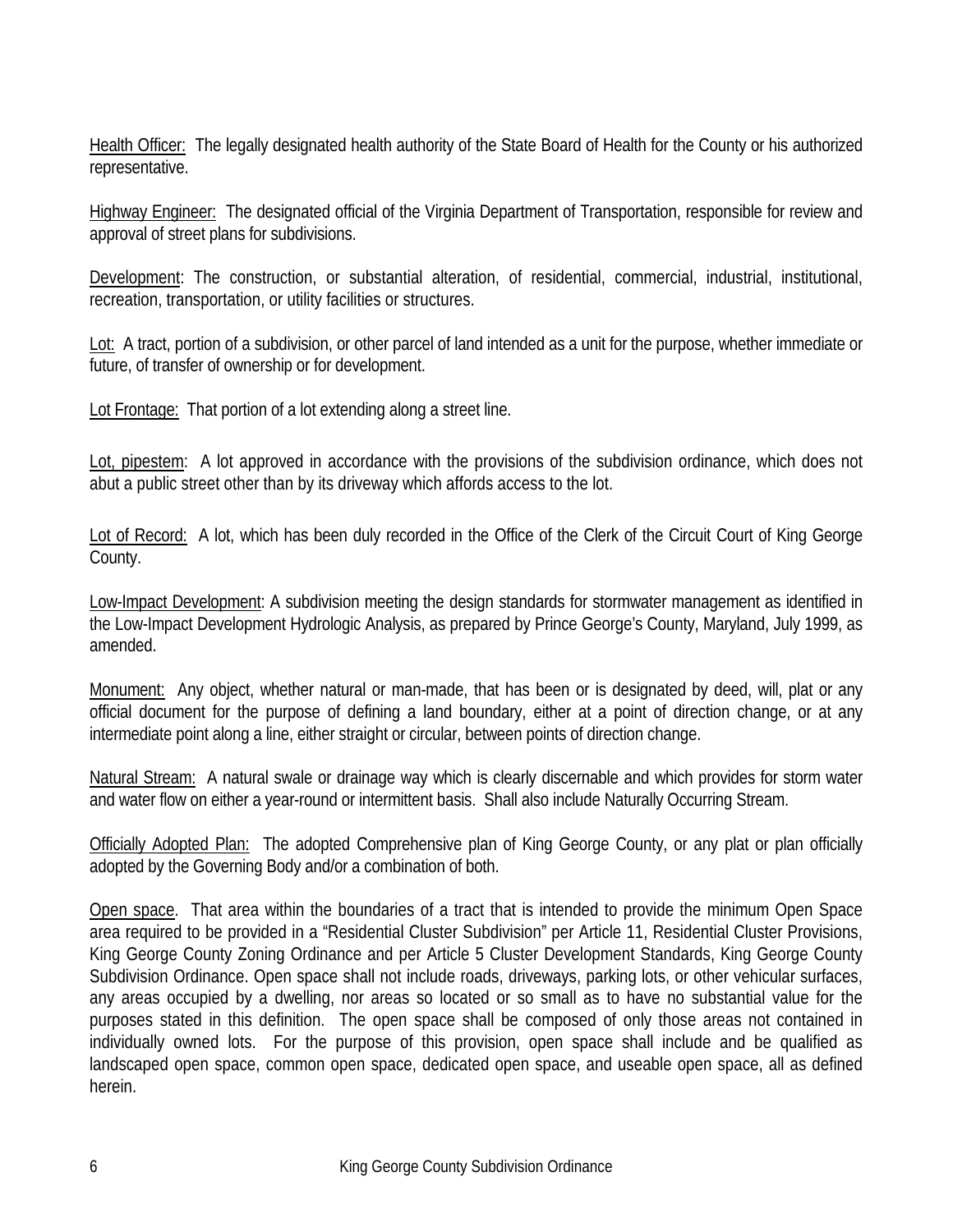Open space, common. All open space within the boundaries of a given tract that is designed and set aside for the use and enjoyment by all residents or occupants of the development or by the residents and occupants of a designated portion of the development. Common open space shall represent those areas not to be dedicated as public lands, but are to remain in the ownership of a homeowner's association or a condominium association. Common Open Space is inclusive of "Required Open Space", "Landscaped Open Space" and "Useable Open Space" each as defined by the King George County Subdivision Ordinance.

Open space, dedicated. All open space within the boundaries of a given tract which is to be dedicated or conveyed to the county or an appropriate public agency, board, or body for public use such as, but not limited to, a park, trail, school or other community serving public facility.

Open space, landscaped. Open space within the boundaries of a given tract that is designed to enhance privacy and the amenity of the development by providing landscaping features, screening for the benefit of the occupants or those in neighboring areas, or a general appearance of openness. Landscaped areas may include, but need not be limited to, lawns, decorative planting, flower beds, sidewalks/walkways, ornamental objects such as fountains, statues, or other similar natural or artificial objects, wooded areas, and water courses, any, or all of which are designed and arranged to produce an aesthetically pleasing effect within the development. Landscaped open space may either be common or dedicated open space as defined herein.

Open space, useable. Only that open space area as designated on the Final Plat which lies within the boundaries of a given tract that is specifically designed for recreational purposes and may include, but need not be limited to, such uses as ball fields, golf courses, multipurpose courts, swimming pools, tennis courts, play lots and playgrounds, boating docks, walking, bicycle or bridle trails, and shuffleboard courts. Useable open space shall not include areas in easements under power lines, slopes greater than ten (10) percent, and stormwater ponds.

Parcel. See Lot.

Parent tract: A parent tract is a separate lot, tract, or parcel of land conveyed by deed, devised by will, or passing pursuant to the laws of descent and distribution, the boundaries of which are shown by plat or described by metes and bounds, and recorded in the clerk's office of King George County, Virginia on or before October 1, 1987; for the purposes of this definition, the King George County Zoning Map may be used to identify parent tracts, except for those lots within a previously approved King George County Subdivision.

# Pipestem lot: See Lot, pipestem

Pipestem driveway: A driveway or means of access to a lot or several lots, which do not abut a street other than by the pipestem driveway which is a part of the lot(s).

Plat: A map or plan with support information.

Plat, Final: A schematic representation of a tract of land which is to be or has been subdivided in compliance with this ordinance.

Plat, Preliminary: A plan or draft of a subdivision of property prepared in compliance with this Ordinance.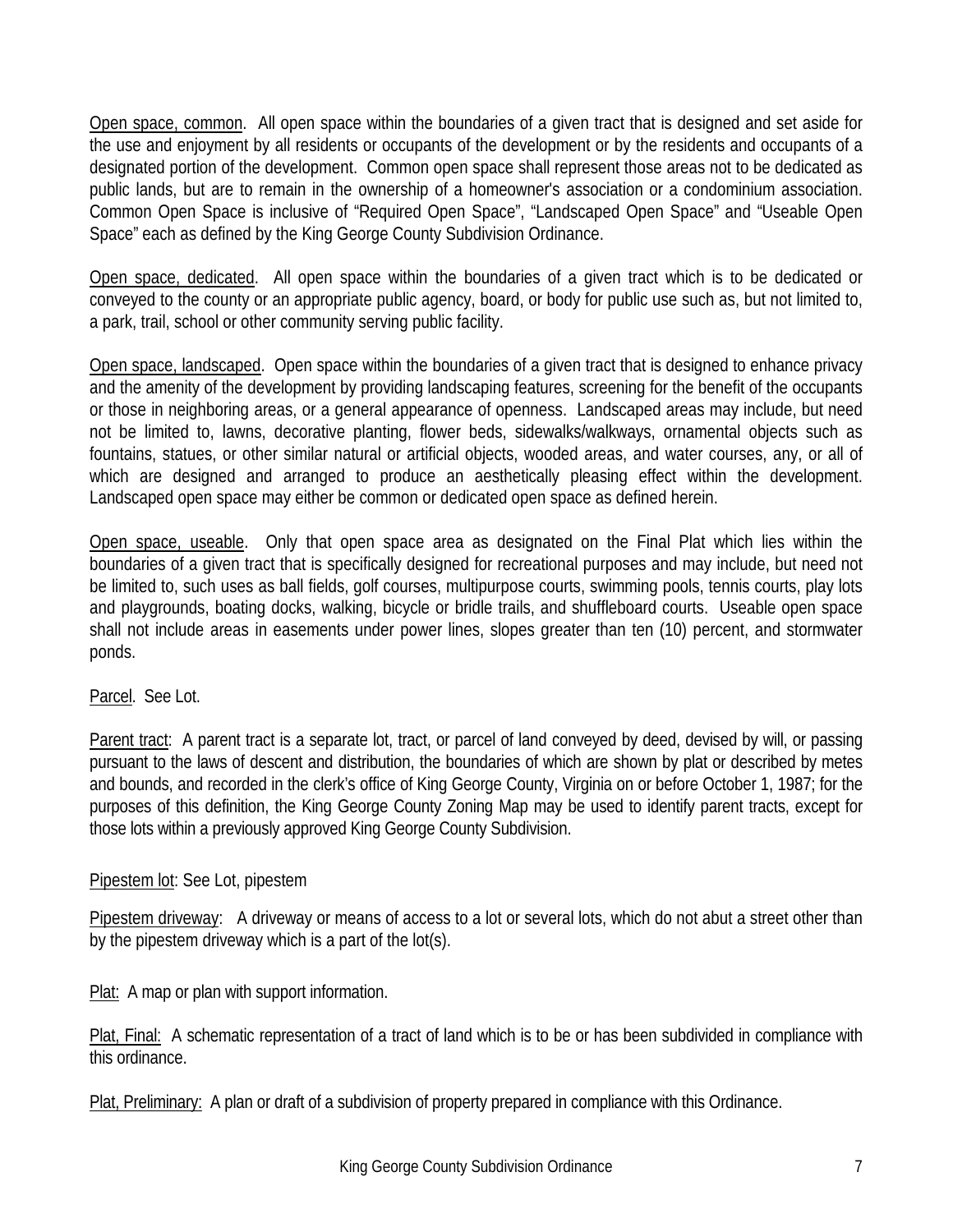Private Community Water and/or Sewer System: A non-public water and/or sewer system, which serves or is capable of serving 15 year-round dwelling units.

Private Access Easement: An easement through private property authorized by the Agent to allow ingress and egress to no more than two specific parcels of land.

Property: One or more lots in the ownership of the same party or parties.

Public Community Water and/or Sewer System: A water or sewer system owned and operated by a municipality or county, or owned and operated by a corporation approved by the Governing Body and properly charted and certified by the State Corporation Commission, and subject to special regulations of the State Department of Health, State Water Control Board and as herein set forth.

Public Improvement: An improvement that has been or will be dedicated for public use or that is designed to provide adequate transportation, water, sewerage, storm drainage, flood protection, or recreational facilities or to serve other public requirements in accordance with Ordinances of King George County, Virginia.

Public Purpose: Governmental purpose.

Public Use: A use concerning the community in common as distinguished from particular individuals.

"Resource Protection Area" (RPA): As defined in Article 8, Chesapeake Bay Preservation Area Overlay Zoning District means that component of the Chesapeake Bay Preservation Area comprised of lands adjacent to water bodies with perennial flow that have an intrinsic water quality value due to the ecological and biological processes they perform or are sensitive to impacts which may result in significant degradation to the quality of state waters.

Remnant or Outlot: A piece or parcel of land within a subdivision that does not meet the minimum requirements for a building lot.

Resubdivision: The redivision or alteration, including consolidation of any lot within an existing subdivision.

Right-of-Way: A strip of land occupied or intended to be occupied by a street, crosswalk, railroad, street, electric transmission line, telephone lines, gas pipeline, water main, sanitary or storm sewer main, shade trees, other utilities, or for another special use.

Undeveloped land: Land not in development.

Silviculture: Forest management activities, including but not limited to the harvesting of timber, the construction of roads and trails for forest management purposes, and the preparation of property for reforestation that are conducted in accordance with the silvicultural best management practices developed and enforced by the State Forester pursuant to Section 10.1-1105 of the Code of Virginia and are located on property defined as real estate devoted to forest use under Section 58.1-3230 of the Code of Virginia.

Sketch Plan: An informal plan indicating general topography, approximate boundaries, and street frontage of property to be subdivided.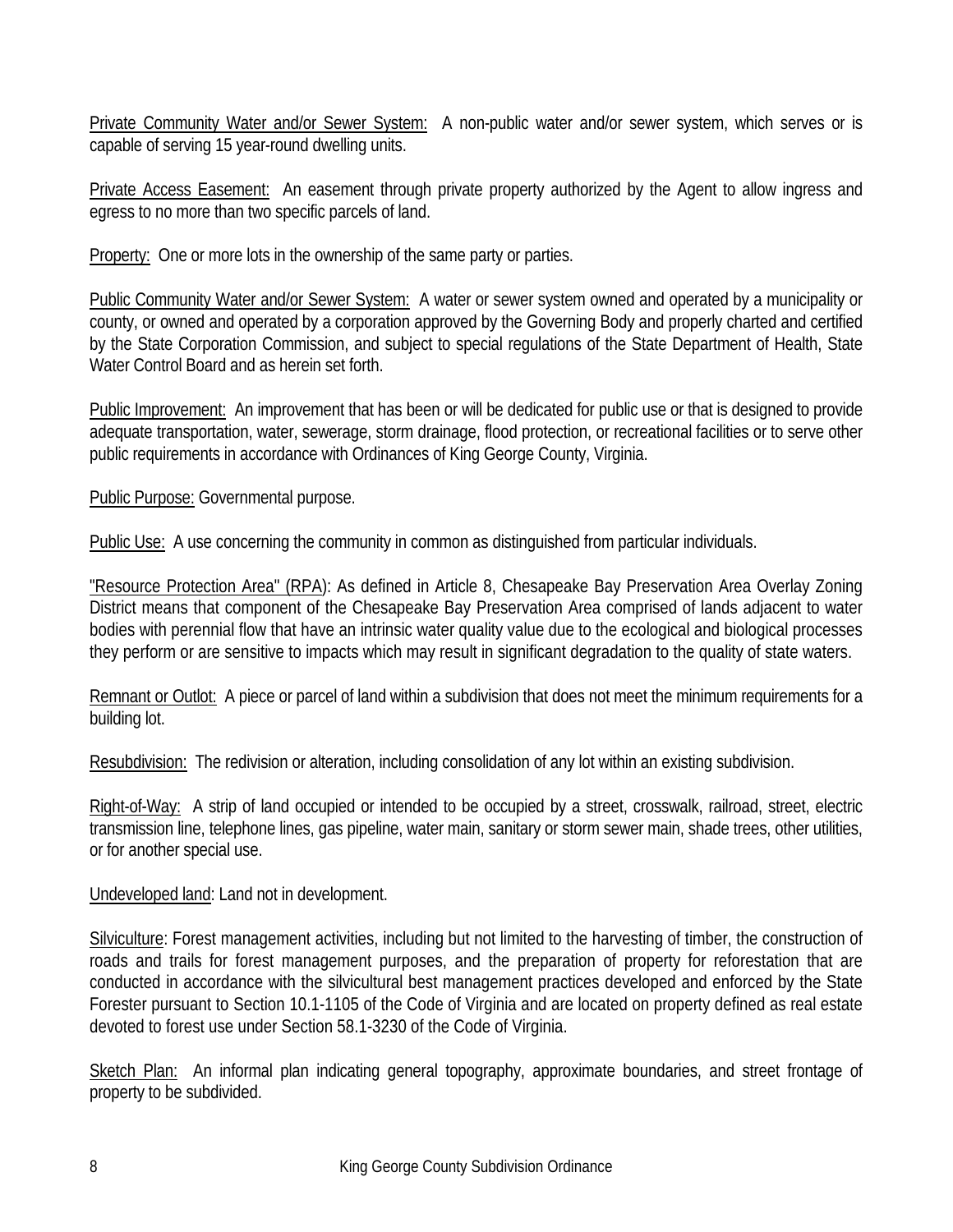Street, private: A street affording a means of private access to two (2) or more abutting properties having a right-ofway of not less than fifty (50) feet in width and constructed to the standards as stated in Article 6 of this Ordinance.

Street, public: A thoroughfare dedicated and accepted by the Virginia Department of Transportation for abutting property.

Subdivide: The process of dividing land so as to establish a subdivision.

Subdivision: The division of a parcel of land into two (2) or more parcels of land for the purpose of transfer of ownership or building development or if the construction of a new public street is involved in such division then such division of land shall constitute a subdivision. The term includes the resubdivision of parcels and, when appropriate to the context, shall relate to the process of subdividing or to the land subdivided and solely for the purpose of recordation of any single division of land into two lots or parcels a plat of such division shall be submitted for approval in accordance with the requirements of this Ordinance. Parcels in excess of forty (40) acres or more will not count toward a major subdivision, but will be counted for road construction requirements as spelled out in Article 4, Access Standards of the Subdivision Ordinance. The sale or exchange of parcels between adjoining lot owners, where such sale does not create additional lots, shall be termed "exempt subdivisions", and shall only be required to conform to the requirements provided in Section 1.4.2.b., King George County Subdivision Ordinance.

#### Subdivision Agent: See Agent

Subdivision, Family: A single division creating a parcel of land, permitted for the purpose of sale or gift to a member of the immediate family of the property owner.

Subdivision Major: The subdivision of a parcel of land, which results in the creation of 6 or more lots from a parent tract and/or any division of land involving property which has a commercial and/or industrial zoning designation. Major subdivisions are required to meet all of the requirements of this Ordinance including Article 8, General Requirements and Minimum Standards.

Subdivision, Minor: The subdivision of a parcel of land, which results in the creation of five (5) lots or less from a parent tract. Minor subdivisions are required to meet all of the requirements of this Ordinance including Article 6, Minor Subdivisions.

Surveyor: A person licensed by the Commonwealth of Virginia to survey land.

Tot lot. An improved and equipped play area for small children consisting of playground equipment, benches, and fences.

Townhouse: One of three to eight buildings arranged or designed as dwellings located on adjoining walls without openings, and with each building having a separate lot with minimum dimensions required by district regulations.

Townhouse Development: One or more townhouse structures and accompanying land, streets, parking, etc.

Townhouse Dwelling: A single-family dwelling forming one of three or more attached single-family dwellings separated from one another by party walls without openings or visibility from basement floor to roof.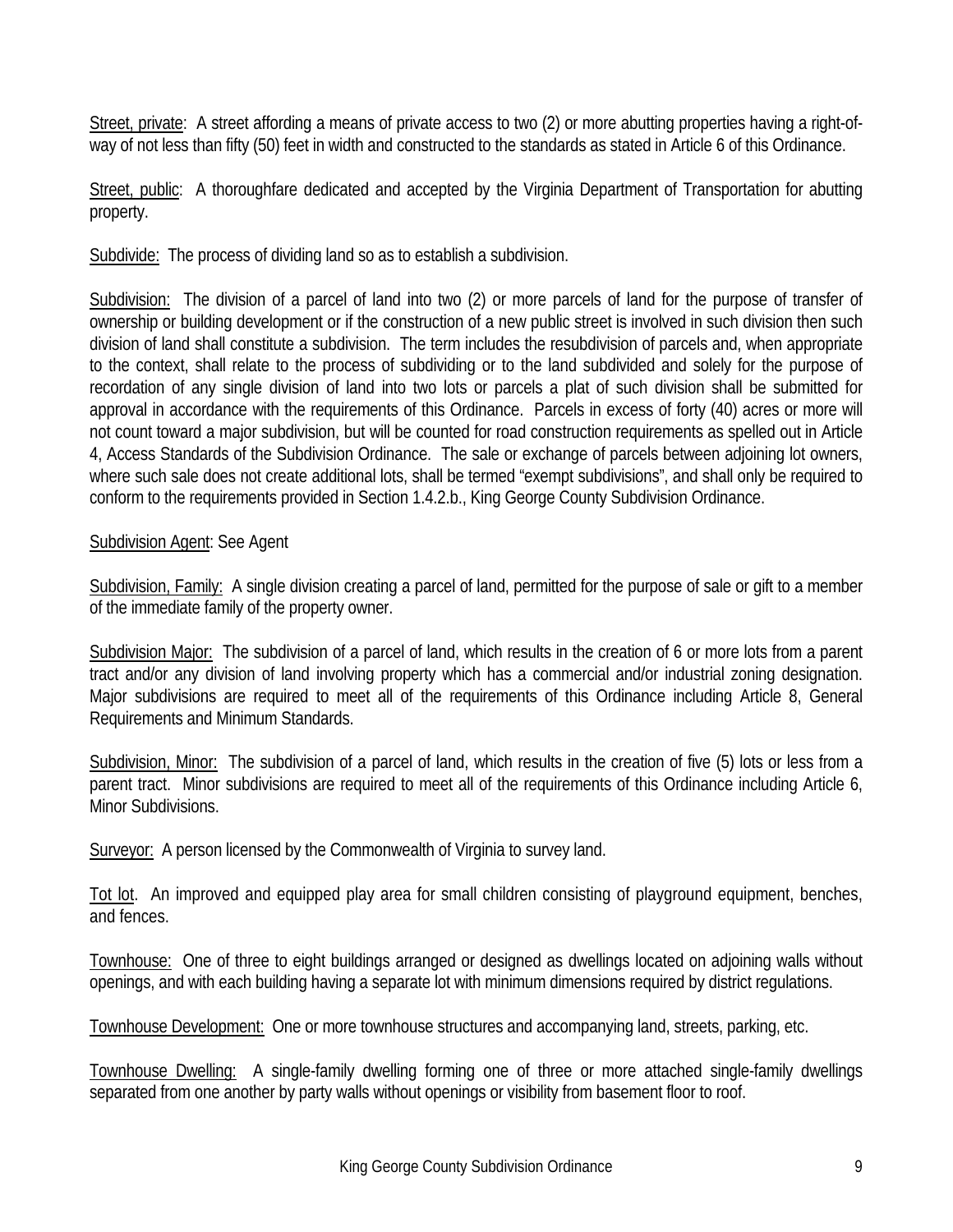Townhouse Structure: A single building that contains three (3) or more townhouse dwellings, or any building for family occupancy within a townhouse development.

Utility: Electric, fiber optic, gas, water, sewer, storm drainage, telephone and/or cable television or other similar service.

Wetlands: means tidal and nontidal wetlands.

Wetlands, nontidal: means those wetlands other than tidal wetlands that are inundated or saturated by surface or ground water at a frequency and duration sufficient to support, and that under normal circumstances do support a prevalence of vegetation typically adapted for life in saturated soil conditions, as defined by the U.S. Environmental Protection Agency pursuant to Section 404 of the Federal Clean Water Act, in 33 C.F.R. 328.3b.

Wetlands, tidal: means vegetated and non-vegetated wetlands as defined in Section 28.2-1300 of the Code of Virginia.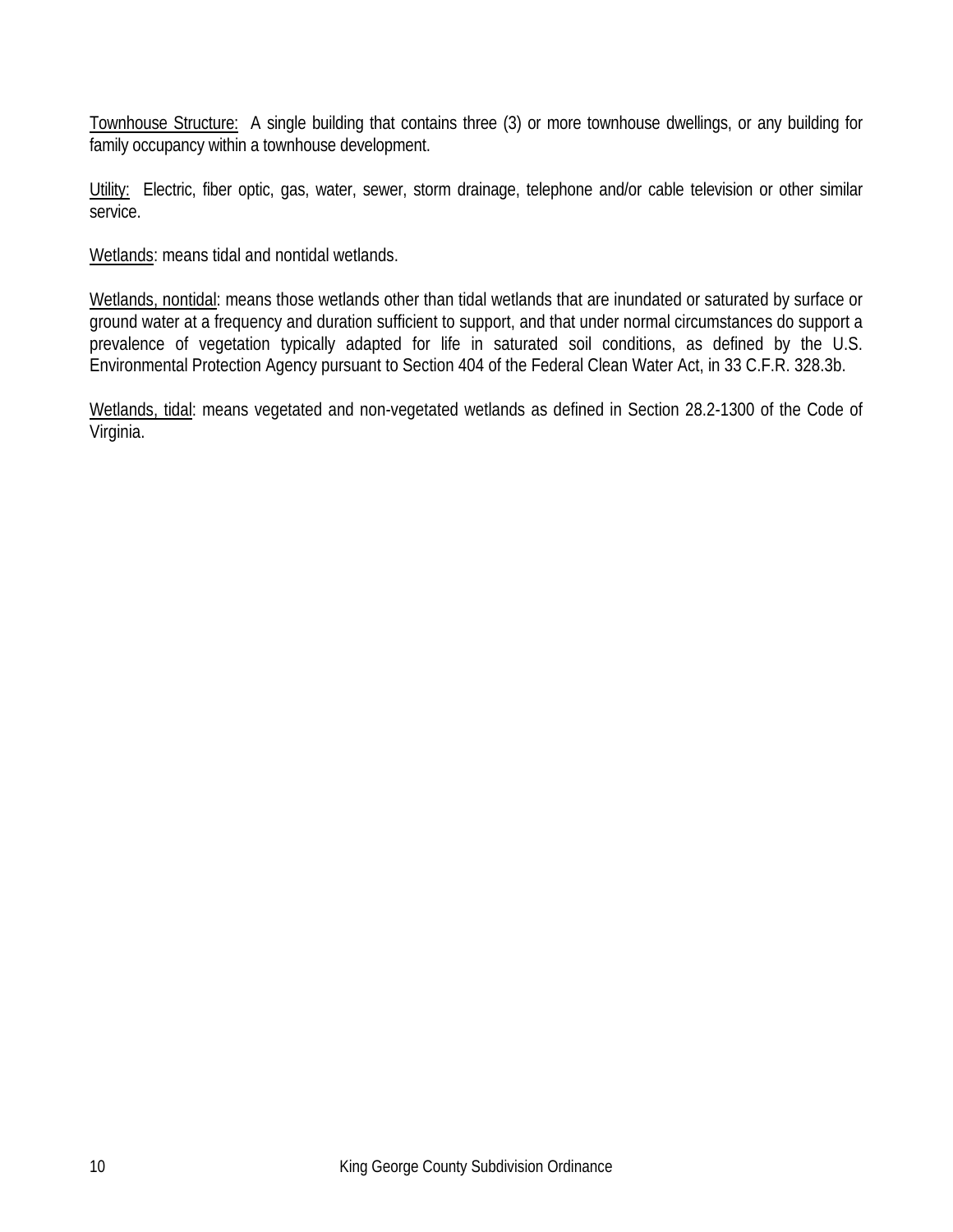#### **ARTICLE 2 ADMINISTRATION AND ENFORCEMENT**

#### 2.1 SUBDIVISION AGENT

### 2.1.1 Appointment

The Subdivision Agent (herein after referred to the as the "Agent") shall be appointed by the governing body and shall serve at the pleasure of the governing body.

# 2.1.2 DUTIES

The Agent is vested with the following responsibilities pertaining to the subdivision:

- 1. Accept and process applications, including reviewing plats, for conformance with this Ordinance.
- 2. Forward for review, comment, and approval to the Virginia Department of Health, Virginia Department of Transportation, Virginia Department of Environmental Quality, King George County Service Authority and, as deemed necessary, any other appropriate review agency. Written approval of the appropriate construction plans must be provided from the appropriate agency prior to approval of a Final Plat.
- 3. The Agent shall keep records of all applications, appeals and submissions and actions taken thereon
- 4. Advise surveyors, engineers, subdividers, and the public regarding local procedures and standards and actions of the Planning Commission regarding plats review.
- 5. To notify the Planning Commission, Board of Supervisors and County Attorney whenever any provisions of this Ordinance have been violated.
- 6. Act as Staff to the Planning Commission and Board of Supervisors regarding matters of plats review.
- 7. Collect all plat fees due the County of King George and transfer to the treasurer for deposit in the general fund.
- 8. Act as Agent for the County to certify and authorize recordation of the initial two tracts from a parent tract.
- 9. Conduct inspections of subdivision improvements for compliance with the approved Subdivision and Construction Plans.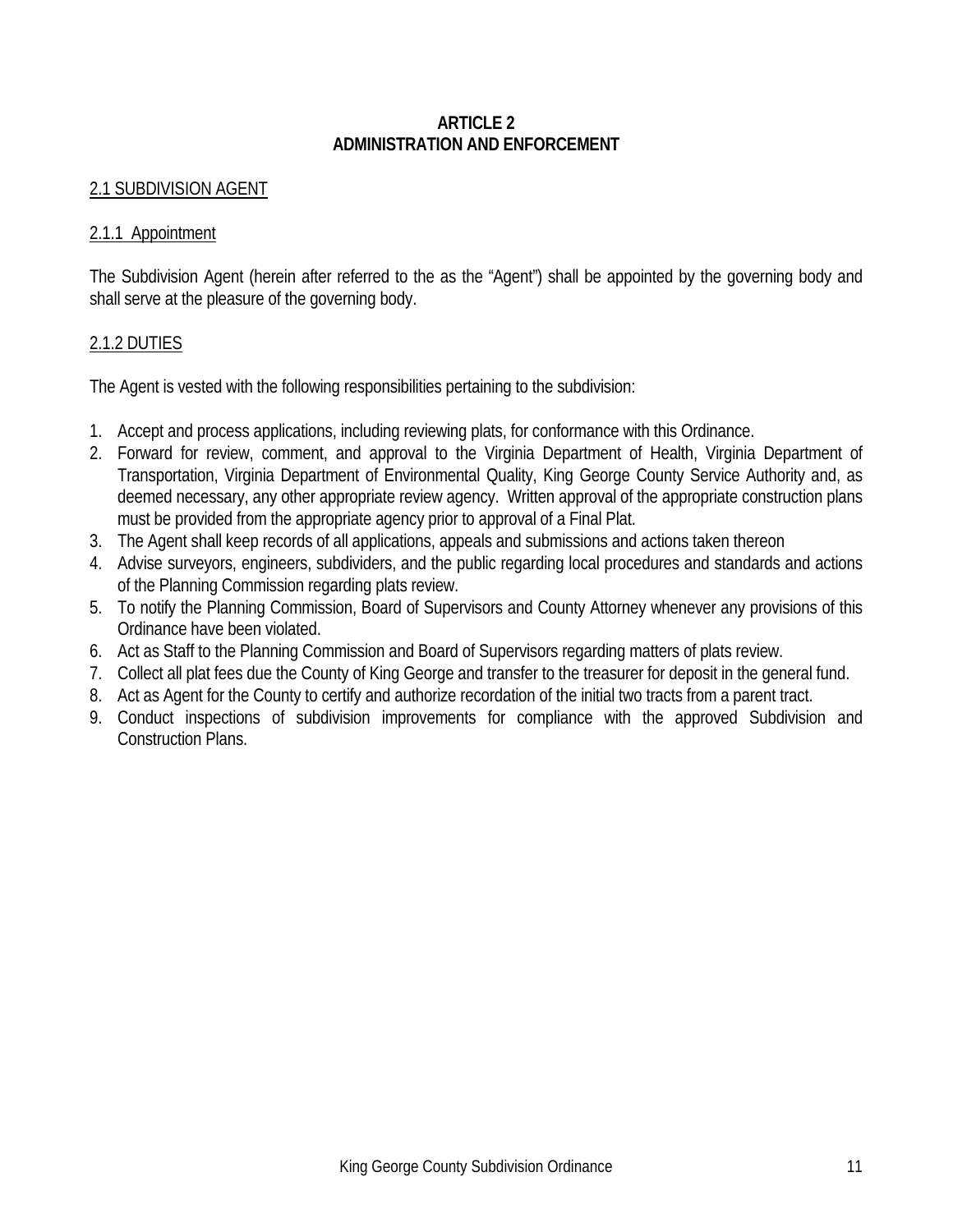#### 2.2 PLANNING COMMISSION

The Commission shall review and approve, disapprove or modify those minor subdivision plats not reviewed under the authority of the Subdivision Agent and review preliminary and final plats of major subdivisions and submit their recommendations to the Governing Body for final action on the plat. The Commission shall also make recommendations to the Governing Body concerning appeals of actions and proposed exceptions under this Ordinance.

# 2.3 GOVERNING BODY

The Governing Body shall review and approve, disapprove, or modify the preliminary and final plats of all major subdivisions plats and shall decide appeals and requests for exceptions under this Ordinance.

The Governing Body shall also adopt by resolution such schedule of fees for examination and processing of plats as deemed appropriate.

# 2.4 VIRGINIA DEPARTMENT OF HEALTH

The authorized representatives of the Virginia Department of Health shall review the water supply and sewage disposal facilities, in accordance with all applicable State, King George County Codes, King George County Ordinances, and King George County Service Authority Regulations to be provided on all tentative and final plats referred to it by the Agent. Determinations made by the Virginia Department of Health shall be forwarded to the Agent in writing.

#### 2.5 VIRGINIA DEPARTMENT OF TRANSPORTATION

The authorized representatives of the Virginia Department of Transportation shall review all public street plans and shall make determinations as to adequacy of proposed public street plans and shall make determinations as to adequacy of proposed public streets and drainage facilities in terms of alignment, design, etc. based upon anticipated traffic volumes and runoff. When required, a traffic analysis in conformance with Virginia Department of Transportation criteria shall be submitted to the County with a request for Preliminary Subdivision Plat approval. The traffic impact analysis shall be prepared in accordance with the applicable VDOT standards for such an analysis.

#### 2.6 SEVERABILITY

If any section, paragraph, subdivision, clause, phrase, or provision of this Ordinance or its application to any person or circumstances shall be adjudged invalid or held unconstitutional, the same shall not affect the validity of this Ordinance or its application as a whole or any part or provision thereof, other than the part so decided to be invalid or unconstitutional.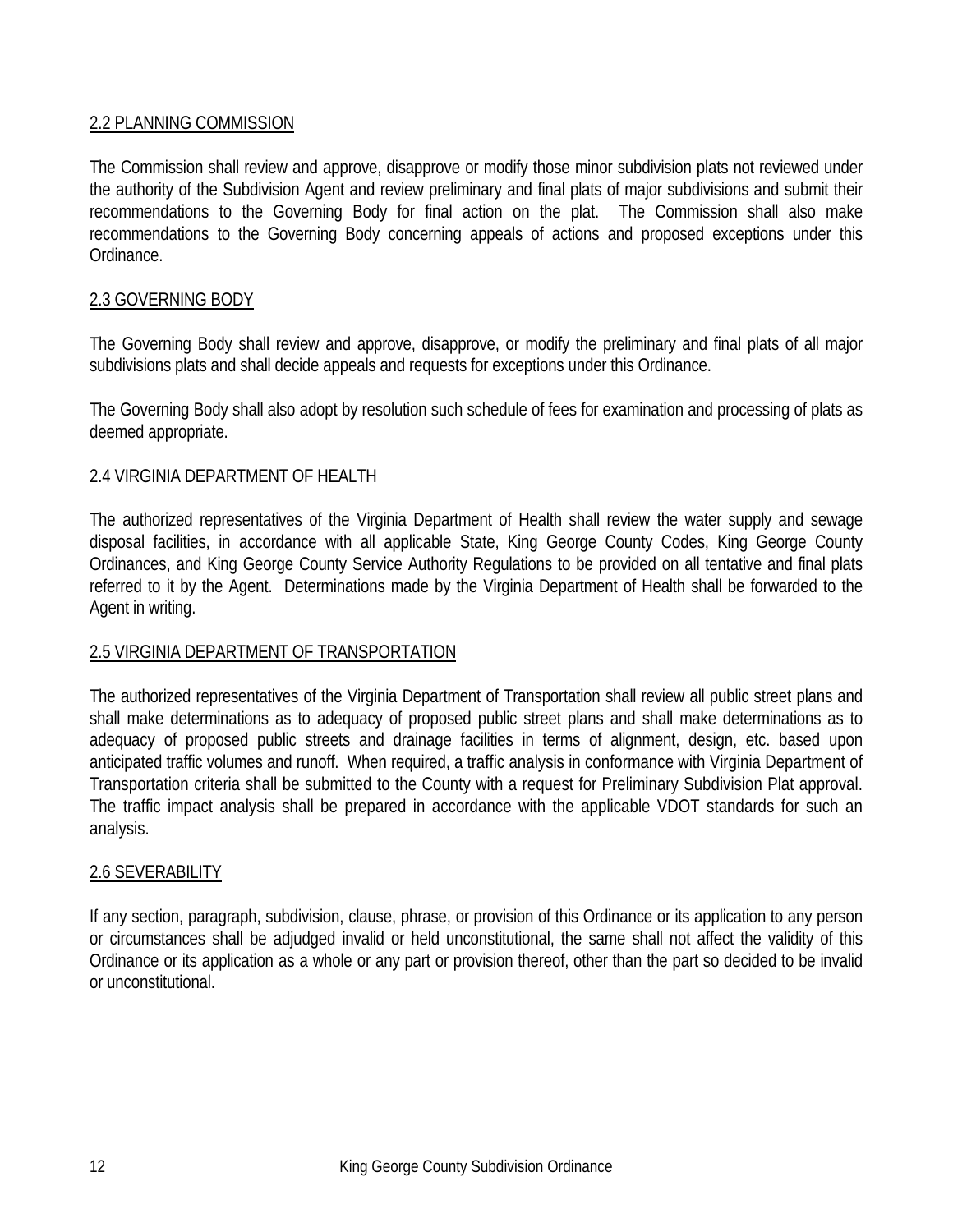# 2.7 VIOLATION AND PENALTIES

No final subdivision plat shall be recorded unless and until it shall have been submitted to and approved by the Subdivision Agent or planning commission in accordance with the requirements of this ordinance.

No person shall sell or transfer any such land by reference to or exhibition of or by other use of a plat of a subdivision before such plat has been duly recorded under this ordinance or a previous subdivision, provided that nothing herein contained shall be constructed as preventing the recordation of the instrument by which such land is transferred or the passage of title as between the parties to the instrument.

Any person violating the provisions of this Ordinance shall be subject to a fine of not more than five hundred dollars (\$500.00) for each lot or parcel of land so subdivided or transferred or sold; and the description of such lot or parcel by metes and bounds in the instrument of transfer or other document used in the process of selling or transferring shall not exempt the transaction from such penalties or from the remedies herein provided.

Upon and after the effective date of this Ordinance, the clerk of the circuit court shall not file or record a plat of a subdivision until such plat has been approved as required herein. Penalties provided by Section 17-223 of the Code of Virginia shall apply to any failure to comply with the provisions of this ordinance.

In case of violation or attempted violation of a provision of this Ordinance, the Agent may institute appropriate proceedings or actions to prevent such violation or attempted violation, or to prevent any act which would constitute a violation of this Ordinance. The Subdivision Agent is hereby authorized and empowered to notify the appropriate person or persons and direct compliance with the terms of the Ordinance within a reasonable time specified in the notice. Such notice shall be sent by certified mail, addressed to the last known address of the person, firm, corporation or Agent responsible for the violation.

The failure, neglect or refusal of any person, or other entity to whom a "Notice of Violation" is sent, to comply with the notice within the time specified shall constitute another violation and shall be subject to the same fines set forth in this Ordinance.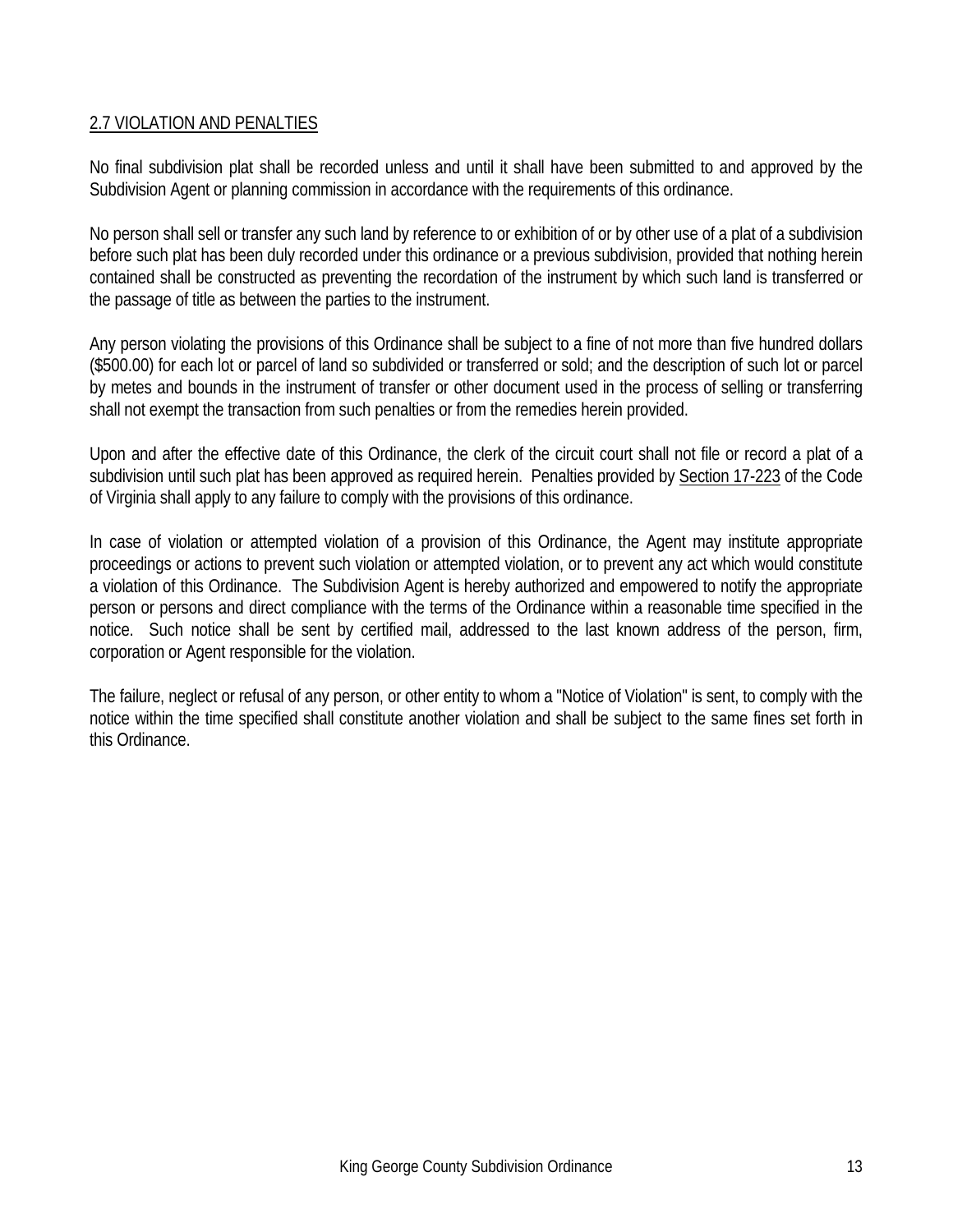Blank Intentionally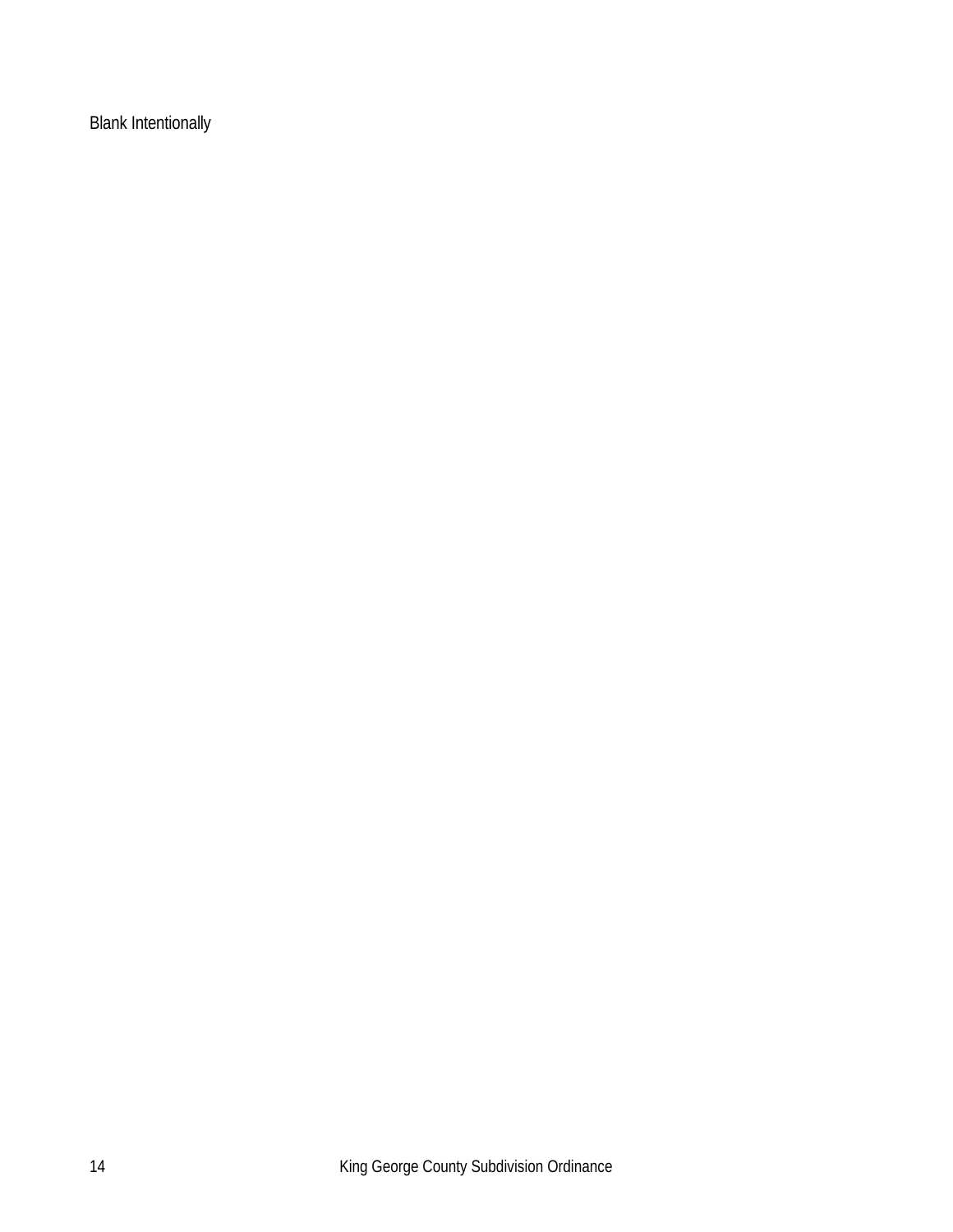#### **ARTICLE 3 PREPARATION AND APPROVAL OF PLATS**

### 3.1 REVIEW PROCESS

Preliminary and final subdivision plats shall be submitted in accordance with this Ordinance to the Subdivision Agent for review.

- a. The Subdivision Agent shall forward to all appropriate local, state and federal agencies for review and shall require other studies or reports, as deemed necessary by the Agent, to be made to support the plat application.
- b. Only after the Subdivision Agent has made a determination that a plat meets all of the requirements of all applicable local, state, and federal agency regulations shall the Plat be considered officially submitted; at which time Subdivision Agent shall officially forward a plat to the Planning Commission for review.
- c. Within 60 days of the date of its receipt of a plat for review, the Planning Commission shall forward the plat to the Board of Supervisors with a recommendation to either approve or disapprove the request for plat approval.
- d. If a plat is disapproved, the disapproval shall be in writing and state specifically the reason(s) for disapproval.

# 3.2 SKETCH PLAN

Prior to formal submission of subdivision plans or plats, a subdivider may submit a sketch plan of a contemplated subdivision to the agent for informal review. The purpose of such sketch plan is to familiarize the subdivider with the ordinances and comprehensive plan of the County and to determine whether his plan is in general accord with all requirements. Upon receipt of a subdivision sketch plan, the agent shall review same and advise the subdivider where changes may be necessary or desirable. In order to be acceptable for review, the sketch plan shall indicate the general topography, approximate boundary and road frontages of the property to be subdivided.

#### 3.3 PRELIMINARY PLAT REQUIREMENTS

Except as provided for in paragraph 3.2.1 below, every person proposing to subdivide land shall submit a preliminary plat of such subdivision for approval in accordance with the requirements herein. Two copies of the preliminary plat shall be submitted to the Agent for review. Upon determination by the Agent that the preliminary plat conforms to all applicable requirements twelve copies of the preliminary plat shall be submitted to the Planning Commission through the Agent for review. Preliminary plats shall be prepared by a qualified professional, engineer, or land surveyor trained and experienced in the layout of subdivision. Engineering drawings shall be stamped with the seal of an engineer or a Class 3b surveyor certified in the State of Virginia. Said plat shall be drawn on sheets twenty-four (24) by thirty-six (36) inches (preferred) or thirty (30) by forty-two (42) inches (maximum). The plat shall be drawn to a scale of 100 feet to the inch and shall contain the following.

- 1. Written application by the owner or his agent for subdivision plat approval, on forms provided by the Agent.
- 2. If the proposed subdivision is part of a larger parcel, a map of such parcel and a narrative description of the development plans for such lot.
- 3. The name(s) of owner(s) and subdivider, or developer and address shall be provided on the preliminary plat.
- 4. Name of subdivision, date, true or record north point, and graphic scale.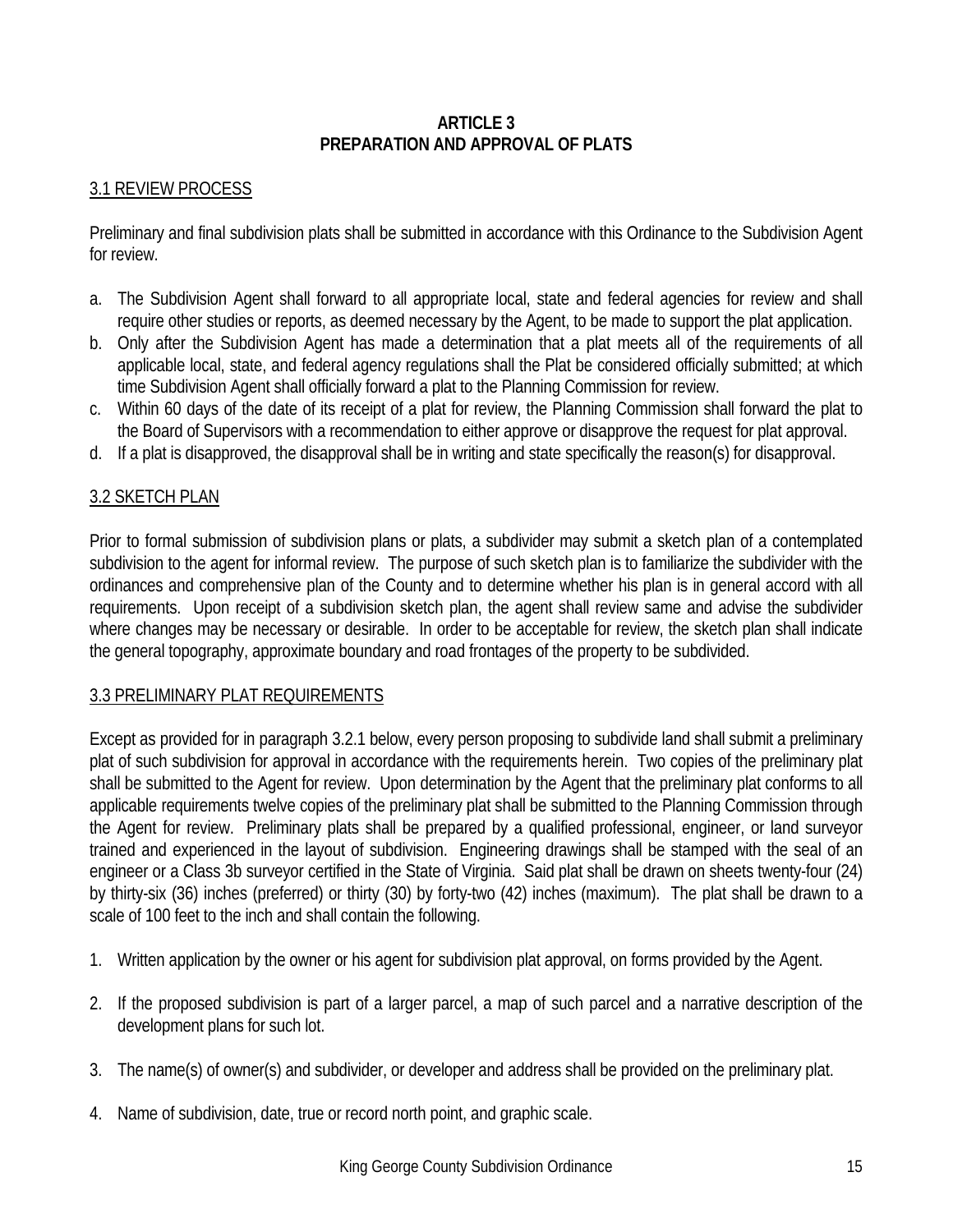- 5. Name and address of person preparing the preliminary plat and professional seal, if applicable (date of drawing, including revision date).
- 6. Title block denoting the type of application, tax map sheet, lot number street location, and date of original.
- 7. Vicinity or location map to a scale of 1" = 2,000' showing the subdivision name and location of the property with reference to the location of the property in relation to nearby roads, streams, railroads, political boundaries and other land marks within ½ mile of the property.
- 8. A list of revisions and dates.
- 9. Location of the subdivision by magisterial district, county and state.
- 10. Total acreage of the parcel to be divided (or square feet if less than an acre). Lot area dimensions shall be shown along all boundaries of all lots under one (1) acre in size. All lots over one (1) acre shall be marked within the lot.
- 11. A boundary survey of the tract of land being surveyed, with an error of closure within the limits of one in two thousand, five hundred related to true north and the location of all monuments and their type of material.
- 12. Names of owners of record of all adjoining land and indications of property lines, which intersect the boundary of the tract being subdivided.
- 13. Names of holders of any easements affecting the property.
- 14. Topography of the tract with contour interval of 10 feet or less, showing boundary lines of the tract to be subdivided with designated established 100 year flood plain districts and Flood way limits delineated.
- 15. Water bodies and USGS Perennial and intermittent streams. If an active watercourse, including a periodic/intermittent stream, lies adjacent to or transverses the property, its name, if known, shall be noted and if it the name of stream is unknown the stream shall be labeled as an "unnamed tributary" of the next known stream to which the unknown stream discharges." The registered project engineer shall submit drainage divides, easements, building setback lines, and supporting calculations based upon 100-year flood, as shown by federal flood insurance program.
- 16. The approximate location of any buffer area required under the County's Chesapeake Bay Preservation Area Overlay Zoning District.
- 17. Size location of any existing structures, applicable setbacks, and building lines.
- 18. The location, width and name of all existing roads, buildings, graves and objects or structures marking a place of burial located on the property, and the general location of historic landmarks, historic district boundaries, Virginia Natural Heritage sites and known historic features, water courses, railroads, transmission lines, water and sewer lines, culverts and drainpipes, political boundaries and easements on or within 100 feet of tract being subdivided. The location of the nearest publicly owned water main and sanitary and storm sewers are to be indicated in a general way on the plat.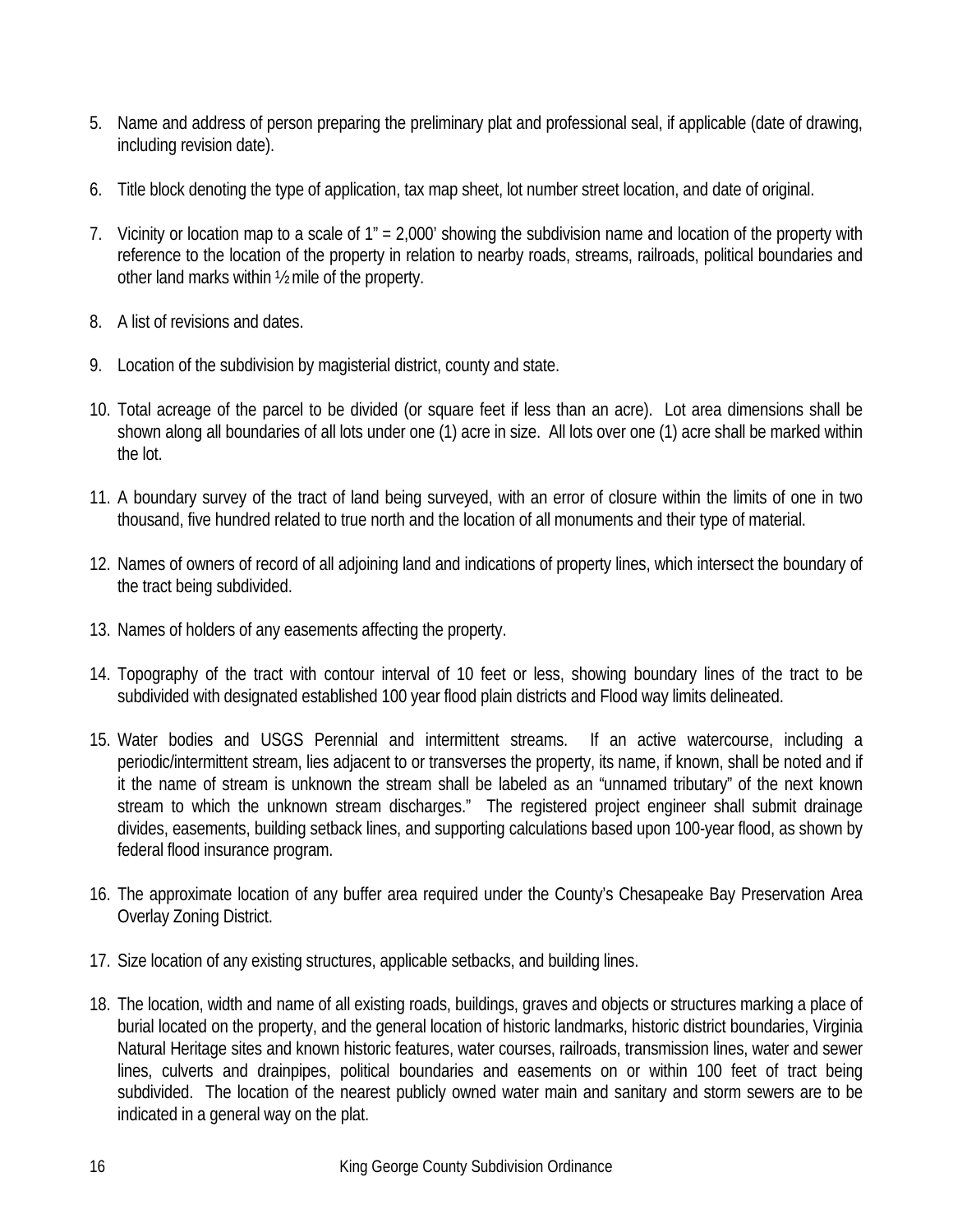- 19. The location and area of all property proposed to be dedicated or reserved for public use or to be reserved by deed convent for use of all property owners in the subdivision with the conditions, if any, of such dedication or reservation.
- 20. The name of the owner, use, and zoning of each adjacent tract, including those tracts that may be located across a street from the subdivision.
- 21. Streets, state highways and other rights-of-way with their proposed names, width, and typical cross-sections shown in their proper locations. Indicate the total number of acres used for streets.
- 22. Abutting street lines of adjoining subdivisions, shown in their correct locations.
- 23. Lot layout including lot numbers and setback lines and, if greater than one acre approximate sizes, minimum lot width at street, total number of lots to be created and a minimum average area of lots in square feet (or acres for lots of greater than one (1) acre), table of minimum yard requirements, lot lines with approximate distances, and lot and block numbers. The boundary lines of all existing and proposed blocks and lots located within the subdivision, except that when the lines in any tier of lots are parallel, it shall be sufficient to make bearing of the outer lines on one tier thereof.
- 24. Easements shall be shown by centerline and width when lines are parallel to a boundary, otherwise bearings, and distances shall be sufficient to define the easement.
- 25. Conceptual phasing plan of development, if any, including sections-boundaries and Section numbers for subdivisions, which are to be developed in phases. All blocks shall be consecutively lettered in alphabetical order. The blocks in numbered additions to subdivision bearing the same name shall be lettered consecutively through the several additions.
- 26. A graphic presentation showing the minimum building setback lines on all lots and parcels and a notation of the distance between such lines and the street right-of-way.
- 27. General location of all drainage areas, wetlands, and soils data, indicating at a minimum the existence of any highly erodible, highly permeable, high shrink/swell or hydric soils based on County soils map.
- 28. Stormwater management, description, and general location of structures and facilities required for soil and erosion and stormwater management.
- 29. Signature line for the approving authority.

#### 3.4 Waiver of Preliminary Plat Requirements

Preliminary plats shall not be required to be submitted in the following situations, provided that no public improvements or right-of-way dedication are involved:

- a. Rearrangement of property lines between two or more adjoining parcels.
- b. Family subdivisions.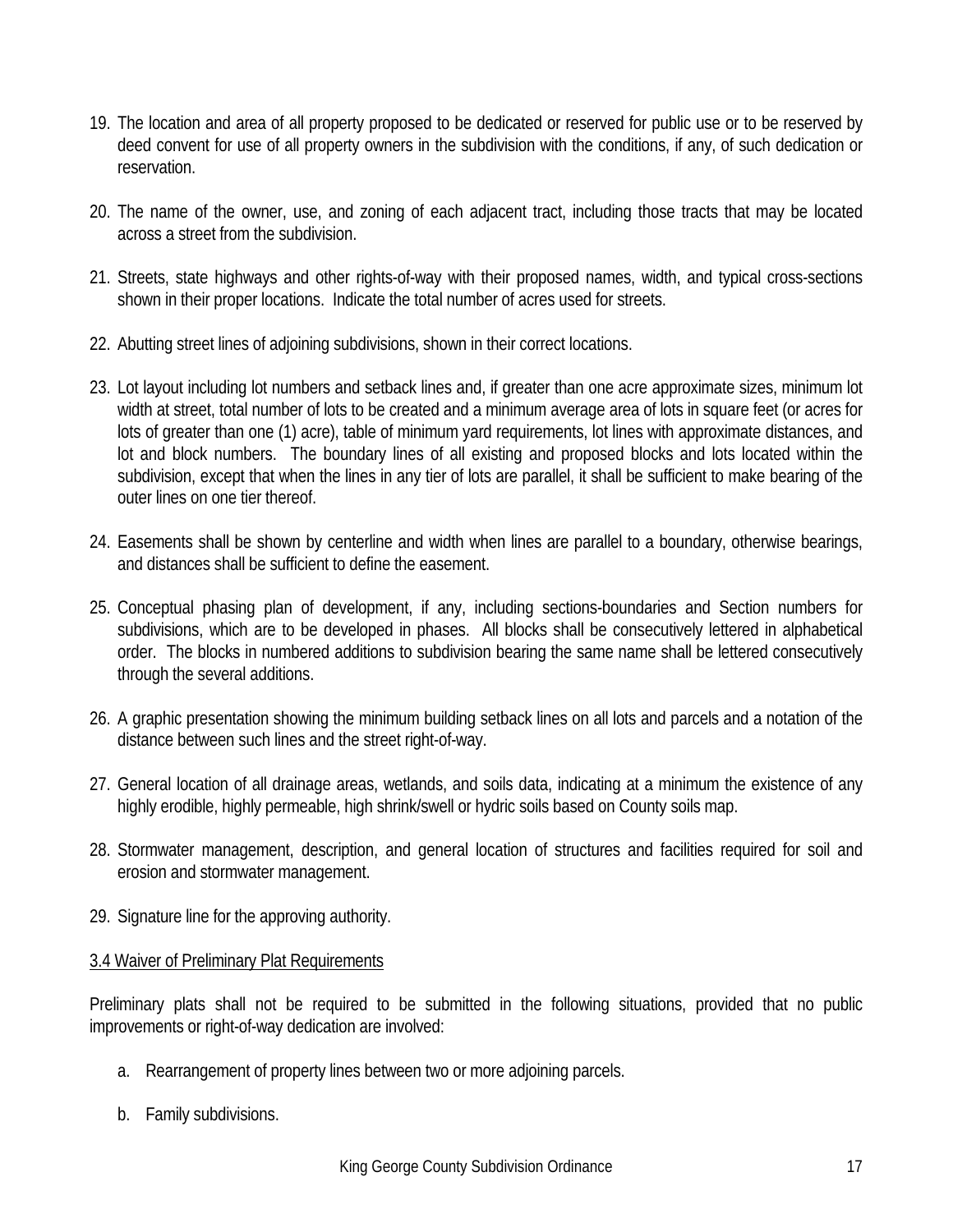- c. Minor subdivisions.
- d. Acquisition or dedication of land for public purposes where no new lots are created.
- e. A court-ordered or voluntary partition of land among co-owners, where each other's interest was created by a devise or interstate succession from a deceased landowner, and where no more than one lot or tract of land is conveyed to each other.
- f. Commercial and industrial subdivisions.

#### 3.5 PROCESSING OF PRELIMINARY PLAT

# 3.5.1 Submission of Plat

An applicant shall submit twelve (12) copies of a preliminary plat together with a check payable to the Treasurer of King George County in the amount prescribed by the Governing Body. The Agent shall record the date of submission and shall, only after determining that all plat requirements have been met, schedule the plat for review by the Planning Commission at meeting to be held within 60 days of submission.

#### 3.5.2 Review by Agent

- a. The Agent shall review the preliminary plat for compliance with this Ordinance and the Zoning Ordinance. As part of the review, the Agent may request that the developer submit a report from the District or Resident Highway Engineer, the County Health Department, the Superintendent of Schools, and such other agencies as deemed necessary. Upon receipt of such reports, the Agent shall incorporate all comments together with the results of the staff review and forward same with the preliminary plat to the Planning Commission for consideration.
- b. The Agent shall review and approve or disapprove those plats of minor subdivisions as stipulated in Article 6, Section 6.1.

#### 3.5.3 Planning Commission Action

The Planning Commission shall review and approve or disapprove plats of minor subdivisions as stipulated in Article 6, Section 6.1, and shall examine and review of agricultural or residential zoned preliminary plats of major subdivisions and submit its recommendations to the Governing Body for final approval.

The Planning Commission shall review and approve or disapprove plats of commercial-or industrial zoned lots. A final plat for industrial or business subdivisions may be submitted simultaneously with the site plan for review and approval and any required construction plans may be submitted with the site plan.

#### 3.5.4 Governing Body Action

The Governing Body shall review and approve, disapprove or modify the preliminary plats of all major subdivisions. The subdivider shall be advised in writing by formal letter and/or legible markings on his copy of the preliminary plat, concerning any additional data that may be required and the extent of public improvements that will have to be made.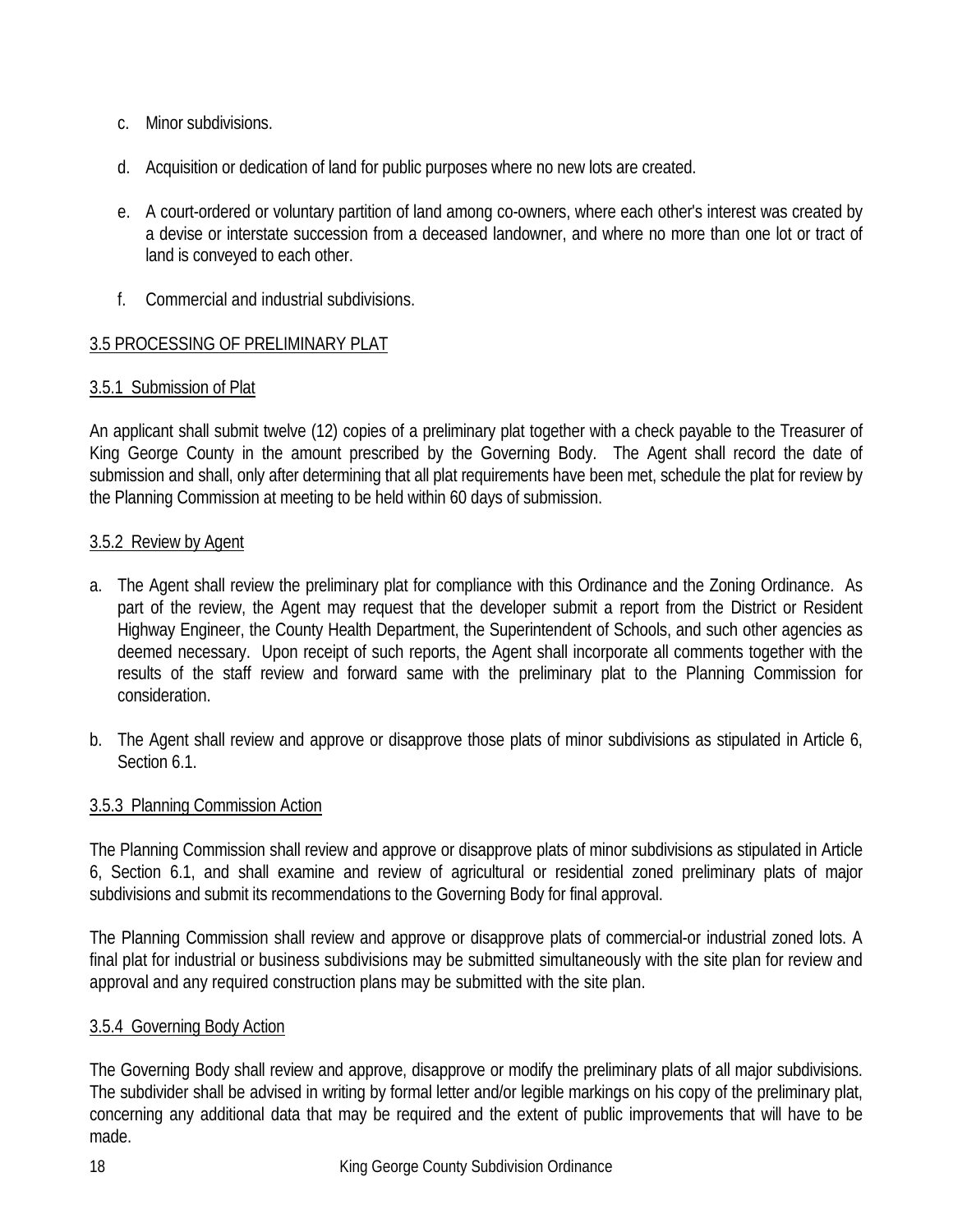If the preliminary plat is disapproved, the reasons for disapproval shall be stated in writing with reference to the specific section or sections of the Subdivision or Zoning Ordinance with which it does not comply.

# 3.6 Time Limit on Approval of Preliminary Plat

Once a preliminary subdivision plat is approved it shall be valid for a period of five years, provided the subdivider: 1) submits a final subdivision plat for all or a portion of the property within one year of preliminary plat approval and 2) thereafter diligently pursues approval of the final subdivision plat. Diligent pursuit of approval means that the subdivider has incurred extensive obligations or substantial expenses relating to the submitted final subdivision plat or modifications thereto. If, as determined by the Subdivision Agent, approval of the final plat is not diligently pursued for a period of three years, the agent shall provide the subdivider with 90 days written notice by certified mail that because approval has not been diligently pursued the approval of the preliminary plat has been revoked.

#### 3.7 No Guarantee

Approval of a preliminary plat shall not constitute a guarantee that a final subdivision plat shall be approved for the subdivision.

#### 3.7.1 Effect of Preliminary Plat Approval

The effect of the preliminary plat approval is to authorize the following:

- a. Land disturbing activities if the following have been obtained: (i) approval of an Erosion and Sediment Control Plan in compliance with the Erosion and Sediment Control Ordinance of King George County.
- b. The construction of improvements, if construction drawings have been submitted and approved.
- c. The submission of an application for approval of a record plat for the entire subdivision or a section of the subdivision in accordance with the provisions of this Ordinance provided that If the record plat approval is sought for only a section of the subdivision, such section must contain the following minimum number of lots:

| Lots shown on Preliminary Plat | <b>Required Minimum</b>                            |
|--------------------------------|----------------------------------------------------|
| Less than 100                  | $10$ I ots                                         |
| 100 or more                    | 10 percent or twenty five lots, which ever is less |

#### 3.7.2 Technical changes to approved final preliminary plat.

Except for the following technical changes, which may be approved by the Subdivision Agent, any change to an approved preliminary plat for subdivision, or accompanying data sheets, shall require review of the plat under the procedures of this Ordinance for original review and approval. Technical changes are changes that do not alter the basic design or layout of the subdivision, the functional interrelationship of the individual features of the subdivision to each other and surrounding properties and which comply with the provisions of this chapter or other applicable chapter in effect at the time of final preliminary plat approval:

a. Changes to correct demonstrated errors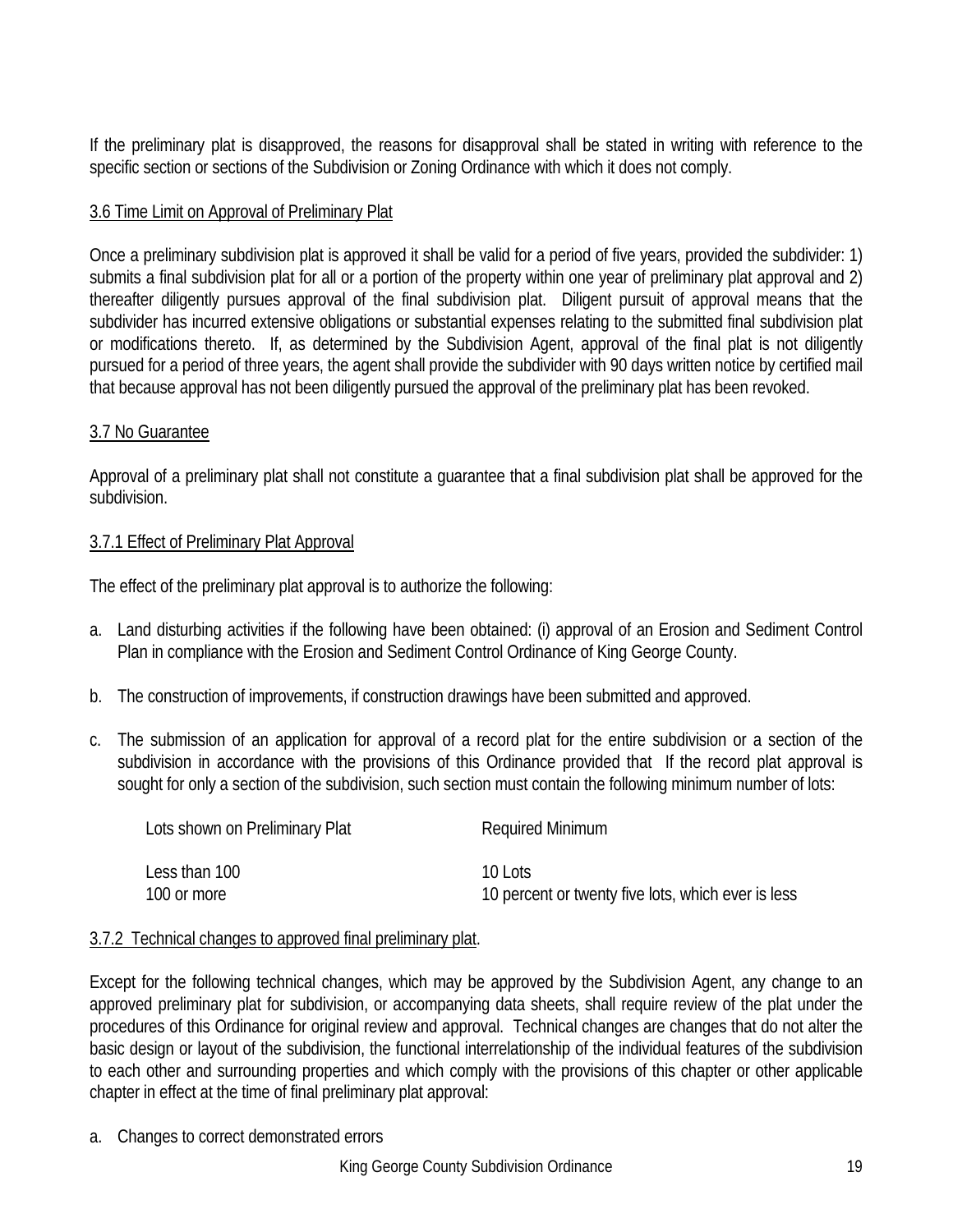- b. Changes to name of the subdivision or the name of a street
- c. Adjustment of the location of lot lines
- d. Removal of lot lines to combine lots.
- e. Relocation, addition or removal of utility easements
- f. Changes in response to amendments to county ordinances; or
- g. Other changes which are clearly of a similar technical nature.

A request for approval of a technical change shall be made in writing to the Subdivision Agent on an application provided by the Subdivision Agent. The request shall fully describe the change and provide reasonable justification for the granting of the change. The Subdivision Agent shall either approve or disapprove the change within ten (10) days of the request.

# 3.8 CONSTRUCTION PLANS, PROFILES, AND SPECIFICATIONS

# 3.8.1 Submission of Engineering Plans

Following notification of action on the preliminary plat, and prior to or simultaneously with the application for final plat approval, the subdivider shall submit to the Agent prints of the plans, profiles and specifications for all improvements and construction measures, for the entire subdivision including, but not limited to water supply, sewage disposal, streets, drainage, soil erosion and sediment control, and stormwater management plans. These prints shall be submitted prior to, or concurrent with, submission of a final plat for an entire subdivision or for a single section if the subdivision development is phased. When phased development approval is requested, the construction plans for any improvements located outside the boundary of, but necessary for the development of, a single section shall be submitted with the construction plans for that section. All plans shall be prepared by an engineer or surveyor certified by the Commonwealth of Virginia. Topographic contour intervals shall meet the requirements of the reviewing agencies. Copies of the Engineering Plans shall be provided to the Agent and to all permitting agencies in the numbers of copies as requested.

#### 3.8.2 Review and Approval

- a. All plans, profiles, and specifications shall be distributed to the appropriate County department and/or State Agency for review. Based on the review a decision shall be made within 90 days of submission to approve or disapprove the plans, profiles, and specifications.
- b. If approved, one (1) copy bearing certification of such approval shall be returned to the subdivider. If disapproved, all papers shall be returned to the subdivider with a written reason for disapproval. One copy of each paper shall be retained by the County.
- c. Approval of the plans expires in one (1) year from the date of approval unless a final plat is recorded or unless construction in accordance with the approved plan has actually begun on the site. The recordation of a final plat for a section of a subdivision (or initiation of construction in a section) does not vest the approval of the construction plans for the remainder of the subdivision. If construction plans expire, the subdivider shall make application with the Agent for the re-approval of the construction plans.

3.8.3 Subdivision Agreement. Subdividers shall execute a subdivision agreement providing for construction of required improvements in a timely manner and/or in accordance with the approved subdivision plat and plans. The agreement shall be supported by an approved form of surety. The maximum period for performance by the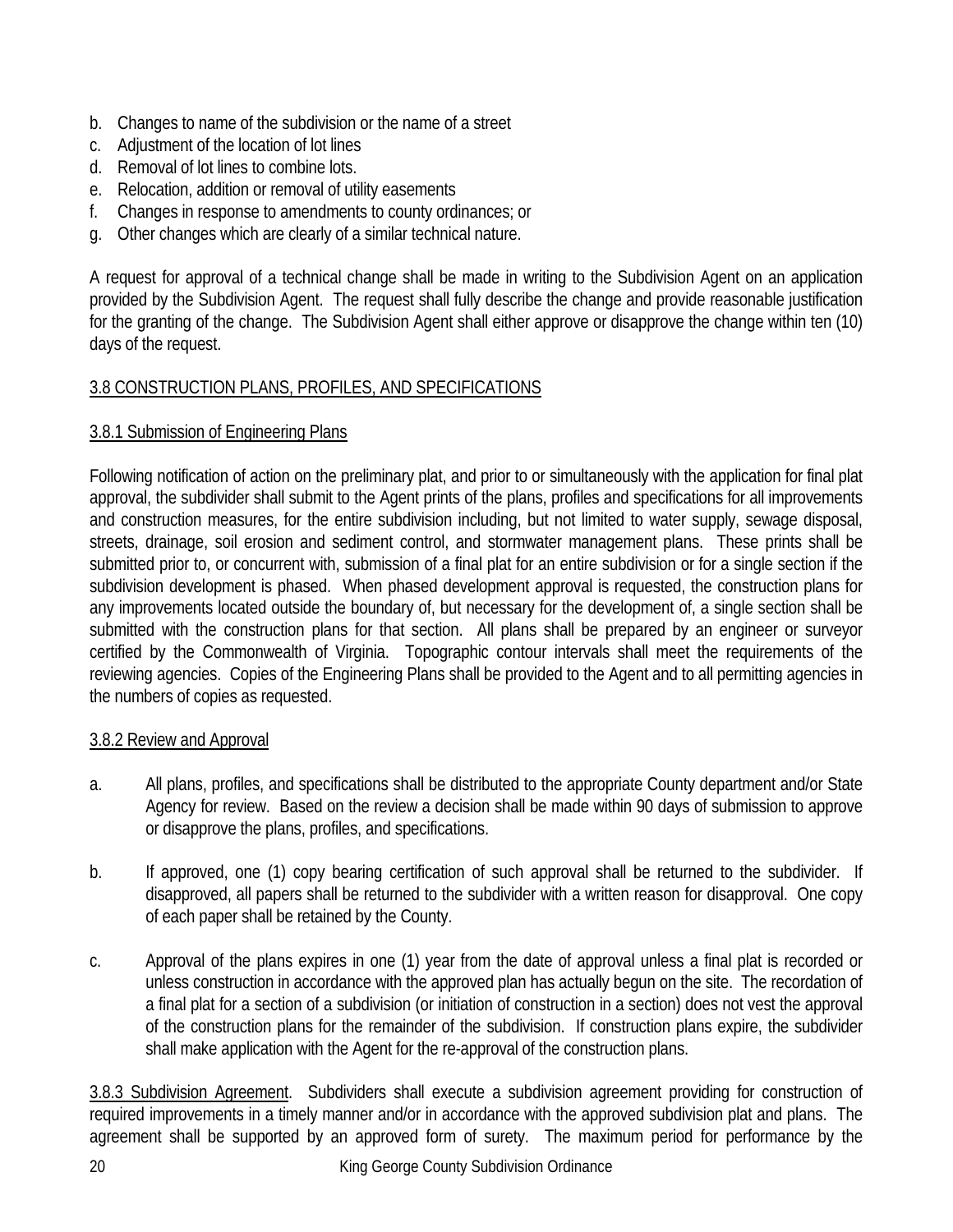subdivider under the agreement shall be twenty-four (24) months, although extensions may be made in accordance with this Ordinance. The agreement shall be between the subdivider and the King George County Board of Supervisors and shall be substantially the same as the form found in "Appendix A" of this Ordinance.

# 3.8.4 Bond Requirement

Prior to approval of the final plat, the subdivider shall furnish to the County an irrevocable letter of credit, or cash escrow or bond, from a Certified Virginia Lending Institution or by corporate surety in a form and amount sufficient to guarantee the completion of all required public improvements. The cost of the required improvements shall be determined by a bona fide estimate of construction costs prepared by a duly licensed engineer. The developer shall provide the estimate. The amount of the performance bond or other guarantee shall be for 110% of the estimated construction cost.

#### 3.8.5 Release of Bond

The governing body shall authorize the periodic partial and final release of a bond, escrow, letter of credit or other performance guarantee when the subdivider or developer has satisfied the requirement of Section 15.2-2245 of the Code of Virginia.

#### 3.8.6 Bond Forms

Forms for Bonds are found in the Appendix of this Ordinance.

#### 3.8.7 Maintenance of Roads

When roads that have been designated for public use have not been accepted into the secondary road system of The Virginia Department of Transportation for reason other than its quality of construction, the developer will be required to furnish a maintenance and indemnifying bond or an irrevocable letter of credit from a Certified Virginia Lending Institute in the amount sufficient for and conditioned upon the maintenance of such roads until such time that the roads are accepted into the secondary road system of the Virginia Department of Transportation. Maintenance of such roads shall be deemed to mean maintenance of the streets, curb, gutters, drainage facilities, utilities, or other street improvements, including the correction of defects or damages and the removal of snow, water, or debris so as to keep such road reasonably open for public usage.

#### 3.9 Final Record Plat

After approval of the preliminary plat, the Subdivider shall submit two copies of the final plat to the subdivision Agent for review. An application for record plat approval shall be prepared in accordance with the standards for plats under Section 42.1-82 of the Code of Virginia, shall be drawn to the size and scales as specified by the Subdivision Ordinance and shall contain or be accompanied by such information, plans, and number of copies as required by the subdivision agent. At a minimum, the application shall be accompanied by:

a. After review and confirmation by the Agent that all applicable information has been provided, the Subdivider shall submit twelve copies of the final plat for review by the Commission. The Agent may request that the Subdivider provide additional copies of the final plat.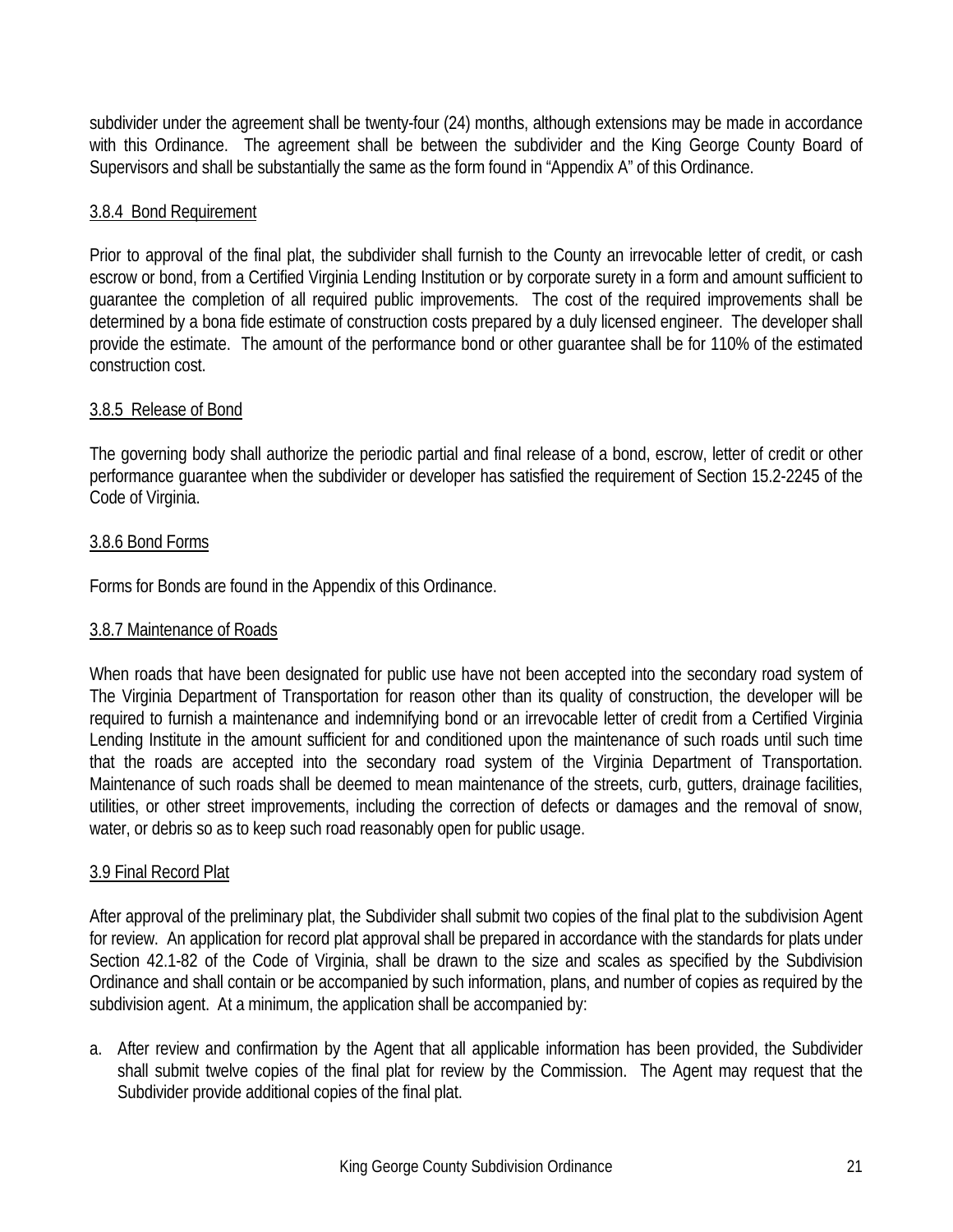- b. The plat shall be drawn on a sheet which is seventeen (17) inches by twenty-one (21) inches in size, with a minimum one-quarter (1/4) inch border on all sides.
- c. The subdivision name; Names and addresses of owners and subdivider(s) of the property; Date of drawing (including revision dates); Graphic scale. Also a vicinity map at a scale of 1" = 2,000' or larger; zoning designation; and total acres in each proposed use.
- d. The plat shall be drawn at a scale of one hundred (100) feet to the inch for subdivisions containing lots, any of which are less than five (5) acres or two hundred (200) feet to the inch for subdivision containing lots, all of which are five (5) acres or more.
- e. The north arrow shall be shown and where practical the north arrow shall be oriented to the top of the page.
- f. A final plat may constitute only a portion of the area contained in the Preliminary Plat provided that the improvements constructed in the area covered by the plat are sufficient by and of themselves to accomplish a proper development and to provide adequately for the proposed residents therein and for adequate access to contiguous areas.
- g. If the plat requires more than one (1) sheet, match lines shall clearly indicate where the sheets join and shall be accompanied by a key plan showing the entire development at a reasonable scale. Each plat shall show correctly on its face sufficient surveying data to reproduce any line on the ground.
- h. The accurate location and dimensions by bearings and distances with all curve data on all lots and street lines and centerlines of streets. All dimensions shown in feet and decimals of a foot to the closest one-hundredth (0.01) of a foot, all bearings, degrees and minutes and seconds to the nearest ten (10) seconds. The boundary survey shall show a field error of closure within the limit of one (1) in ten thousand (10,000) and bearings relating to either State Plane Coordinate System True North American Datum 83 or True North. The data of all curves along the street frontage shall be shown in detail at the curve or in a curve data table containing the following: "Delta, radius, arc length, tangent length, and chord length and chord bearings". Survey coordinates relating to the Grid North VCS, 1983, shall be shown for all control monuments shown on the Final Record Plat. The survey coordinates shall be related to the State Plane coordinate system North American Datum 83 or as provided in Section 8.8.4 of this Ordinance.
- i. All curves on a final subdivision plat shall be defined by their radii, central angles, arc lengths, tangent lengths, cord lengths, and chord bearings. Such data shall be expressed by a curve table lettered on the face of the plat, each curve being tabulated and numbered to correspond with the respective numbered curve shown throughout the plat.
- j. Lot numbers in consecutive numerical order; the accurate location and dimensions of all lot lines; area of each lot; and the name or number of the section, if part of a larger subdivision.
- k. A certificate signed by the surveyor or engineer responsible for preparation of the plat, the state highway engineer where compliance with Virginia Department of Transportation (VDOT) standards are an issue, and the county health official if individual wells and on-site wastewater facilities are to be used.
- l. A signed owner's consent and certificate indicating the source of title of the owner of the land subdivided, and the place of record of the last instrument in the chain of title.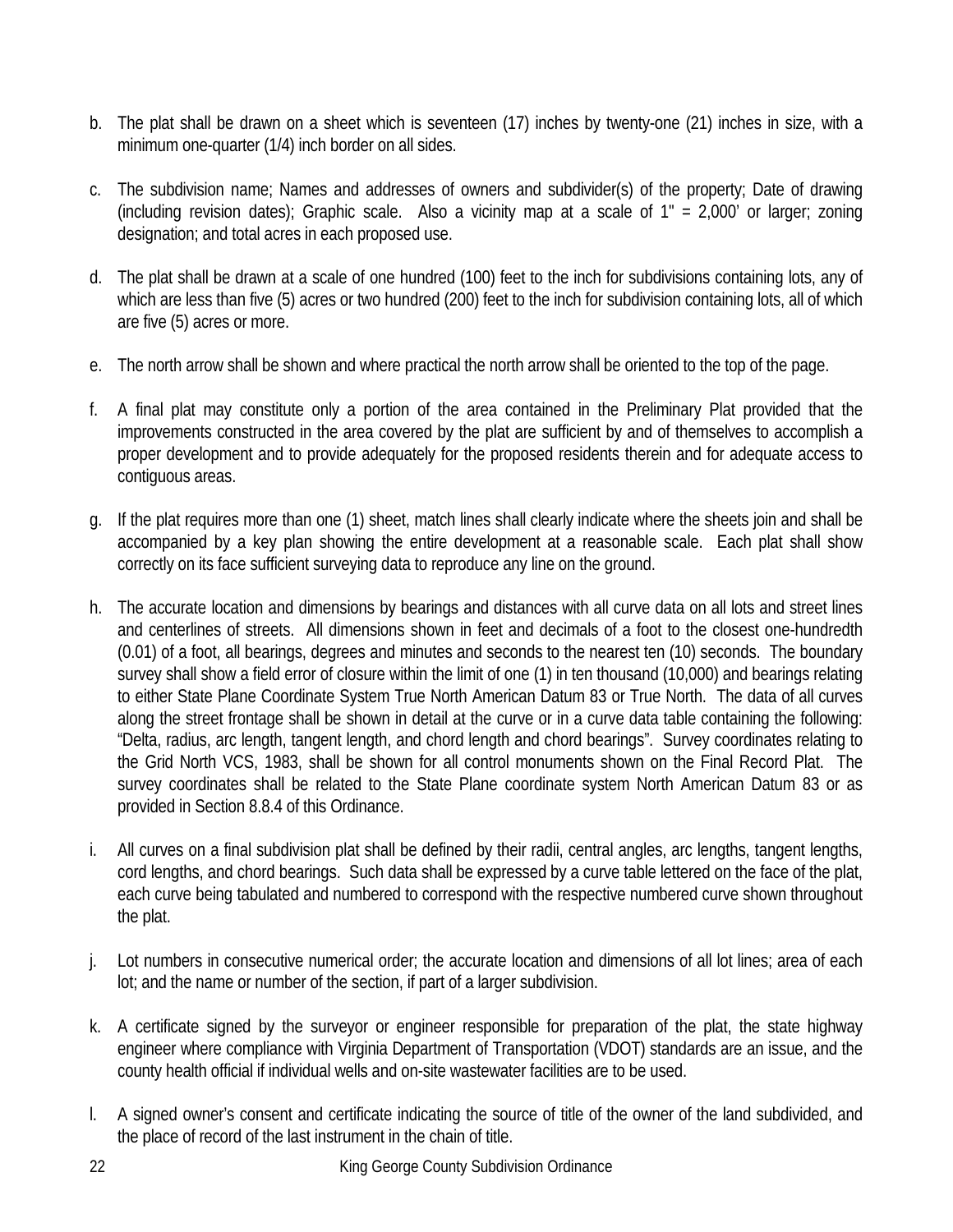- m. Approval certificates for the Subdivision Agent, Virginia Department of Transportation, and the Virginia Department of Health.
- n. The following notes must be provided.
	- 1. Chesapeake Bay Preservation Area designated Resource Protection Areas May Not Be Disturbed without review and approval per Chesapeake Bay Preservation Area Overlay District, King George County Zoning Ordinance. Water dependent facilities and/or redevelopment may be permissible in Resource Protection Areas per Chesapeake Bay Preservation Area Overlay District, King George County Zoning Ordinance.
	- 2. The parcels shown hereon are subject to having sewage disposal system pumped out every five years.
	- 3. A primary and reserve sewage disposal system must be provided and system sites cannot be altered by construction or excavation.
- o. In bold type the following notices:
	- **1. NOTICE THIS PLAT SHALL BECOME NULL AND VOID AND BE OF NO FURTHER FORCE AND EFFECT IF THE PLAT IS NOT RECORDED IN ACCORDANCE WITH THE SUBDIVISION ORDINANCE OF KING GEORGE COUNTY WITHIN FIVE (5) YEARS OF THE DATE OF APPROVAL, UNLESS CONSTRUCTION OF FACILITIES TO BE DEDICATED FOR PUBLIC USE HAS COMMENCED PURSUANT TO AN APPROVED PLAN OR PERMIT WITH SURETY APPROVED BY THE AGENT THEN THE TIME FOR RECORDATION OF THE PLAT SHALL BE EXTENDED TO ONE YEAR AFTER FINAL APPROVAL OR TO A TIME LIMIT SPECIFIED IN THE SURETY AGREEMENT, WHICH EVER IS GREATER. APPROVAL AND/OR RECORDING OF THIS PLAT DOES NOT CONSTITUTE ASSURANCE THAT PUBLIC SEWER OR PUBLIC WATER SERVICE WILL AVAILABLE TO SERVE THE LAND DESCRIBED ON THIS PLAT AT ANY PARTICULAR TIME.**
- o. When the plat is acquired from more than one (1) source of title, the outline and area of each of the several tracts shall be indicated upon the plat, within an insert block, or by means of a dotted boundary line upon the plat.
- p. Location and boundary of the 100-year established 100 year flood plain and the location of any Chesapeake Bay Preservation Area Overlay District's Resource Protection Areas as defined by the King George County Zoning Ordinance shall be indicated on the plat.
- q. All monuments and all language regarding monuments that is required under Section 8.8.3 (Required monuments) shall be shown on the plat.
- r. Exact location of all easements, their width, use, and ownership, and a note that all easements provided for street roadway purposes are to be maintained the Virginia Department of Transportation.
- s. An executed deed of dedication and easement conveying to the county land in fee simple and easement for public/county purposes which are depicted on the record.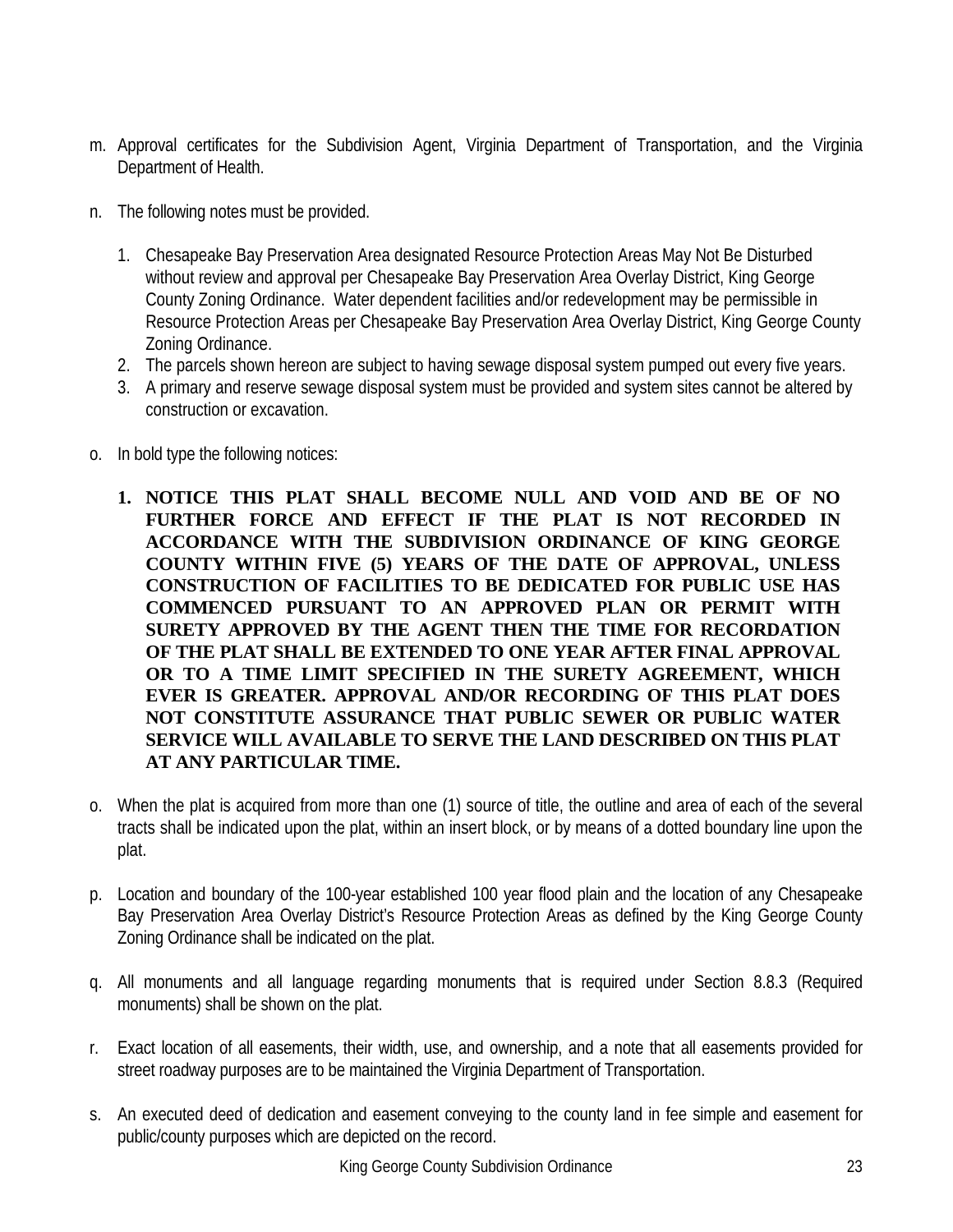#### 3.10 Required Forms and Signatures

#### a. Certificate of Title:

l

The land surveyor or certified professional engineer shall affix upon each plat his name and address with a certificate signed by him setting forth the source and title of the owner of the land subdivided and the place of record of the last instrument in the chain of title. When the plat is of land acquired from more than one source of title, the outlines of the several tracts shall be indicated upon the plat.

#### b. Surveyor's or Engineers Certificate:

The surveyor or engineer shall affix upon each plat and sign the following certificate: "I hereby certify, to the best of my knowledge and belief, that all of the requirements of the Governing Body and Ordinances of the County of King George, Virginia, regarding the platting of subdivisions within the County have been met."

Given under my hand this  $\Box$ , day of  $\Box$ ,  $\Box$ .

State Licensed Land Surveyor or Engineer

#### c. Owners Consent and Dedication Statement:

The following statement shall be affixed by the surveyor or engineer on the plat. The statement shall be signed by such persons and duly acknowledged before an officer authorized to take acknowledgements of deeds.

"The platting or dedication of the following described land (insert a correct description of the land subdivided) is with the free consent and in accordance with the desire of the undersigned owners, proprietors, and trustees, if any. The streets shown hereon are hereby dedicated to public use."

#### d. Required Forms and Signature:

The developer shall affix upon each plat and sign the following certificate:

I hereby certify that all requirements of Section 15.2-2126-2133 and Section 15.2-2149-2156 of the Code of Virginia have been met regarding the installation of the water and sewer system of the subdivision known as\_\_\_\_\_\_\_\_\_\_\_\_\_\_\_\_\_\_\_\_\_\_\_\_\_\_\_\_\_\_\_\_\_\_\_.

**Signature** 

l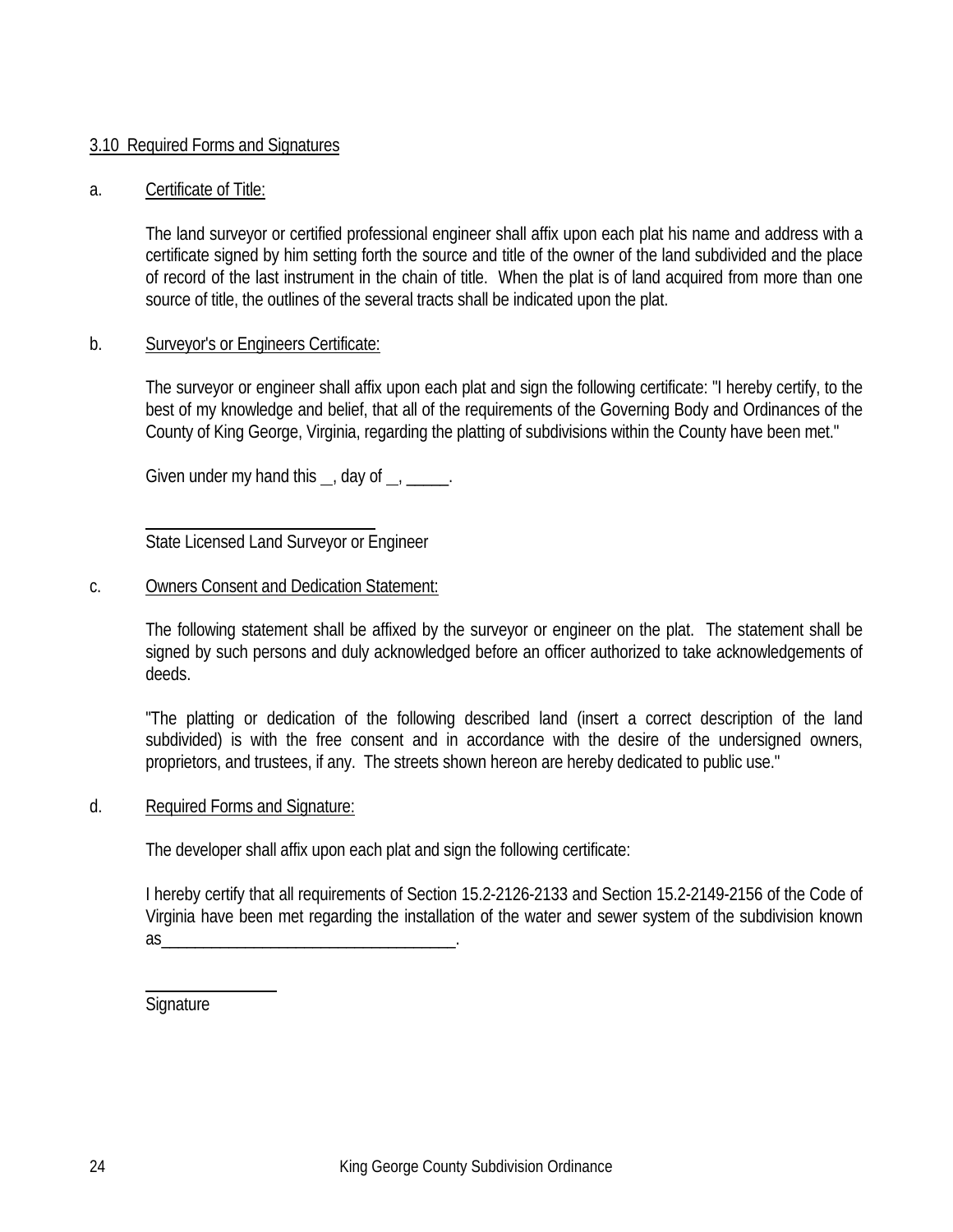#### e. Certificate of Approval:

The following signature panel shall be provided in the upper right-hand corner for the Agent, Highway Engineer, and Health Official, as applicable:

"This subdivision known as Subdivision (Section figure applicable) is approved by the undersigned in accordance with existing subdivision regulations and may be admitted to record."

| Date | <b>Highway Official</b> |
|------|-------------------------|
|      |                         |
| Date | <b>Health Official</b>  |

 $\overline{a}$ Date Agent for King George County Governing Body

# 3.11 Required Documentation

All security requirements, including approved certified engineer's cost estimate, developer's agreement and letter of credit or bond, shall be provided prior to final approval.

#### 3.12 Review and Approval of Final Plat

The developer shall submit the final plat to the Commonwealth of Virginia Department of Transportation and Health Departments for review and approval if applicable. Such approval shall be evidenced by the signature of the appropriate official on the plat. After receiving approval by the State Agencies, the developer shall submit the plat to the agent for review.

#### 3.12.1 Agent Review

- a. The agent shall review the final plat to ensure that the following requirements are met:
	- 1) Compliance with the requirements and standards of design in accordance with this Ordinance.
	- 2) Provisions of a security with required documentation to cover the cost of the necessary public improvements, in lieu of construction, as required by the Governing Body.
	- 3) Approval, as applicable, by the Transportation Department and Health Department.
- b. The Agent shall submit the plat to the Planning Commission within thirty (30) days of submission of the final plat.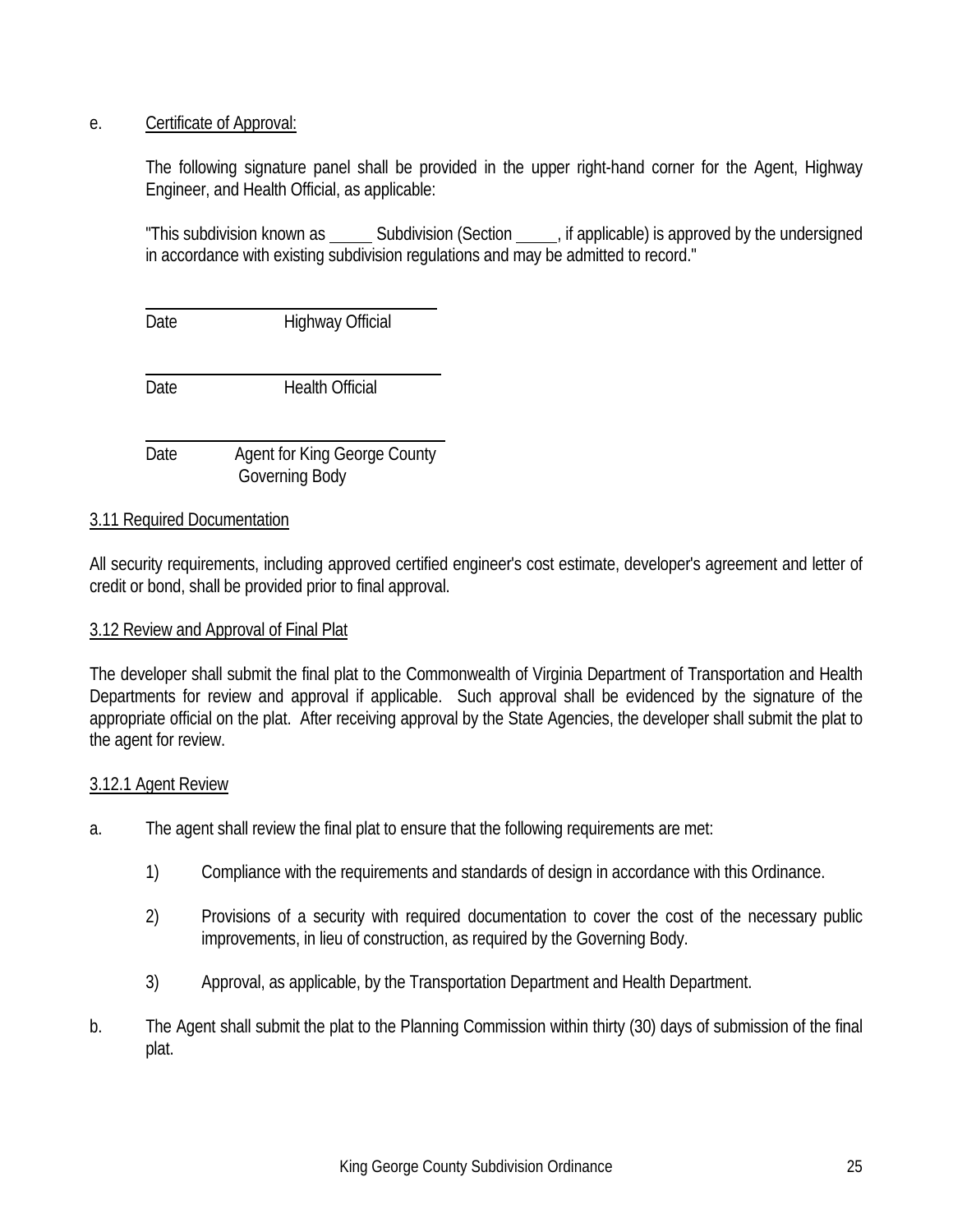### 3.12.2 Planning Commission Review

After review by the Agent, the applicant shall provide twelve (12) copies of the Final Record Plat for review by the Commission and Board of Supervisors. Additional copies may be requested by the Agent and shall be provided by the applicant upon request. The Planning Commission shall review, the final plat and submit their recommendations to the Governing Body for final approval within sixty (60) days of the receipt of the final plat by the Commission.

# 3.12.3 Governing Body

The Governing Body shall review and approve, modify or disapprove the final plat. The subdivider shall be advised in writing by formal letter of the Governing Body's action on the final plat. If the plat is disapproved, the reason(s) for disapproval shall be stated in writing with reference to the specific section or sections of the Subdivision or Zoning Ordinance with which it does not comply.

#### 3.12.4 Revisions to Approved Final Plats of Record

Permission for minor revisions and for correction of errors on approved plats shall be granted to the certifying surveyor or engineer upon filing a statement and revised plat with the Agent describing the changes. All other revisions, including, but not limited to, adjustment of boundary lines between two or more lots within the subdivision, vacation of lot lines for the purpose of combining two or more lots, and addition of easements, shall be submitted on a revised plat with proper notations for review by the Agent and approval by the approving authority.

### 3.12.5 Recordation

The subdivider shall submit the final plat for recordation to the Clerk of the Circuit Court within five (5) years from the date of approval. No lots shall be sold or offered for sale in any subdivision, before the plat of said subdivision has been recorded. The recordation of the final plat shall not operate to transfer in fee simple, to King George County, any land set apart for street or other public use including easements, until such land and improvements therein have been approved and accepted in accordance with this Ordinance.

Six copies of the Final Record Plat with all a signature lines completed shall be provided to the Agent for County records.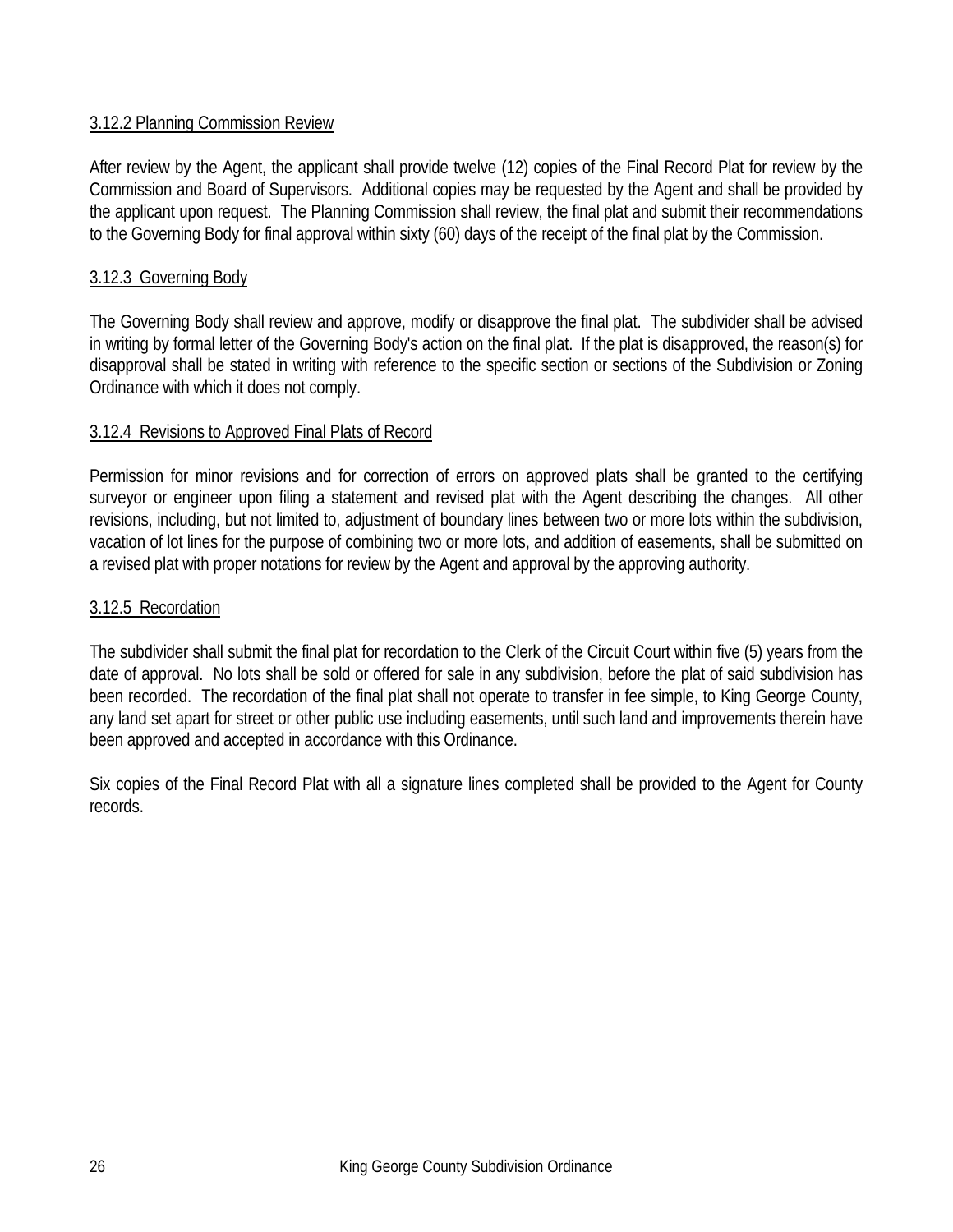#### ARTICI F 4 ACCESS STANDARDS

#### 4.1 Access Standards

- a. If a subdivision is being developed in such a manner that results in Six (6) lots or more being accessed by the same subdivision road, then the subject road shall be constructed in accordance with the subdivision street standards established by the Virginia Department of Transportation.
- b. If a parent tract is being developed in a manner that results in Six (6) lots being accessed by the same subdivision road, then the subject road shall be constructed in accordance with the subdivision street standards established by the Virginia Department of Transportation.
- c. If there are corner lots created in the subdivision of property that meet the road frontage requirements on existing public roads, then such lots are required to access the interior subdivision road and they shall not access the existing public road.
- d. Minimum requirements for minor subdivisions. The requirements for those roads that serve more than three (3) lots and less than six (6) lots are cited in Section 4.1.g. (below) of this section.
- e. All lots in major subdivisions shall be accessed by an internal subdivision road system as provided in Article 8, General Requirements, and Minimum Standards of this ordinance.
- f. All lots in minor subdivisions shall be accessed in a manner prescribed per the requirements for a minor subdivision.
- g. Minimum requirements for private roads:
	- 1. Road maintenance agreements are required for all private roads that access more than three (3) parcels. Commercial and Industrial properties utilizing privates streets shall demonstrate that a maintenance agreement or covenant is signed and recorded outlining maintenance responsibilities for the private street from the subject property to the existing state maintained road.
	- 2. All new private access easements shall be a minimum of 50 feet wide.
	- 3. All new private access easements shall have a minimum of an eighteen (18) foot wide roadway, which terminates in a bulb of a cul-de-sac with a driving surfacing for an adequate turn around.
	- 4. Roadways shall be constructed with a minimum of 6 inches of gravel surface and have positive drainage and be designed and constructed in conformance with the Zoning and the Erosion and Sediment Control Ordinances of King George County.
	- 5. Grade, horizontal and vertical alignment, and slope shall meet the standards of the Virginia Department of Transportation (VDOT) as in effect at the time of the application shall govern for any new private access easements.
	- 6. All necessary utility easements shall be located a minimum of three (3) feet outside of the private access easement and shall be shown on the final plat. However, nothing in this section shall prohibit a utility from crossing over or under a road where necessary to provide utilities service to a lot.
	- 7. All such private access easements shall remain private and the benefited property owners shall maintain any drive or road within it.
	- 8. A professional engineer shall certify that the road has been constructed according to the plans and requirements of this Ordinance.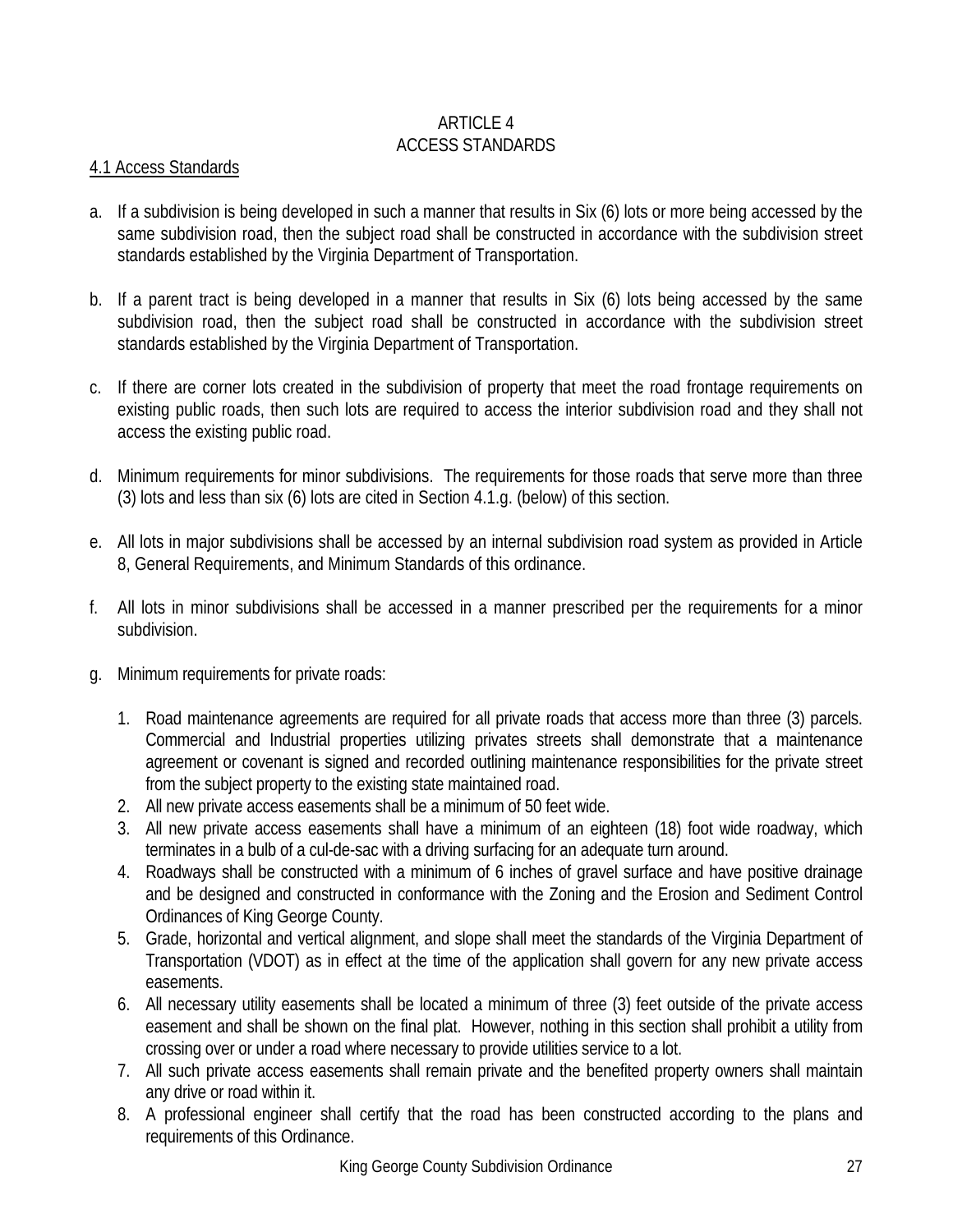h. Lots within commercial and industrial zoning districts may front on Private Streets. Private streets shall connect directly to a public street and shall provide an internal circulation system with limited access to the building lots; such that no lot has direct ingress or egress to the public street. The service drive shall be design to provide safe, efficient, and orderly movement of traffic; a simple and a logical pattern traffic; respect natural features and topography; present an attractive streetscape; and limit potential traffic hazards on the public street. The service drive may consist of a system of combined access drives and shared entrances serving the overall development.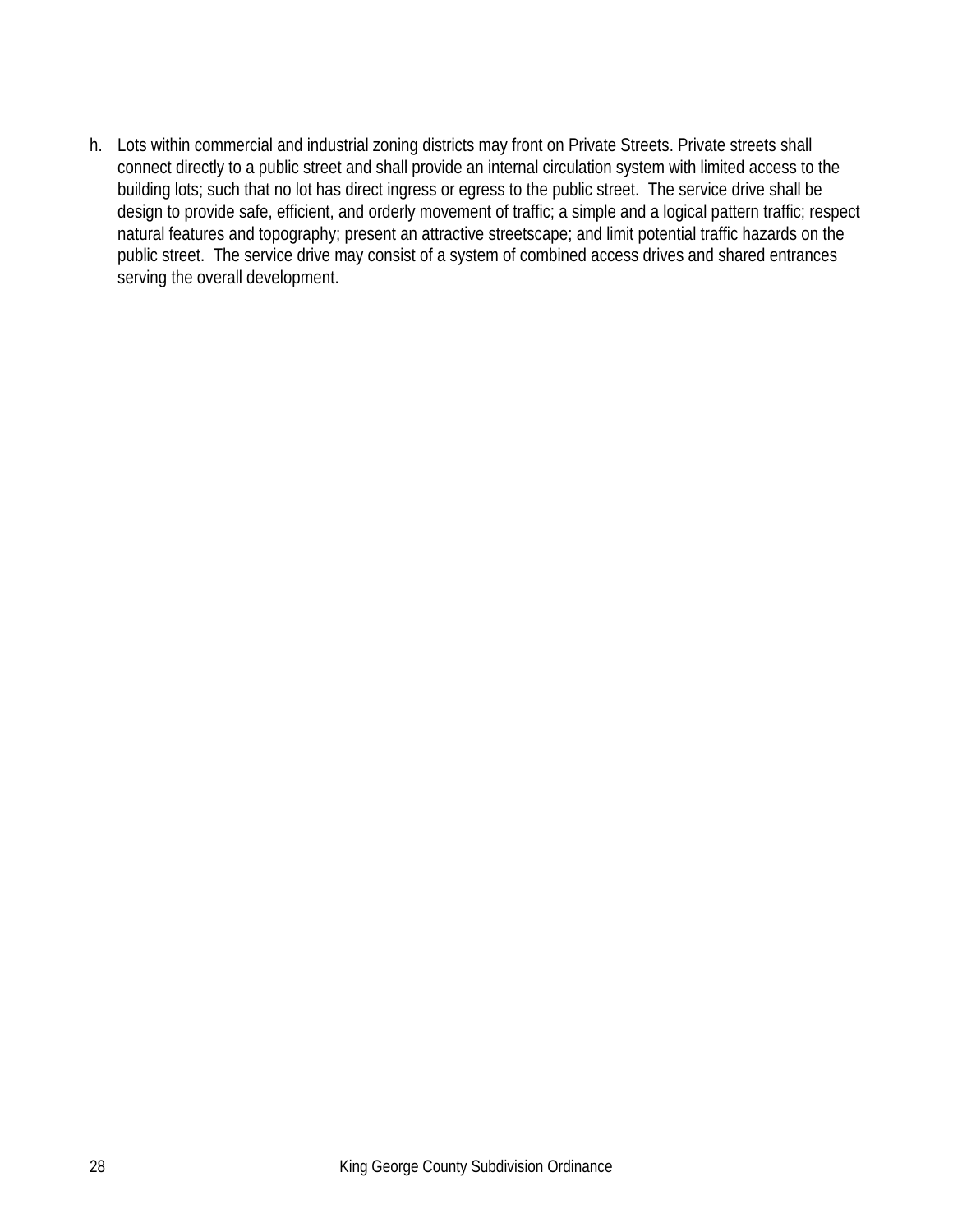#### ARTICLE 5 CLUSTER DEVELOPMENT STANDARDS

#### 5.1 Cluster Development Standards

The purpose of the cluster development provision is to encourage innovative and attractive housing alternatives to the type of development permitted in conventional subdivisions. This is achieved by allowing the design flexibility and cost reduction of smaller lot sizes in exchange for the integration of open space and recreation areas into a development, and, where appropriate, the provision of land for public use.

#### 5.2 Open space regulations.

The open space regulations stated for cluster subdivisions are set out as minimum criteria. The regulations are expressed as a specific percentage of the gross area of the tract. The computation of open space shall be based upon the following rules:

- a. In cases where the balance of land not contained in lots and streets is needed by the county for parks, recreation areas, or stream valleys, as set out in the comprehensive plan, and such land is suitable in location, size, shape, condition and topography for such needed purposes as determined by the planning commission or board of supervisors, as appropriate, then it shall be dedicated to the county at no cost for such purpose. Such dedicated open space shall be given full credit in satisfying the open space requirements of a given Zoning District as required by the King George County Zoning Ordinance.
- b. In cases where a given area within a tract is needed by the county for a school site or other public use as determined and approved by the school board, such land shall be deeded to the county at no cost for such purpose. Such sites shall be given full credit for satisfying the open space requirements of a given Zoning District as required by the King George County Zoning Ordinance.
- c. In cases where the balance of land not contained in lots and streets is not needed by the county for such public purposes as listed above, then land shall be designated as common open space.
- d. Eighty (80) percent of the required Open Space Area shall be exclusive of wetlands, resource protection areas, floodplains, and areas with slopes of greater than fifty (50) percent.
- e. Access to the required open space shall be provided by the public road serving the subdivision lots and all access shall have a dimension of not less than fifty (50) feet.
- f. Not more than fifty (50) percent of the area located within a major utility easement or right-of-way may be calculated as open space. For the purpose of this paragraph, a major utility easement or right-of-way shall be one having a width of twenty-five (25) feet or more which is located entirely outside of a street right-of-way.
- g. In no instance shall open space credit be given for land included within a street right-of-way.
- h. The maintenance and ownership of common and dedicated open space shall be specified on the subdivision plan and shall consist of one (1) of the following:
	- 1. Homeowners' association. If a homeowners' association or condominium association is to assume ownership of the common open space, then it shall bear all responsibility for maintenance of the land and all structures thereon. There shall be restrictive covenants recorded which prohibit the use of the subject land for any purpose but recreation and open space use. Such covenants shall run with the land. These covenants shall become part of the deed to each lot or parcel within the development. Such covenants shall be recorded in the county land records simultaneously with, or prior to, the recordation of the subdivision plat.
	- 2. When the open space is to be dedicated to the County as a public site, the Board of Supervisors shall review the site for appropriateness. If the Board of Supervisors accepts the dedication, it shall be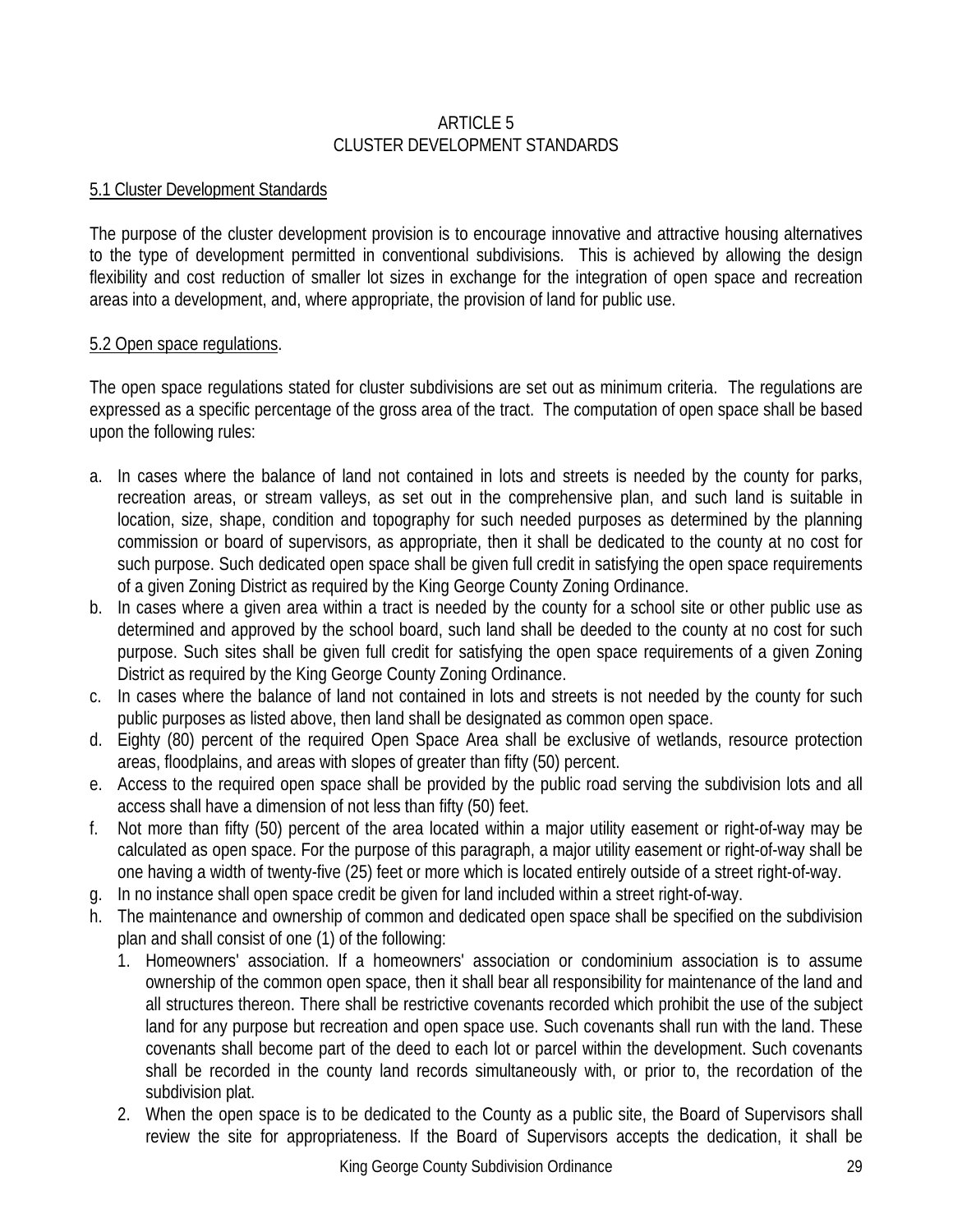conveyed in fee simple to Board of Supervisors at no cost to the County before the subdivision plat is recorded, or shall be dedicated on the subdivision plat.

# 5.3 Provisions for pipe stem lots.

When permitted in the King George County Zoning Ordinance, pipe stem lots shall conform to the following requirements.

- a. The maximum number of lots on a pipe stem driveway shall be two (2). Pipe stem driveways shall serve no more than twenty (20) percent of all lots within any subdivision.
- b. The maximum length of the pipe stem of a lot is three hundred fifty (350) feet.
- c. In no case shall any lot be adjoined by more than one pipe stem driveway.
- d. There shall be no more than three (3) pipe stem lots in a row.
- e. The pipe stem portion of a lot shall be a fee- simple part of the lot with cross easements for access in the case of a shared or common driveway. The required lot area shall be exclusive of the pipe stem portion of the a lot.
- f. The minimum width of the pipe stem portion of a lot where the pipe stem driveway serves a lot is eighteen (18) feet.
- g. No structure whether main or accessory, shall be erected nearer the edge of the pipe stem portion of a lot than ten (10) feet.
- h. The final plat shall note each pipe stem driveway as "privately owned and privately maintained by the lot owners served".
- i. Each house served by a pipe stem driveway shall be numbered in accordance with the requirements of the King George County addressing system and each such number shall be displayed on a sign showing the address and an arrow, which shall designate the direction to which the address usage applies.
- j. Minimum setbacks for buildings shall be measured exclusive of the pipe stem portion of a lot. The front of a lot on a pipe stem shall be determined by the orientation of the dwelling.

# 5.4 Review and approval of cluster subdivision plans.

Review of cluster subdivision plans shall conform to the approval process as a major subdivision plat under the provisions of this Ordinance.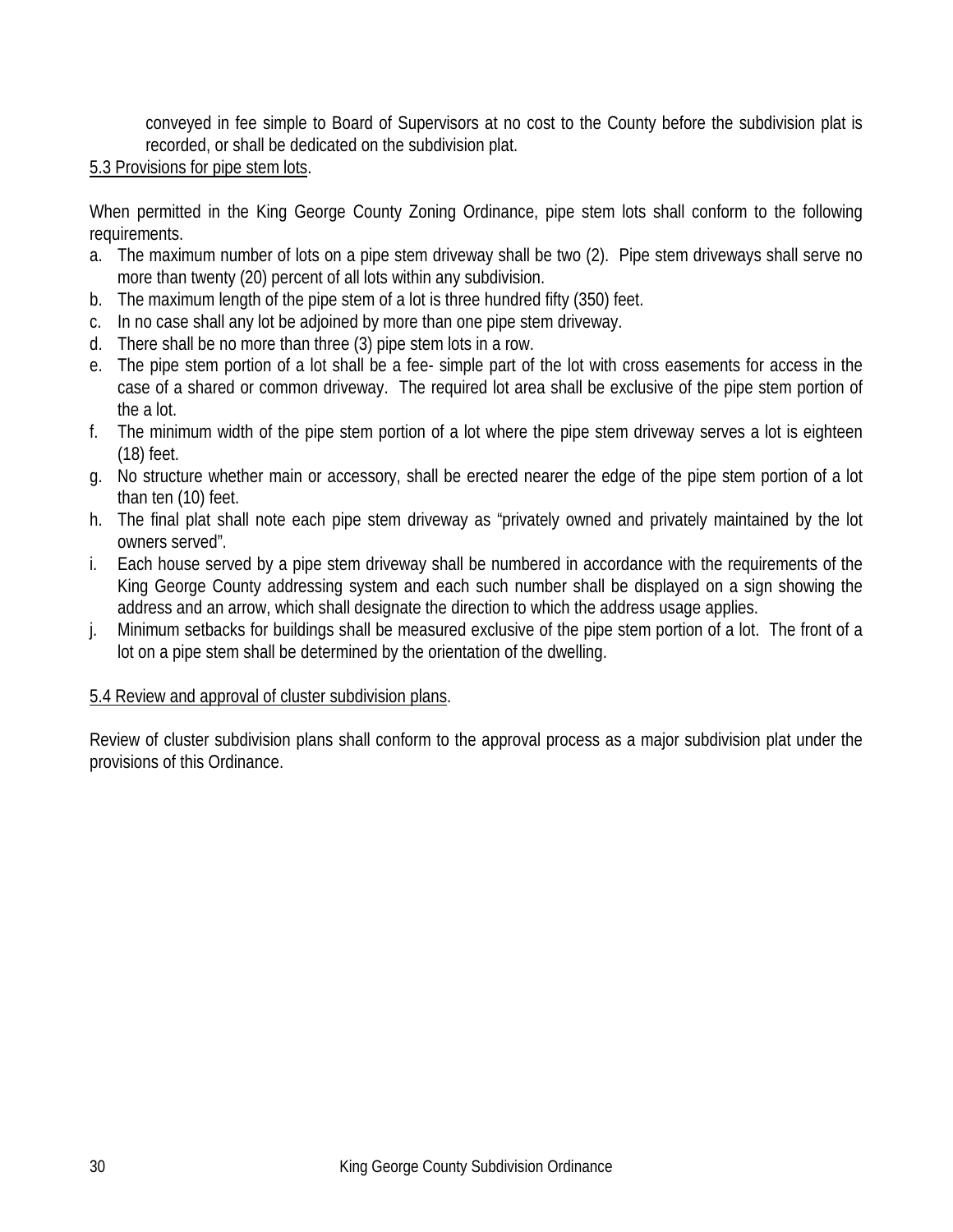#### **ARTICLE 6 MINOR SUBDIVISIONS**

#### 6.1 PLAT SUBMISSION

Minor subdivision plats consisting of up to five lots created from a parent tract located on an existing private road or a public road with no more than three (3) access drives to an existing public road are reviewed and approved by the Subdivision Agent. If a minor subdivision has more than three (3) access drives to an existing primary or secondary road, then the plat shall be reviewed and either approved or disapproved by the Planning Commission. Shared access shall be encouraged and shall count as only one (1) access point.

#### 6.2 Plat Requirements

6.2.1. Requirements for three lots. Minor subdivision plats that consist of a division of property creating up to a total of three lots shall provide the following information on the plat:

- 1. Tax Map and Parcel Number of property being divided, along with reference to the deed book and page number where the title is recorded.
- 2. Zoning designation of the property being divided. The minimum width, yard, and area requirements of all lots, including the remaining property from which the lot is subdivided, must be in accordance with the provisions of the Zoning Ordinance.
- 3. Current ownership of the property being subdivided.
- 4. Total acreage of the property being subdivided along with the residual acreage.
- *5.* The following statement: "Tax Map \_\_\_\_\_, Parcel \_\_\_\_\_, has not been divided or re-divided into more than three parcels since October 1, 1987. *(This statement refers to the parent tract and all parcels divided from the parent tract and the note must reference all division of the related tracts of land)*
- 6. If the property to be divided does not front on a State maintained road, indicate how access to the property is being provided (i.e., location and width of easement in conformance with the requirements of this ordinance).
- 7. Chesapeake Bay Preservation Area designated Resource Protection Areas May Not Be Disturbed without review and approval per Chesapeake Bay Preservation Area Overlay District, King George County Zoning Ordinance. Water dependent facilities and/or redevelopment may be permissible in Resource Protection Areas per Chesapeake Bay Preservation Area Overlay District, King George County Zoning Ordinance.
- 8. The parcels shown hereon are subject to having sewage disposal system pumped out every five years.
- 9. A primary and reserve sewage disposal system must be provided and system sites cannot be altered by construction or excavation.
- 10. Area tabulation providing the total area before division, area of adjustment, and total lot area after the division or adjustment. The accurate location and dimensions by bearings and distances with all curve data on all lots and street lines and centerlines of streets.
- 11. All dimensions shown in feet and decimals of a foot to the closest one-hundredth (0.01) of a foot, all bearings, degrees and minutes and seconds to the nearest ten (10) seconds. The boundary survey shall show a field error of closure within the limit of one (1) in ten thousand (10,000) and in accordance with Section 8.8, King George County Subdivision Ordinance, bearings relating to either State Plane Coordinate System True North American Datum 83. The data of all curves along the street frontage shall be shown in detail at the curve or in a curve data table containing the following: "Delta, radius, arc length, tangent length, chord length and chord bearings". Survey coordinates relating to the Grid North VCS, 1983, shall be shown for all control monuments shown on the Final Record Plat. The survey coordinates shall be related to the State Plane coordinate system North American Datum 83.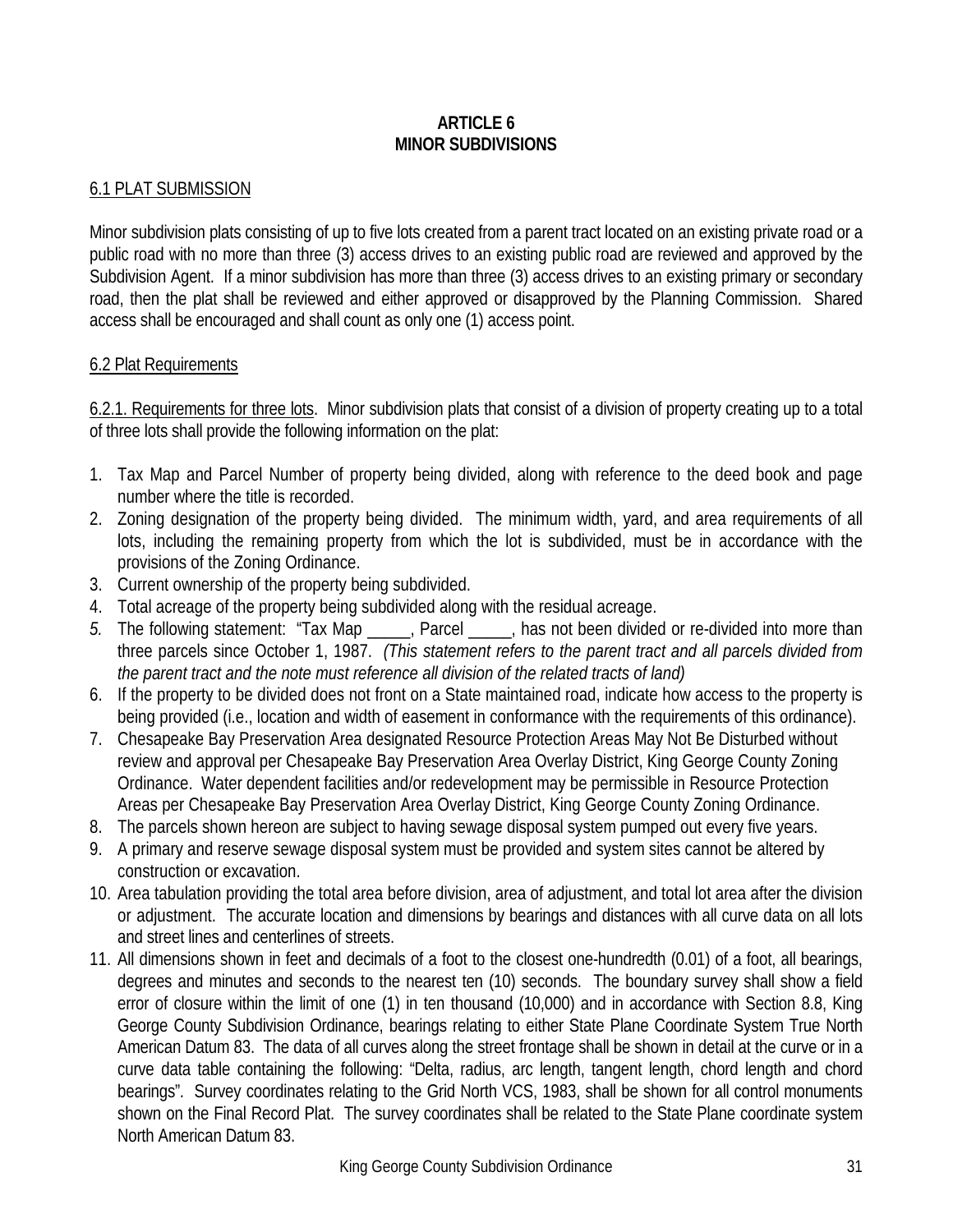12. The following required forms and signatures shall be provided on the plat: Section 3.10.a, Certificate of Title; Section 3.10.b, Engineers Certificate; Section 3.10.c, Owners Consent and Dedication Statement; and Section 3.10.e, Certificate of Approval.

6.2.2. Requirements for four and five lots. Minor subdivision plats that that create four and/or five lots shall meet all the requirements of Final Plats, Section 3.9 of this Ordinance shall be filed with the Agent for review and approval. Two copies shall be provided for review and upon approval by the Agent five (5) copies of the Minor Subdivision shall be provided. Twelve copies of those plats requiring Planning Commission Approval must be provided. Family subdivisions defined as one (1) lot per family member shall be reviewed by the Subdivision Agent.

# 6.3 Compliance with Zoning

The minimum width, yard, and area requirements of all lots, minimum setbacks for all existing structures, including the remaining property from which lots are subdivided, shall meet all requirements of the Zoning Ordinance of King George County for the zoning district in which such subdivision is located.

6.4. Elongations. Lots shall not contain peculiarly shaped elongations which would be unusable for normal purposes in order to provide the minimum area required under the zoning ordinance*.* 

# 6.5 Plat Review

The Subdivision Agent shall review each plat prior to recordation. The Agent shall determine the following:

- a. Check the proposed lot for size, shape, configuration, and setback to ensure compliance with the King George County Zoning Ordinance.
- b. Checks for the existing or proposed right-of-way for compliance with this Ordinance.
- c. Verifies the number of lots divided from parent tract.
- d. Checks for any existing easements affecting the property.
- e. If the Subdivision contains more than two (2) lots, checks the existence of new roads built to county specifications of the subdivider's proposals and assurance for road construction.
- f. Verifies the vicinity map at a scale of 1"=2000' or larger.
- g. Verifies the following notes are contained on the plat:
	- 1. Chesapeake Bay Preservation Area designated Resource Protection Areas May Not Be Disturbed without review and approval per Chesapeake Bay Preservation Area Overlay District, King George County Zoning Ordinance. Water dependent facilities and/or redevelopment may be permissible in Resource Protection Areas per Chesapeake Bay Preservation Area Overlay District, King George County Zoning Ordinance.
	- 2. The parcels shown hereon are subject to having sewage disposal system pumped out every five years.
	- 3. A primary and reserve sewage disposal system must be provided and system sites cannot be altered by construction or excavation.
- h. All minor subdivisions including family subdivisions which are accessed by private rights-of-way, shall include on the plat and on each deed of conveyance of any subdivision lot shown on the plat the following note in bold letters:

# **All STREETS, ACCESS EASEMENTS, OR ACCESSES FOR THIS PARCEL ARE PRIVATE AND DO NOT COMPLY WITH THE VIRGINIA DEPARTMENT OF TRANSPORTATION (VDOT) REQUIREMENTS FOR ACCEPTANCE INTO THE SECONDARY SYSTEM AND WILL NOT BE MAINTAINED BY EITHER THE**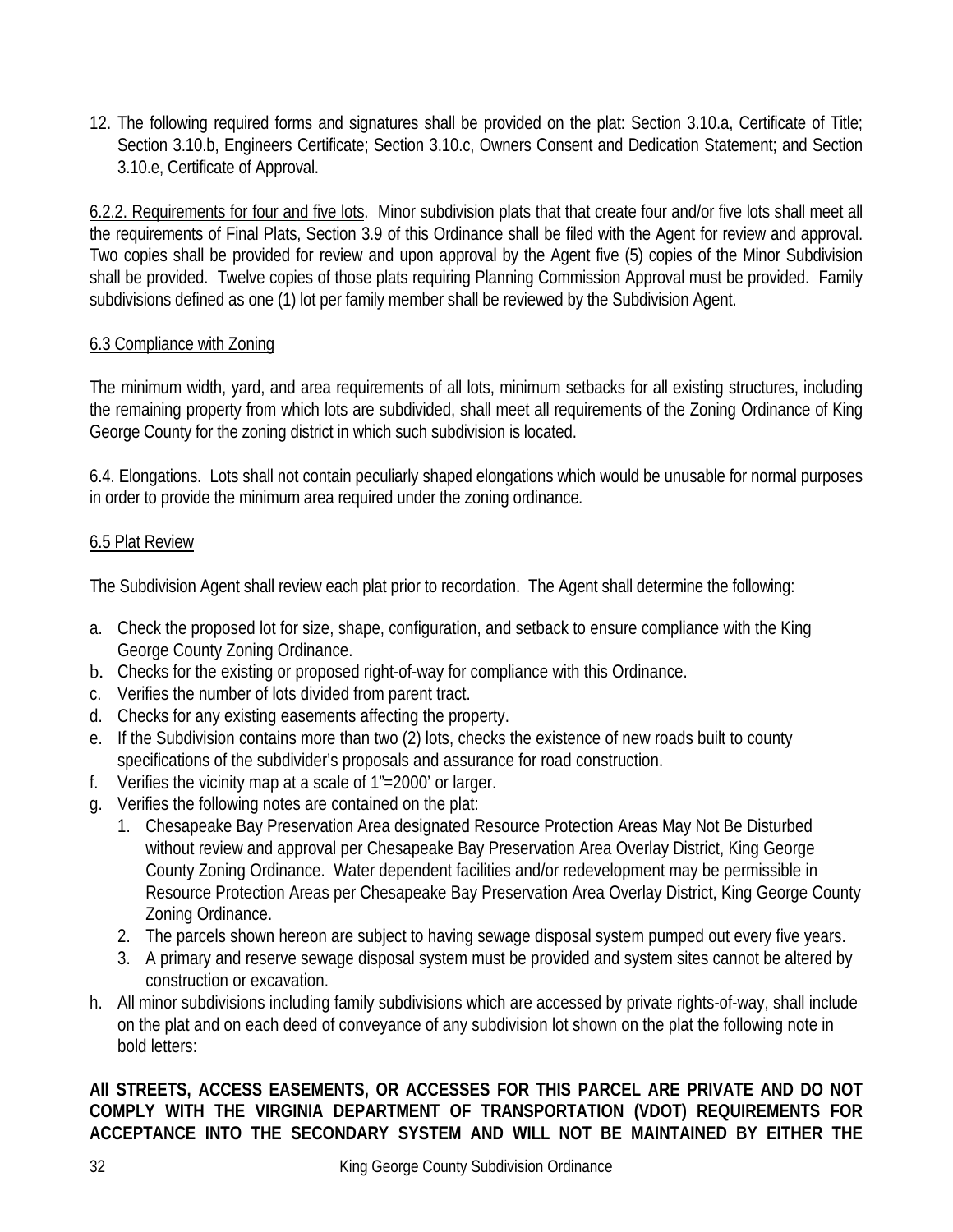**COUNTY OR THE VDOT. THE STREETS, ACCESS EASEMENTS, OR ACCESSES SHALL BE MAINTAINED BY THE OWNERS OF THE LOTS AND/OR THE OWNERS OF DWELLINGS LOCATED ON SUCH LOTS WHO USE THE STREET, ACCESS EASEMENT, OR ACCESSES. PRIOR TO ANY FUTURE REQUEST FOR THEIR ADDITION TO THE STATE SECONDARY SYSTEM THESE STREETS, ACCESS EASEMENTS, OR ACCESSES MUST BE DEVELOPED IN FULL COMPLIANCE WITH THE VDOT REQUIREMENTS IN EFFECT AT THAT TIME. ANY SUCH DEVELOPMENT SHALL BE AT THE EXPENSE OF THE OWNER OF THE LOTS AND/OR DWELLING LOCATED ON SUCH LOTS WHO USE THE STREETS ACCESS EASEMENT OR ACCESS.**

# 6.6 Access

All minor subdivisions containing more than three (3) lots which are accessed by a private road or right-of-way that connects directly to an existing public street shall submit their entrance location and design to the Virginia Department of Transportation (VDOT) for review prior to plat approval. No such plat shall be approved unless the entrance has an existing approved commercial entrance permit or meets the VDOT's current minimum standards of Entrances to State Highways. If VDOT disapproves an entrance, the person submitting the plat shall be provided an opportunity to amend the plat to provide an alternative entrance. If an approved entrance cannot be obtained then the plat shall be disapproved.

# 6.7 Health Department Approval

Each lot and existing structures not served by a community water and sewer system shall have their water source and sewage disposal facilities approved by the Virginia Department of Health and in accordance with all applicable King George County Service Authority Regulations and King George County Codes and Ordinances.

## 6.8 Property Markers

Each lot corner shall be marked with monuments as required by Section 8.8 of this Ordinance.

# 6.9 Street Signs

Erection of street sign(s) shall comply with Section 8.4 of this Ordinance.

## 6.10 Stormwater drainage

Stormwater drainage shall comply with Section 8.8 of this Ordinance.

# 6.11 PROCESSING

The subdivider of a minor subdivision shall submit a final plat meeting the requirements of this Ordinance to the Agent for Processing. Only after determining that the plat meets all necessary requirements, the Agent shall either approve the plat or as established above in Section 4.1, present the plat to the Planning Commission for final approval.

Such approval shall be indicated by the signature of either the Chairman of the Planning Commission or the Subdivision Agent on the face of the plat, which shall then be returned to the applicant for recordation. If not recorded within five years from the date of approval, such approval shall become null and void.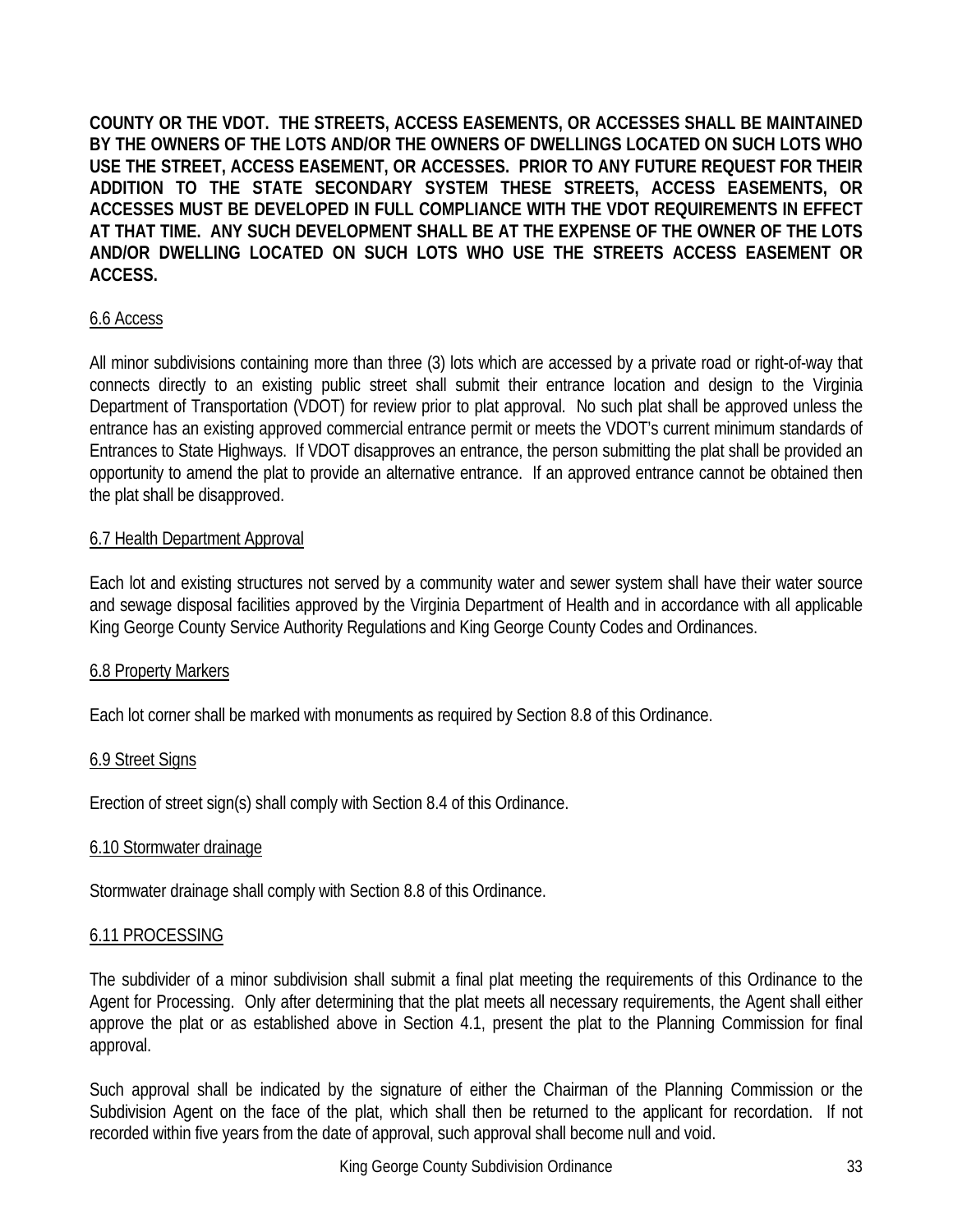Left Blank Intentionally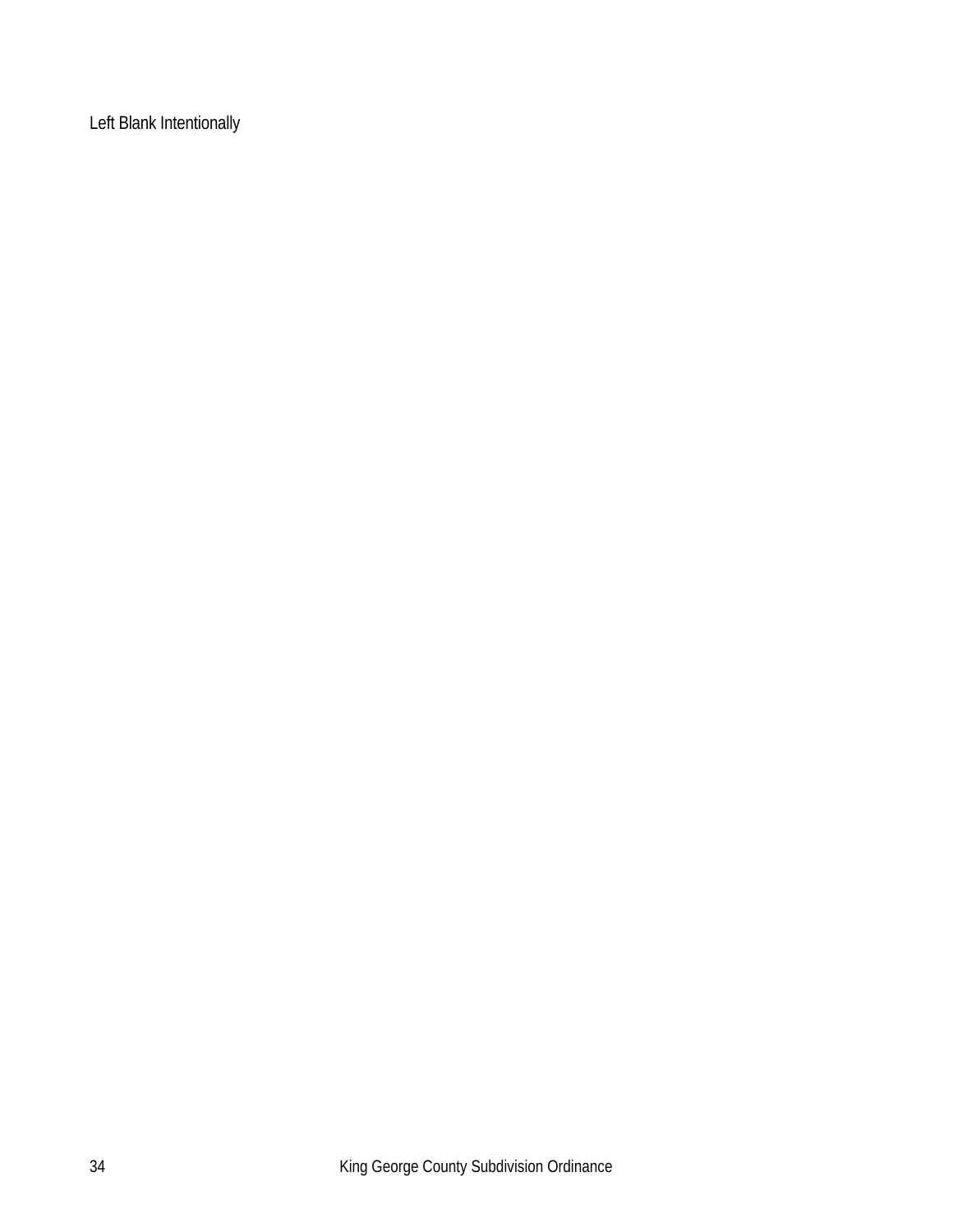## ARTICLE 7 FAMILY SUBDIVISIONS

#### 7.1 SUBDIVISION OF LAND FOR FAMILY MEMBERS

Division of a lot or parcel permitted for the purpose of sale or gift to a member of the immediate family of the property owner, subject only to express requirements contained in the code of Virginia, and the following provisions.

- a. Only one (1) such division shall be allowed per family member and shall not be made for the purpose of circumventing this Ordinance.Transfer of ownership shall occur at the time of recordation.
- b. The lot will not be voluntarily transferred to a non-immediate family member for at least five (5) years except that a transfer of a shared interest may subsequently or simultaneously be made to the spouse of the grantee. This restriction shall be noted in the deed. If the Board of Supervisors finds that an extraordinary hardship is being caused by the five (5) year restriction, the owner may apply for an exception to this requirement under the provisions of this Ordinance.
- c. The grantee is at least eighteen (18) years of age and able to hold real estate under the laws of Virginia.
- d. In the event that the Board determines a circumvention to have occurred, the family subdivision approval shall be considered void and the county may take appropriate action to require compliance with all other applicable subdivision and zoning requirements or may initiate action to vacate said lot. No zoning permit shall be issued for such lot(s).
- e. The minimum width, yard, and area requirements of all lots, including the remaining property from which the lot is subdivided, shall be in accordance with the provisions of the Zoning Ordinance.
- f. Lots shall not contain peculiarly shaped elongations, which would be unusable for normal purposes in order to provide the minimum area required under the zoning ordinance.
- g. Property not served by a community water and sewer system shall have its water source and sewage disposal facilities approved by the Health Department and in accordance with all applicable King George County Service Authority Regulations and King George County Codes and Ordinances.
- h. Each lot or parcel of property shall front on a public road, which is part of the Virginia Department of Transportation road system or to a private access easement, which meets the requirements of this Ordinance. Such access easement shall be a minimum of 20 feet wide and shall remain private and the benefitted property owners shall maintain any drive or road within the family subdivision. Access to a road that is part of the Virginia Department of Transportation road system shall be shown.
- i. All dimensions shown in feet and decimals of a foot to the closest one-hundredth (0.01) of a foot, all bearings, degrees and minutes and seconds to the nearest ten (10) seconds. The boundary survey shall show a field error of closure within the limit of one (1) in ten thousand (10,000) and in accordance with Section 8.8, King George County Subdivision Ordinance, bearings relating to either State Plane Coordinate System True North American Datum 83. The data of all curves along the street frontage shall be shown in detail at the curve or in a curve data table containing the following: "Delta, radius, arc length, tangent length, chord length and chord bearings". Survey coordinates relating to the Grid North VCS, 1983, shall be shown for all control monuments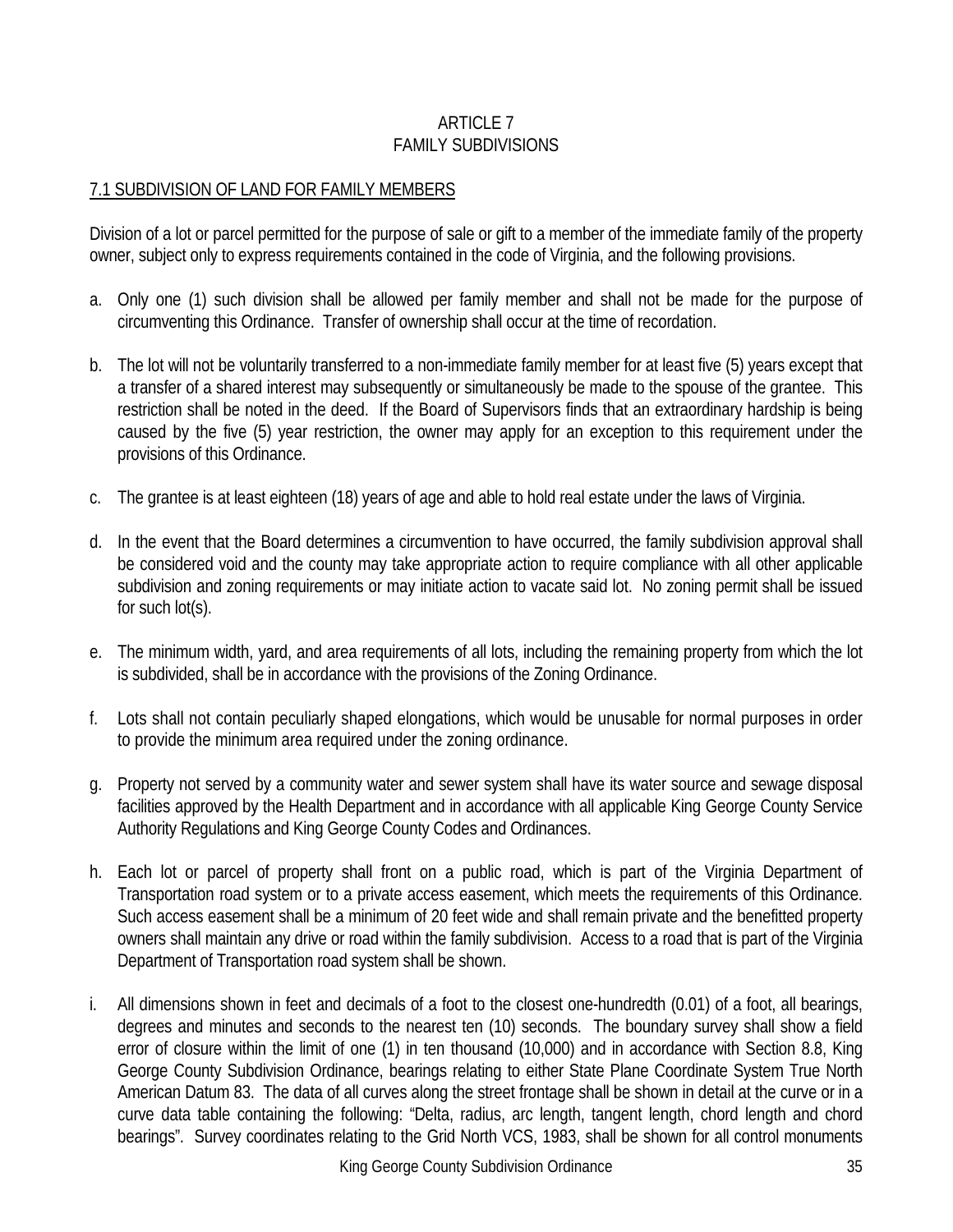shown on the Final Record Plat. The survey coordinates shall be related to the State Plane coordinate system North American Datum 83.

- j. A boundary survey of the lot shall be submitted to the Agent for approval and shall contain the following: Surveyor's Certificate: a statement certified by the surveyor that no buildings exist in any direction of the building restriction line along any new lot lines; location of any existing easements; location of the established 100 year established 100 year flood plain; total acreage; owner's consent; the County Tax Map identification number of the parcel from which the lot is to be divided; a point of reference to determine how the lot is being subdivided out of the total parcel; a line for approval by the Agent; and a statement that the land hereby being subdivided is in accordance with the provisions of this Article. The boundary survey shall be recorded with the Clerk of the Circuit Court
- k. The following notes shall be provided on the plat:
	- 1. Chesapeake Bay Preservation Area designated Resource Protection Areas May Not Be Disturbed without review and approval per Chesapeake Bay Preservation Area Overlay District, King George County Zoning Ordinance. Water dependent facilities and/or redevelopment may be permissible in Resource Protection Areas per Chesapeake Bay Preservation Area Overlay District, King George County Zoning Ordinance.
	- 2. The parcels shown hereon are subject to having a sewage disposal system pumped out every five years.
	- 3. A primary and reserve sewage disposal system must be provided and system sites cannot be altered by construction or excavation.
- l. The boundary survey of the lot to be submitted to the Agent for approval shall contain the following statement with a signature panel for the landowner.

"I hereby certify that the subdivision of this property is for a member of my immediate family."

 $\overline{\phantom{a}}$  , where  $\overline{\phantom{a}}$ Signature of Landowner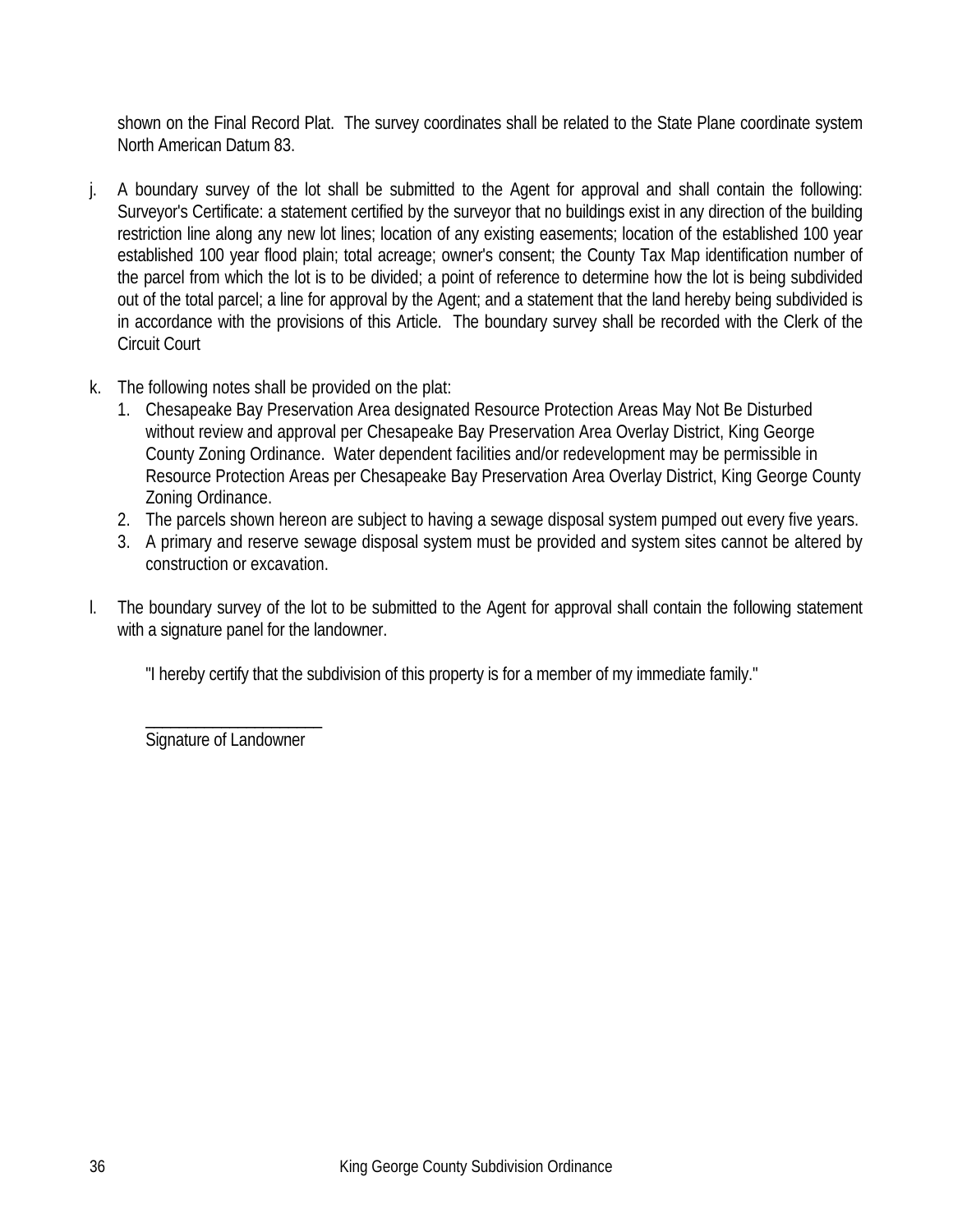#### ARTICLE 8 GENERAL REQUIREMENTS AND MINIMUM STANDARDS

#### 8.1 APPLICATION OF ARTICLE

The requirements and standards set forth in this article apply to all Major Subdivisions and other subdivisions as applicable hereafter established unless an exception is granted as specified elsewhere herein. Any improvements required shall be installed by the subdivider at his cost and shall be subject to inspection and approval by the Subdivision Agent, Highway Engineer or Health Official, and other appropriate agencies or their authorized representatives.

#### 8.2 LAND SUITABILITY

The Governing Body shall not approve the subdivision of land if, from adequate investigation conducted by all public agencies concerned, it is determined that in the best public interest the site is not suitable for platting and development of the kind proposed due to reasons of Public Health, Safety and Welfare, flooding, erosion or conflict with the County's Comprehensive Plan. In investigating the suitability of land for subdivision, the Governing Body may require the subdivider to furnish topographic maps, soil reports, established 100 year established 100 year flood plain studies, and other information relevant to such determination.

#### 8.3 STREETS

All streets in any subdivision hereafter created shall be designed and constructed in accordance with the current standards and specifications of the Virginia Department of Transportation. All street rights-of-way shall be dedicated for public use except as otherwise provided for in this Ordinance.

#### 8.3.1 Alignment and Layout

- a. All new streets shall be arranged to provide for continuation of existing streets in adjoining areas and proposed streets as shown or described in any officially adopted plan. Where appropriate, streets shall be extended to the subdivision boundary so that future extensions can be made into adjoining properties, which may be subdivided. At least one Subdivision Street shall connect to an existing state maintained street or road and interior streets shall have access thereto. Overall street layout shall provide for safe movement of vehicular traffic while discouraging through traffic on residential streets.
- b. All lots in all major subdivisions, with the exception of commercial or industrial zoned lots, shall be served by internal streets that have direct access to an existing primary or secondary road. Direct access must be provided by way of a street that exists within the primary or secondary road system or by one that will be improved to meet the Virginia Department of Transportation Standards for roads within the Virginia Highway System in conjunction with the development of the subdivision. The maximum number of entrances from a subdivision to an existing primary or secondary road shall be one. Additional entrances to a Subdivision from an existing primary or secondary road may be required by the Planning Commission in accordance with the following table: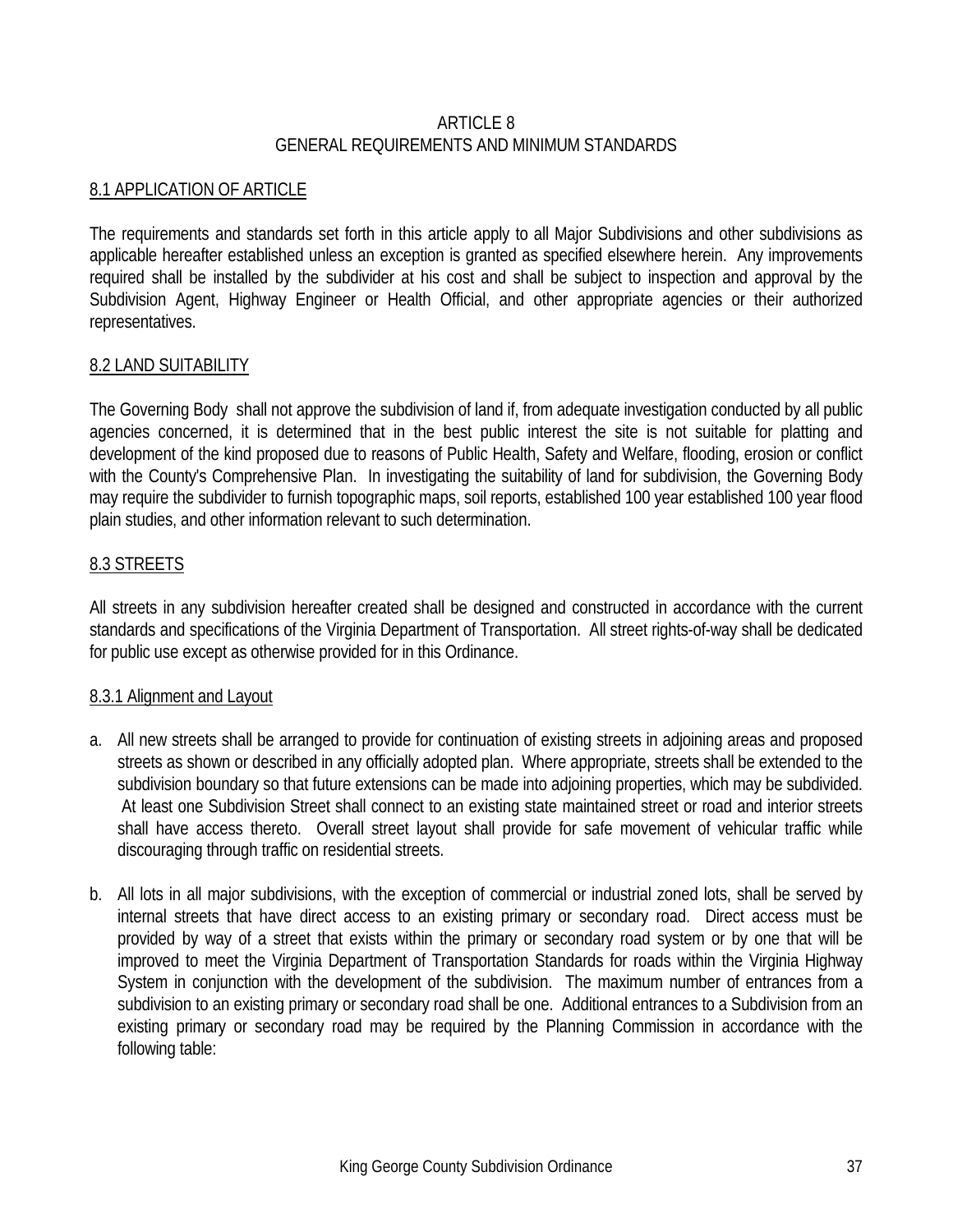Table 1

| Total number of lots | Access to existing primary or secondary road |  |  |
|----------------------|----------------------------------------------|--|--|
| $6 - 35$             |                                              |  |  |
| $36 - 100$           |                                              |  |  |
| $100 - 200 +$        |                                              |  |  |

c. Every design effort shall be made to interconnect the streets within a subdivision and to avoid dead end streets. Streets shall be arranged to provide access to adjoining parcels where necessary to promote orderly development of the county. Adequate easements shall be provided for the development of future streets and such easements shall include restrictions that assure the adequacy of the easement, including building setback lines, to ensure the future viability of the easement. Major subdivisions shall provide access to adjoining parcels and subdivisions as specified below. Every effort in the design of the subdivision shall be made to interconnect streets within the subdivision to promote grid pattern development, avoid dead end streets, and to arrange streets to provide access to adjoining parcels to promote orderly development of the County. Where streets are arranged to provide access to adjoining parcels roads must be extended and constructed to the adjoining property line and must be provided with cul-de-sac's and construction easements suitable for future use as public roads capable of being accepted into the Virginia Highway System. Streets between adjoining properties shall be required to interconnect where the ability to interconnect streets has been created through right-of-way dedication and/or right-of-way dedication and street construction.

| Total number of lots | Access connections required |  |  |
|----------------------|-----------------------------|--|--|
| $6 - 35$             |                             |  |  |
| $36 - 50$            |                             |  |  |
| $51 - 200$           |                             |  |  |
| 201                  |                             |  |  |

Table 2

d. The Board of Supervisors may grant an Exception, Per Article 9, Exceptions and Appeals for the required number of access connections where it can be demonstrated that topography, floodplain, impact to wetlands, or other sensitive environmental features make the connection impractical.

## 8.3.2 Useable Open Space Requirement.

- a. For all subdivisions containing ten (10) or more lots with the average area of each lot being less than two (2) acres, the Planning Commission shall require the platting and dedication to the governing body or to a home owners association of usable open space for recreation of at least the minimum area required by Section 8.3.2.*d*. of this Ordinance. The requirements of this section shall not apply to:
- b. A subdivision, the lots of which have a net area of two (2) or more acres (net area shall be exclusive of road rights of way).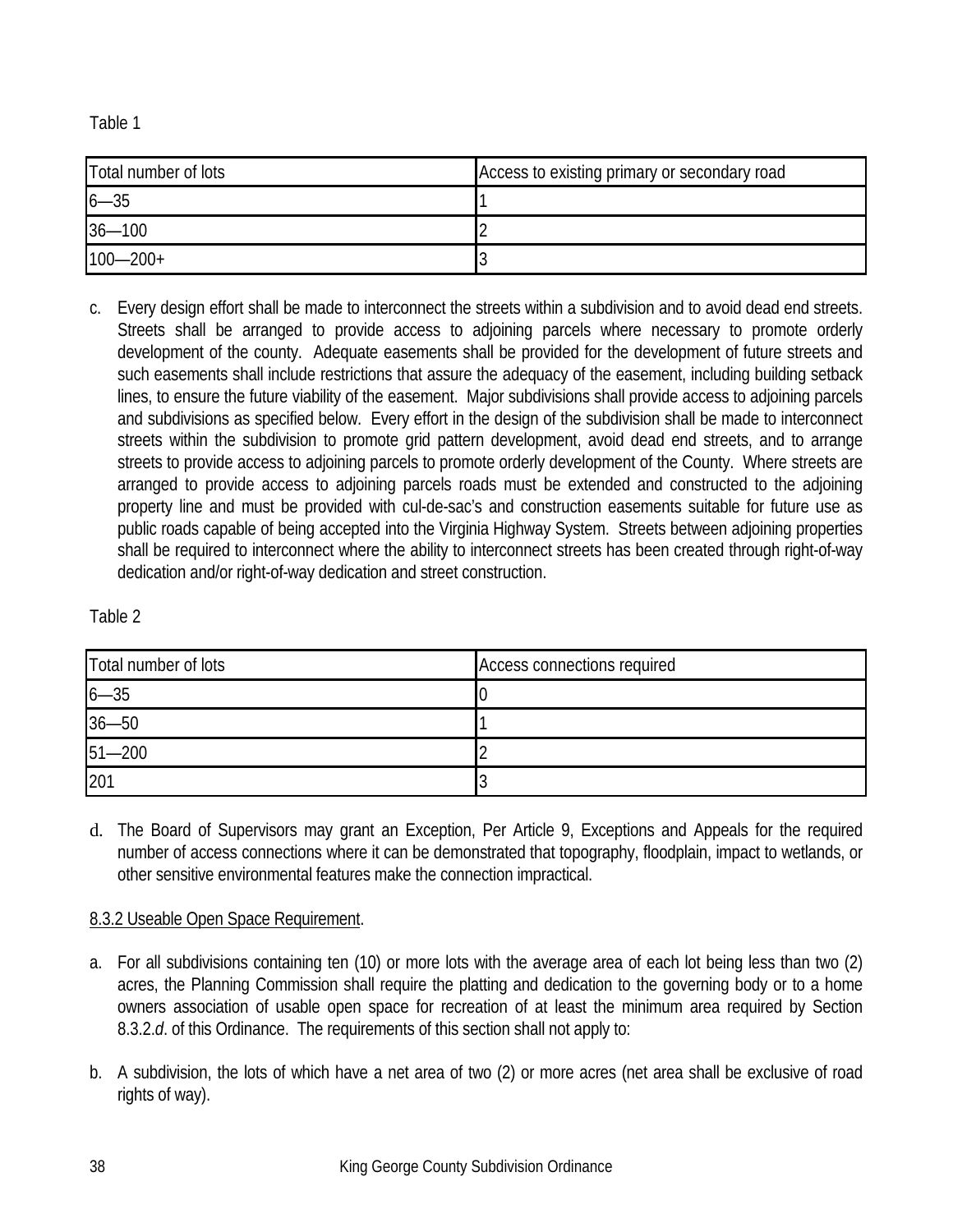- c. The Planning Commission shall not recommend the acceptance of land for dedication unless it finds that such land is designed to serve the purposes of active or passive recreation by reason of its location, configuration, and/or topography.
- d. The amount of land necessary for said purposes shall vary, as herein set forth, in accordance with the densities of population permitted in small lot subdivisions. The percentages below apply to a single tract of land being subdivided; exclusive of the established 100 year flood plain, wetlands, utility easements, or other physical encumbrances. The minimum amount of land required shall be ½ acre for every subdivision that contains lots that are over ½ acre in size and ¾ acre for every subdivision that contains lots that are less than ½ acre in size.
	- 1. Four (4) percent of the net area within the subdivision lots when the subdivision lot size is 1 acre or more in size.
	- 2. Six (6) percent of the net area within the subdivision lots when the subdivision lot size is ½ acre or more but less than 1 acre.
	- 3. Eight (8) percent of the net area within the subdivision lots when the subdivision lot size is less than ½ acre.
	- 4. Fifteen (15) percent of the net residentially developed area within a townhouse or multi-family developments.

# 8.3.3 Alleys

Alleys shall not be required in residential districts, but shall be located in commercial and industrial areas where needed for service vehicles, deliveries, access to loading areas and similar purposes.

## 8.3.4 Intersections

All streets shall intersect as near a 90-degree as is practical. In no case shall streets intersect at an angle of less than 70-degrees. No more than two (2) streets or roads, including driveways, shall intersect at one point and intersections shall be separated by a minimum of 150 feet.

## 8.3.5 Cul-de-Sacs

Any street which terminates at a point not intersecting another street shall be considered a cul-de-sac. Permanent cul-de-sac streets shall be no longer than:

- a. Six hundred (600) feet in residentially zoned property.
- b. Eighteen hundred (1,800) feet in agriculturally zoned property.
- c. Six hundred (600) feet in commercially zoned property.
- d. Six hundred (600) feet in industrially zoned property.

Turnarounds shall be provided on all cul-de-sacs with a minimum right-of-way radius of fifty (50) feet.

On streets intended for future extension, temporary turnarounds shall be provided by means of easements over private land adjoining the street. Such easements shall revert to the landowners at such time as the street road is extended.

# 8.3.6 Blocks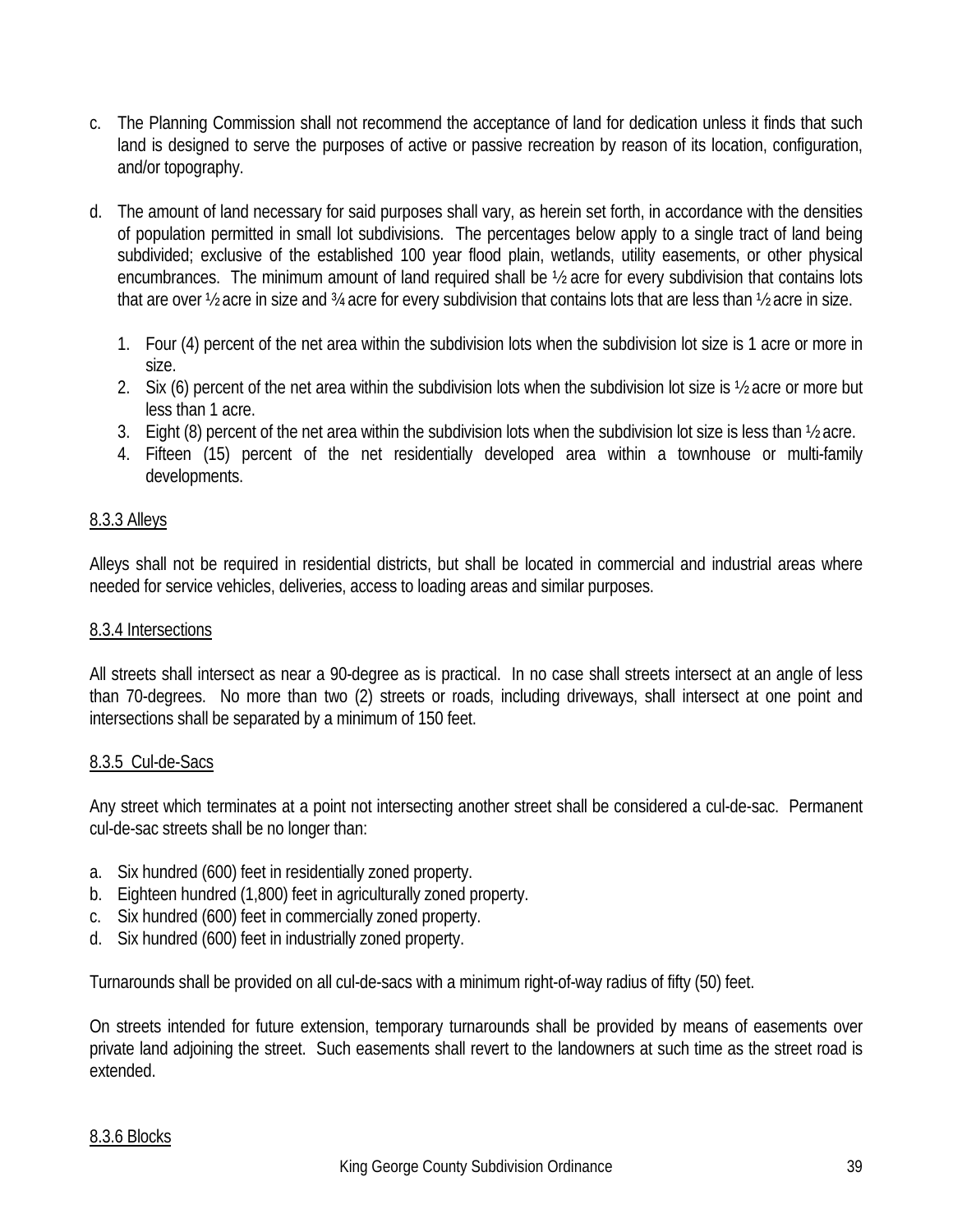- a. Block Length. No block in a residentially zoned subdivision shall be longer than 1,000 (1,000) feet. Blocks in agricultural zoned subdivisions shall not be longer than two thousand (2,000) feet. The greater dimensions of blocks adjoining a major street shall, wherever practical, be parallel to such major street.
- b. Block width. Blocks shall be of sufficient width to permit two (2) tiers of lots of minimum depth, except where fronting on major streets, unless prevented by topographical conditions or size of the property, in which case the agent may approve a single tier of lots.
- c. Blocks orientation. Where a proposed subdivision adjoins a road classified as a collector or arterial by the Virginia Department of Transportation, blocks shall be oriented to minimize ingress and egress on such roads; provided, however, that adequate emergency access shall be allowed.
- d. Industrial or commercial subdivisions. Any lot or blocks designed for business or industrial purposes shall be designed specifically for that purpose with adequate space for off-street parking, off-street loading, and delivery facilities as required by the site plan ordinance. A final plat for industrial or business subdivisions may be submitted simultaneously with the site plan for review and approval and any required construction plans may be submitted with the site plan.

#### 8.3.7 Minimum Street Width

Street right-of-way shall be of a width satisfactory to the Highway Engineer for the type and location of the street and its anticipated ultimate traffic volume. In no case shall a street right-of-way be less than fifty (50) feet in width except that alleys may be 24 feet in width.

## 8.3.8 Street Names

All subdivision streets shall be named and marked with approved signs. It shall be the responsibility of the subdivider to insure that names of proposed streets do not duplicate existing street names anywhere in the County. A proposed street, which is aligned with an existing street, shall bear the same name as the existing street.

## 8.3.9 Curbs, Gutters, Sidewalks, and Lighting

Curbs, gutters, and sidewalks shall be required on all streets in all commercial zoning districts and on all streets in subdivisions located in the residential zoning districts, where lot sizes are 22,000 square feet or less in area. Sidewalks may be provided on only one side of residential areas. However, in residential subdivisions curb and gutter is not required where the development adheres to the standards for "Low Impact Development" as defined by this Ordinance.

In any subdivision where street lighting is provided; street lighting shall be designed to minimize the glare on public roads and adjacent properties light sources shall be shielded and directed in such a manner as to avoid shinning onto adjoining properties or streets 1) dark sky compliant; and, 2) shielded, directed downward and inward toward areas required to provide light such as parking areas, sidewalks roads.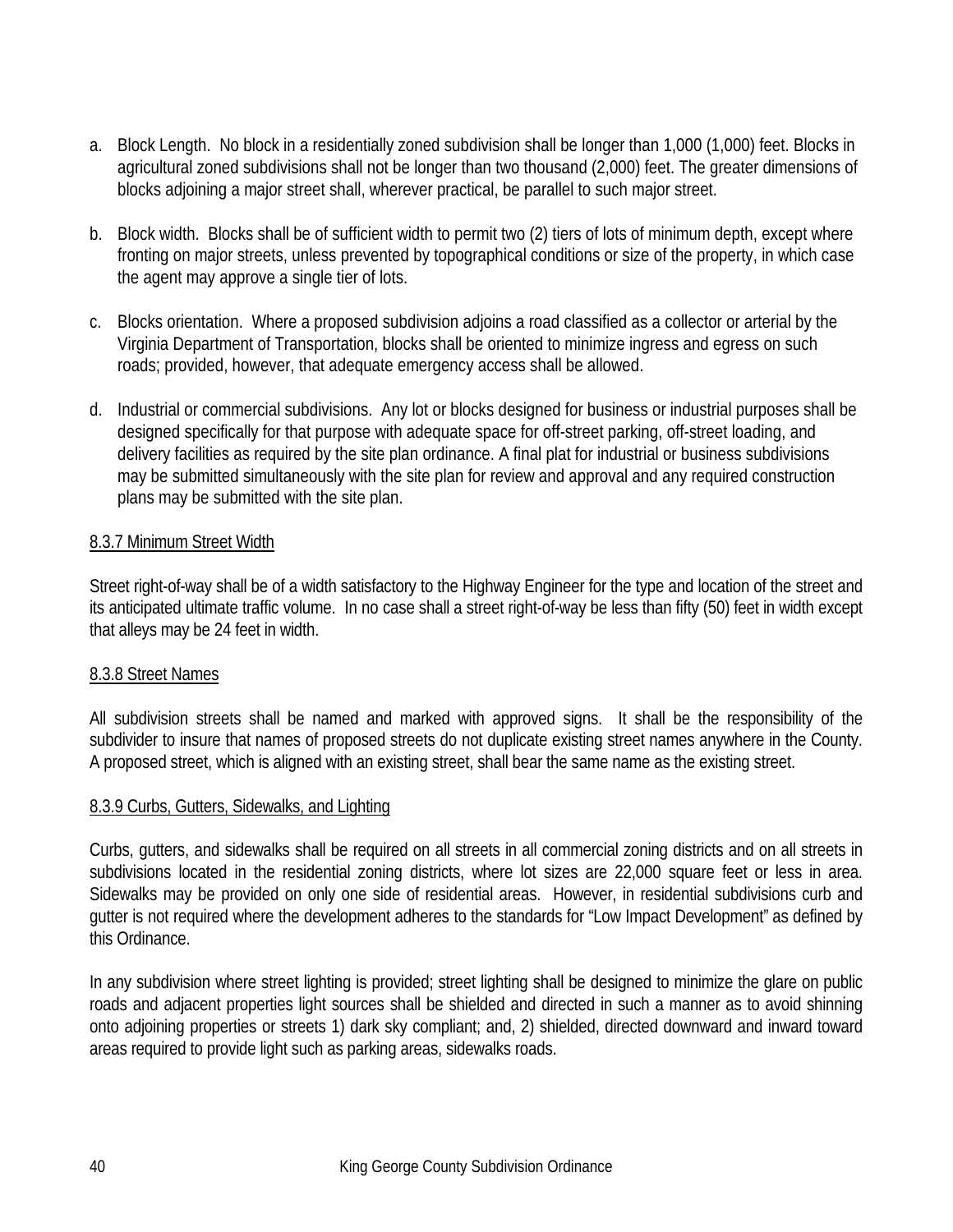# 8.3.10 Access to Townhouse Subdivisions

Lots in a townhouse subdivision may front on a private access easement provided that:

- a. The number of units served by the easement does not exceed 60;
- b. Provisions for maintenance of the easement are set forth in the application, referenced on the final plat and approved by the Governing Body;
- c. The roadway improvements shall include sidewalks, curb and gutter and be paved in accordance with VDOT criteria; and
- d. The Planning Commission, in its discretion, approves the location and design of the easement and associated parking areas.

# 8.4 Street identification signs.

Street identification signs of a design meeting Virginia Department of Transportation standards and approved by the subdivision agent shall be installed at all intersections in subdivisions. Prior to the issuance of an occupancy permit for a dwelling unit, all street signs in the section in which the dwelling unit is located shall be installed.

## 8.5 Street required prior to sale or occupancy.

Before any house or lot in a subdivision may be occupied, the street in the block where such house is located, if such street is required to be a public street, shall have a street base constructed as required by current Virginia Department of Transportation specifications.

## 8.6 Snow removal responsibility.

Snow plowing of streets not accepted into the state system shall be provided by subdividers in subdivisions under construction. Snow plowing shall commence when there has been an accumulation exceeding four (4) inches and continue until streets are cleared to a maximum depth of three inches. Failure to provide snow plowing of streets as required by this section shall result in the board of supervisors using County equipment or the hiring of a private contractor to provide snow removal and causing the same to be a charge upon the subdivider.

# 8.7 LOTS, SUBDIVISION

# 8.7.1 Lot Size

All lots shall meet the dimensional and lot area requirements of the Zoning Ordinance. Greater lot areas may be required by the Health Officer if needed to adequately accommodate septic tanks and drain fields.

## 8.7.2 Shape and Arrangement of Lots

Lot shape, arrangement, and design shall be such as to provide satisfactory and desirable building sites, properly related to the topography and conforming to the requirements of this Ordinance. Lots shall not contain peculiarly shaped elongations for the mere purpose of providing the required minimum square footage. Lots shall generally be oriented at right angles to street lines or radial to curved street lines. Lots shall not contain peculiarly shaped elongations, which would be unusable for normal purposes in order to provide the minimum area required under the zoning ordinance.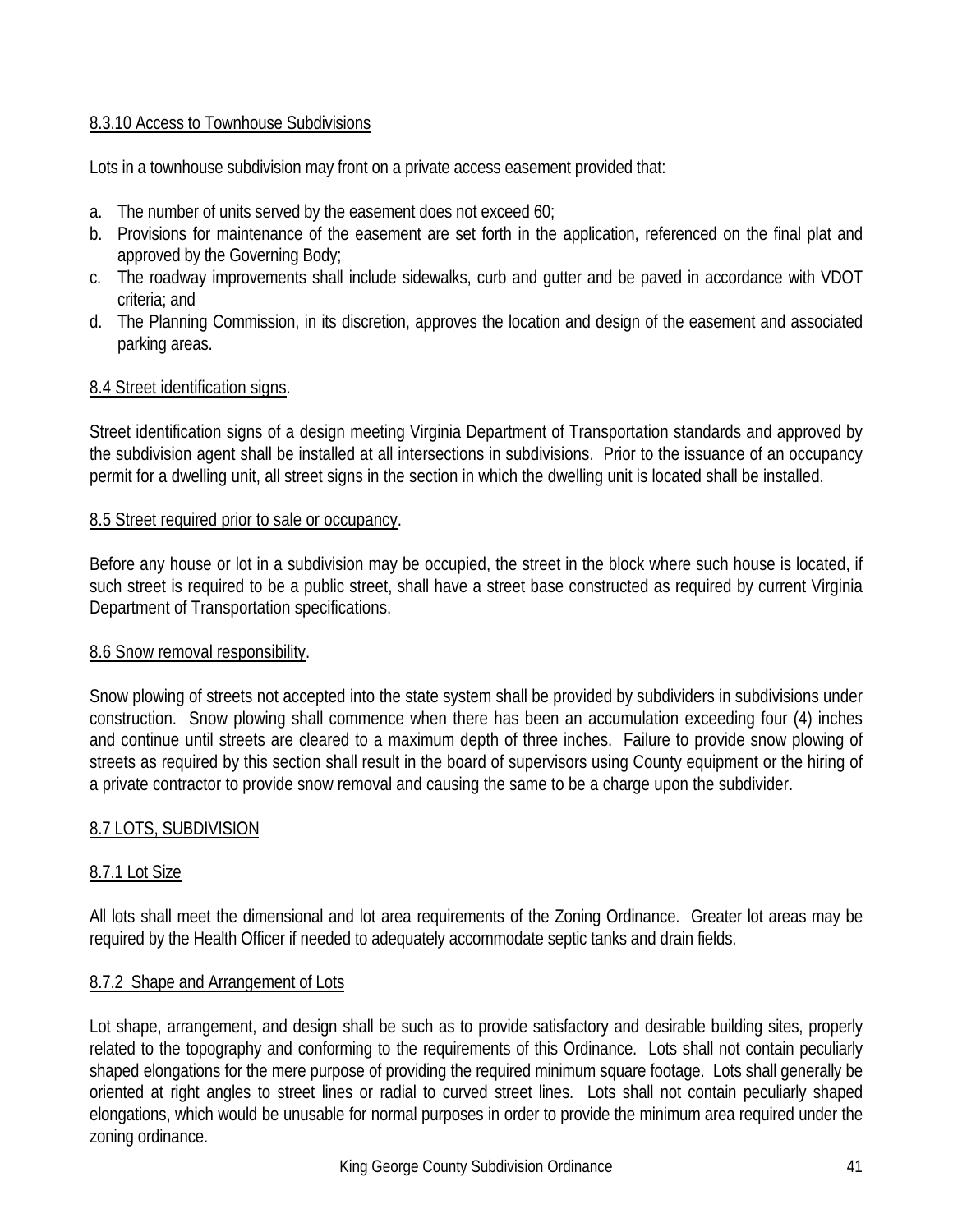# 8.7.3 Lot Frontage

All lots shall front on an existing state-maintained street or a street meeting the requirements of this Article, with the exception of family subdivision lots, as stipulated in Article 7 of this Ordinance, and commercial- or industrialzoned lots.

## 8.7.4 Remnants or Outlets

No remnants or outlets shall be permitted on any subdivision plat. Any remnants of land below minimum lot size left over after subdividing shall be added to adjacent lots, dedicated public open space or other public areas.

## 8.7.5 Unusable Land

Land restricted for building by utility easements shall be considered unusable, and shall account for no more than ten percent (10%) of the minimum required area on any lot.

Lot area for the purpose of satisfying minimum area requirements shall not include portions under water except where the total area of a body of water is within the lot and/or constitutes less than 20 percent of the lot area.

## Section 8.7.6, Lots for required buffers.

- a. All required, transitional or street buffers in accordance with Article 10, Highway Overlay Corridor District, King George County Zoning Ordinance located in residential subdivisions shall be located on parcels conveyed to and maintained by a homeowner association.
- b. Open space parcels for the required buffers shall be exempt for the provisions of Section 8.7.3 of this chapter and Minimum Area and Lot Width Requirements of the King George County Zoning Ordinance. If the open space parcel does not have frontage on a public street then some form of access shall be provided, even by an easement that is to be under the control of the HOA.

#### 8.8 REQUIRED MONUMENTS

Subdivision Monuments shall conform to the following requirements.

## 8.8.1 Property Monuments (lot monuments)

The following types of monuments shall be provided in subdivisions.

## 8.8.2. General Property Monuments

General Property monuments shall be made of a permanent material, such as iron rods, or concrete monuments at the owner(s) option, and shall be eighteen (18) inches to twenty-four (24) inches in length. Property monuments shall be set flush with the finished grade and anchored or embedded so as to prevent movement. Property monuments shall be set by a land surveyor and provided at all points of angles and curvature in street rights-of-way, lot lines, and exterior subdivision boundaries.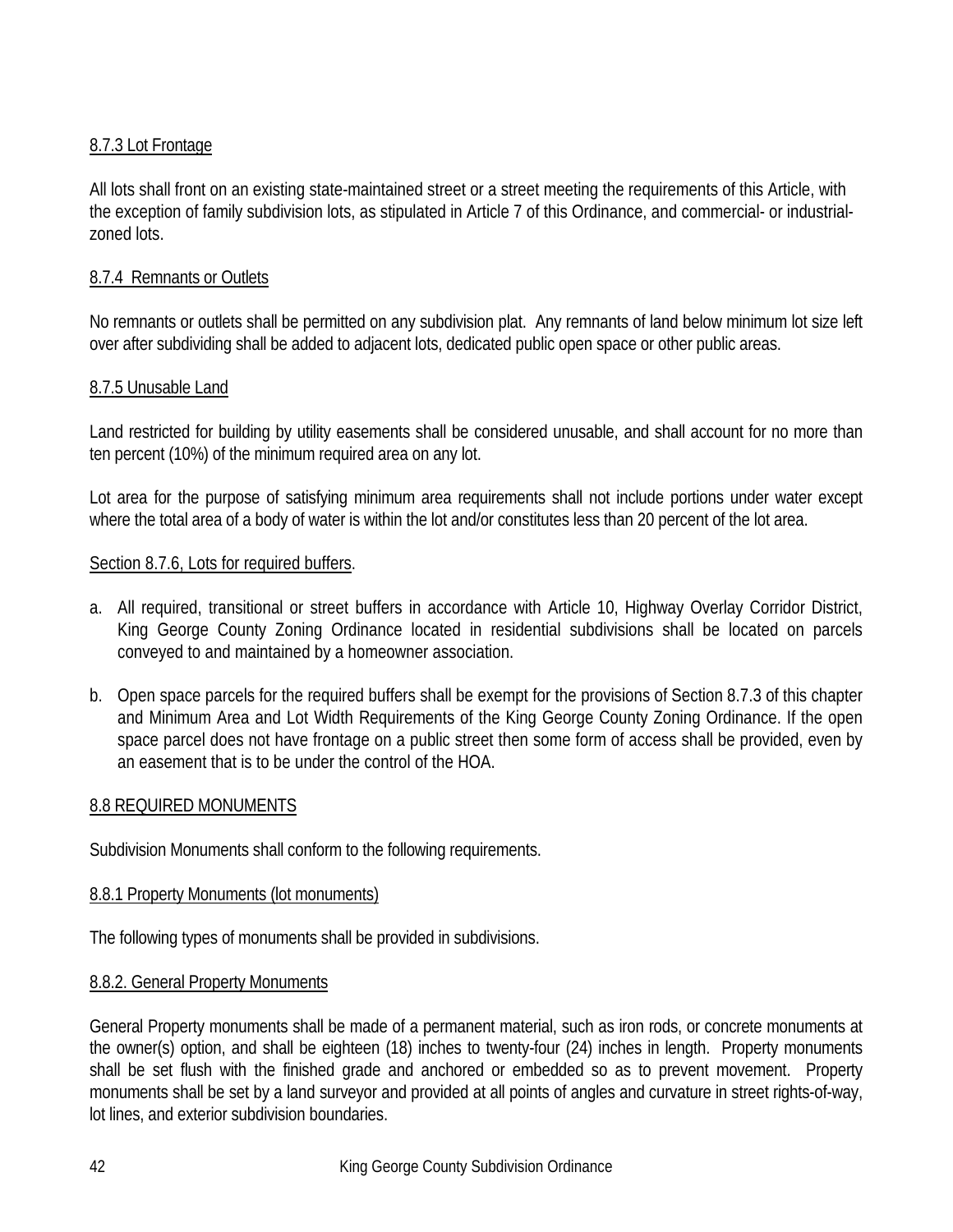## 8.8.3 Control Monuments

Control monuments shall be designed by and located as determined by the engineer or land surveyor, shall be set by a land surveyor, and shall be accessible by an easement with a minimum width of ten (10) feet and shall be shown on the Final Record Plat.

Control monuments shall be shown on the record plat and must be referenced by bearing and distance to known points and be accessible by easement or right-of-way.

For each section within the subdivision there shall be no less than two (2) control monuments established which shall be visible to one another.

Existing monuments may be designated as control monuments if the existing monument is made of concrete or stone material.

For each Major Subdivision two control monuments shall be established in a manner sufficient to serve as geodetic control reference to the Virginia Coordinate System of 1983 and data sheets shall be provided to the Department of Community Development.

Control monuments set shall be of stone, concrete, or any suitable permanent material, have a length of twenty-four (24) inches, have a top surface area of not less than twelve (12) square inches, have a centering point which shall not exceed two one-hundredths of a foot in breadth, and shall be anchored or bedded in concrete or earth to prevent movement and set flush with grade.

8.8.4 Notation on plat. The following note shall appear on every final plat and the plat shall be prepared in accordance with the note:

"The plat of the land shown hereon is referenced to the Virginia Coordinate System of 1983 as computed from a field survey which ties this subdivision boundary to an established control monument (insert number and name of monument). The grid factor (elevation factor x scale factor) which has been applied to the field distance to derive the referenced coordinates is (insert complete grid factor). Unless otherwise stated the plat distances shown are intended to be horizontal distances measured at the mean elevation of the subdivision. The bearings shown are referenced to VCS 1983 Grid North. The foot definition used for conversion of the monument coordinates is the "U.S. Survey Foot" or 1 foot = "^00/3937 meter."

For a proposed subdivision no part of which is located within one and one half (1.5) miles of any second order geodetic control monuments, the surveyor shall contact the Department of Community Development to either obtain alternate ground control coordinates or provide documentation regarding alternate ground coordinates. Additionally, the plat shall state: "No suitable geodetic control was found within one and one half (1.5) miles of any part of this subdivision."

8.8.5 North arrow. Every final plat shall provide a north arrow annotated in accordance with the meridian to which the plat bearings are referenced as required by the following:

a. VCS 1983, as represented by the SC or DOD geodetic monument network, for major subdivisions.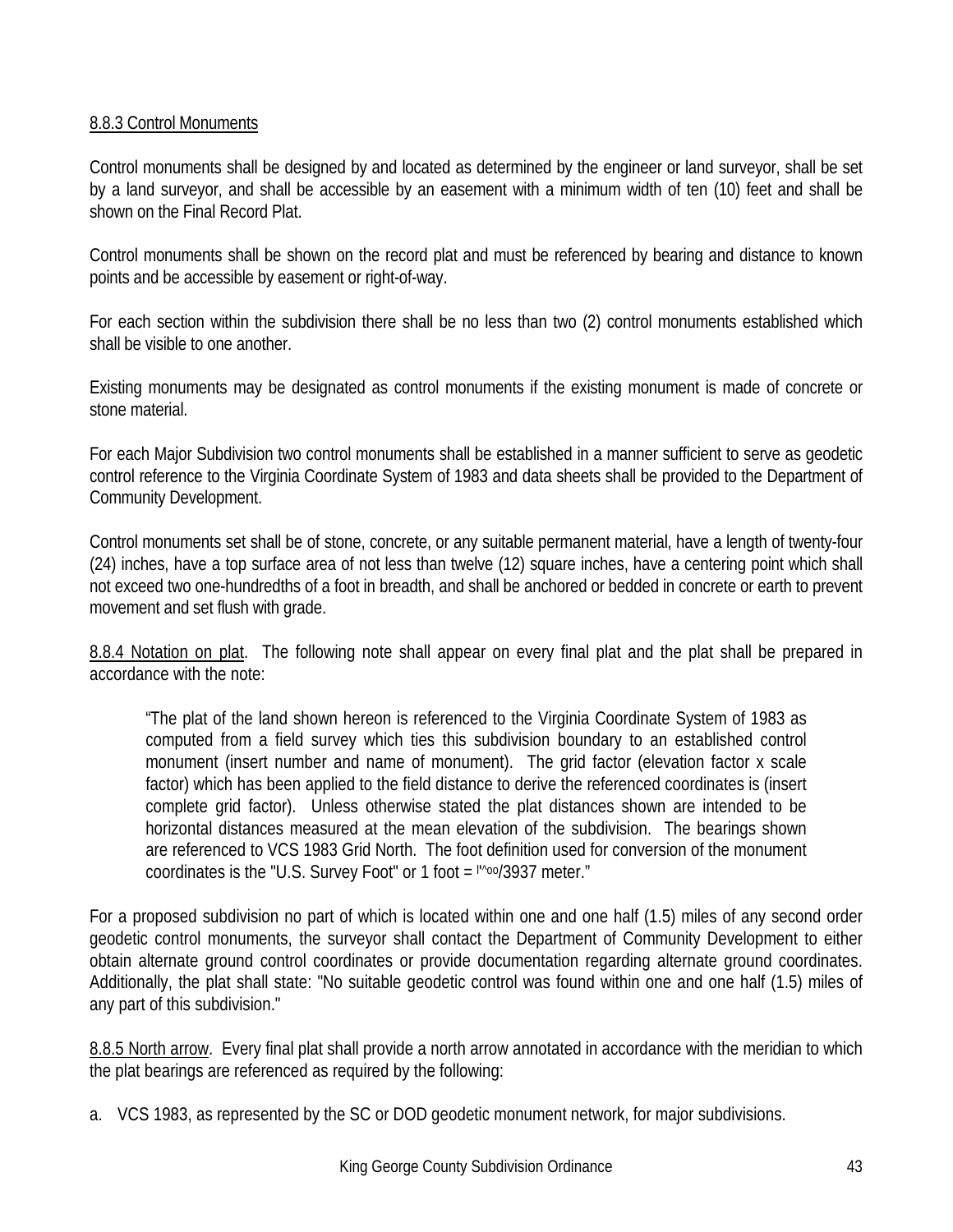b. True north for minor subdivisions, boundary adjustment plats and other types of plats that are not plats of major subdivisions.

8.8.6 Easements. Geodetic control monuments shall be located within suitable easements and the easements shall be shown on the Final Record Plat.

#### 8.8.7 Visibility of monuments for inspection.

Upon completion of subdivision streets, sewers and other improvements, the subdivider shall make certain that all monuments required by this Ordinance, are clearly visible for inspection and use, and shall provide a certificate signed by a land surveyor that the monuments have been properly installed.

#### 8.9 UTILITIES

## 8.9.1 Location of Utilities

All utilities in any residential subdivision having lots less than one acre in size shall be installed underground at no expense to the County. Utilities shall include, but not be limited to, electricity gas, water, sewer, telephone, and cable television.

#### 8.9.2 Easements Required

When utilities are not located in street rights-of-way, the subdivider shall dedicate easements at least 20 feet in width, which may be greater in width if required by the King George County Service Authority or other applicable agency.

## 8.9.3 Fire Hydrants

Fire hydrants shall be required to be installed in all subdivisions having community water systems. The number and location of the fire hydrants as well as the sizing of the water distribution system shall be determined during the review of the preliminary plat.

## 8.10 STORM DRAINAGE

In all subdivisions, adequate storm drainage piping and appurtenance shall be provided in a manner to preclude flooding, erosion or standing pools of water. Open channels, other than naturally occurring streams, shall not be used for the conveyance of runoff within 50 feet of any residential structure.

#### 8.10.1 Stormwater Management

All subdivisions hereafter approved shall have adequate stormwater management facilities, so that after development, a storm of a two-year average frequency shall be no greater than it would have been prior to development. Stormwater management facilities shall be designed and constructed in accordance with Virginia Stormwater Management Handbook, 1999 Edition, as amended.

#### 8.10.2 Storm Drainage Easements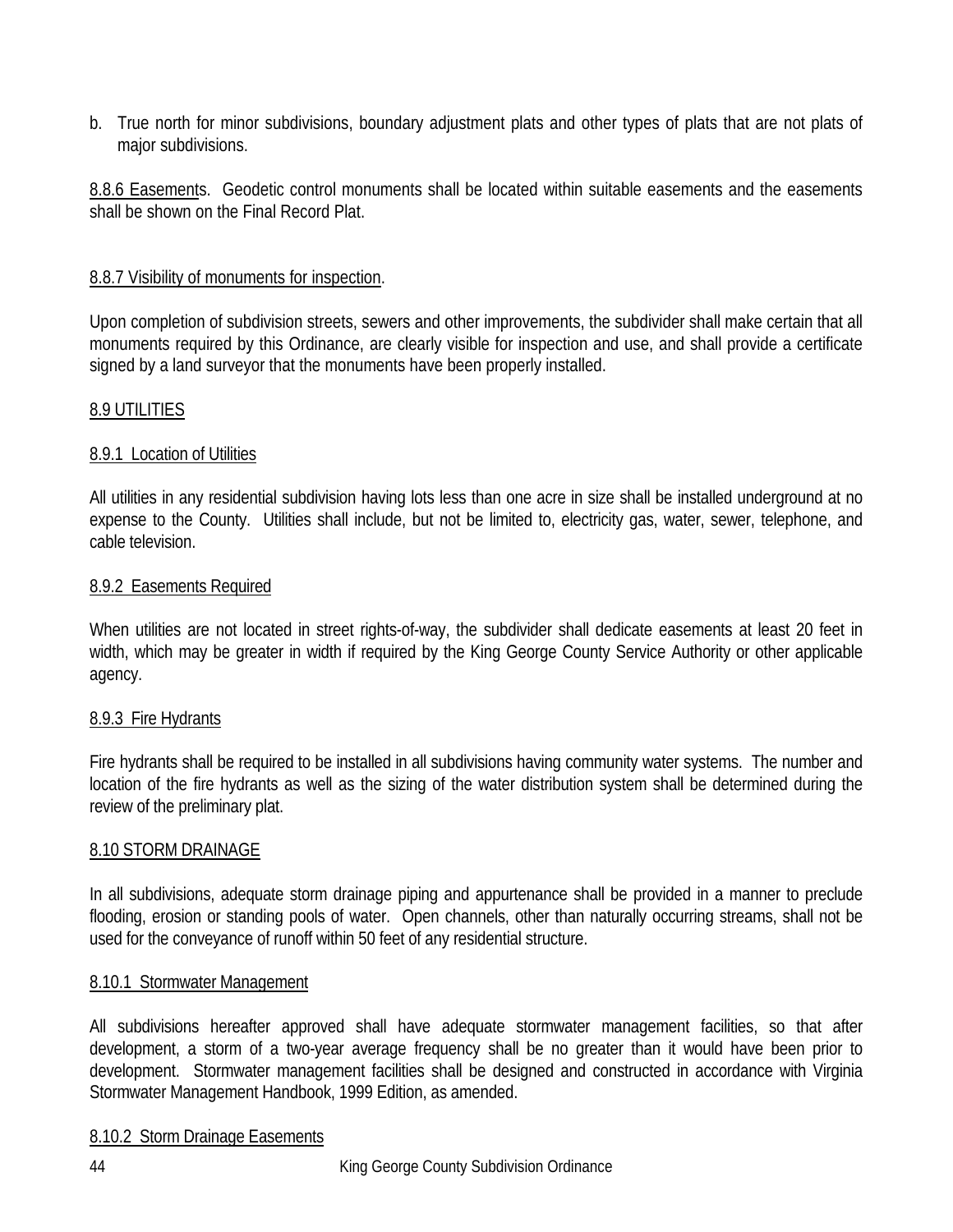Easements, both on-site and off-site, shall be approved for all storm drainage facilities, including natural streams, not located in the public rights-of-way. Such easements shall be a minimum of 12 feet in width or greater if required for access and maintenance purposes.

# Section 8.10.3. Lots for Stormwater Management Facilities.

For purpose of this chapter, managing stormwater shall be handled by stormwater management facilities (ponds and other centralized stormwater best management practices) and low-impact development (LID).

- a. For residential subdivisions, all stormwater-management facilities and the access road shall be located on open-space parcels with frontage on a public right-of-way. The open-space parcel shall be conveyed to and maintained by a homeowners association.
- b. All stormwater-management facilities shall have a storm drainage easement located around the facility. The easement shall be fully contained within the parcel.
- c. The access to all stormwater-management facilities shall be an ingress/egress easement dedicated to public use and shall be fully contained within the parcel.
- d. Open space parcels for stormwater-management facilities shall be exempt from the provisions of Section 8.7.3, Lot Frontage.
- e. LID shall be permitted on residential building lots in accordance with the provisions of Section 8.3.9 of this Ordinance.
- f. All areas used for LID's shall have a storm drainage easement located around the area. The easement may be contained on more than one lot or parcel.
- g. Provisions shall be established to provide access to all areas used for LID. Unless the area used for an LID adjoins a public street, the access from a public street shall be within an ingress/egress easement dedicated to public use and may be contained on more than one lot or parcel. The width and location of the easement shall be identified on the construction or grading plan and the record plat.

## 8.11 INSPECTION AND ACCEPTANCE

## 8.11.1 Inspections

The Agent shall, from time to time, make such inspection of any subdivision as he shall deem necessary, or as shall be requested by the subdivider, to determine whether there has been full compliance with the final plat as approved.

## 8.11.12 As-Built Plan

The subdivider shall notify the Agent when the construction or installation has been completed, and shall supply the Agent with a copy of the as-built plan on which the street or improvements have been constructed or installed. This plan shall show the signatures of all agencies and individuals who have approved the plan.

## 8.11.13 Failure to Comply

Upon finding that any subdivision fails to comply with the final plat as approved, the Agent shall give notice in writing to the subdivider, setting forth in what respects the subdivision fails to comply with the approved final plat.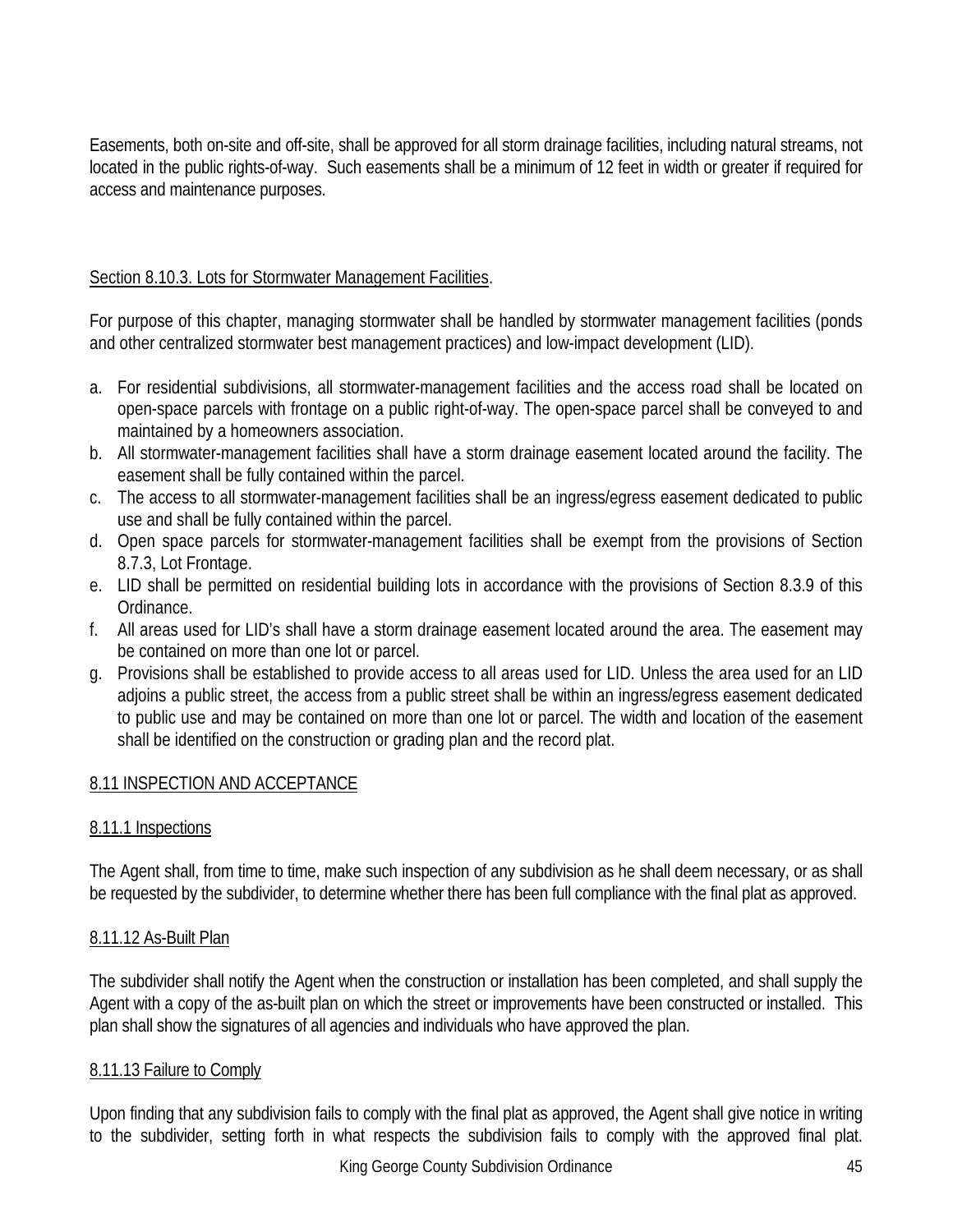Thereafter, the subdivider shall have thirty (30) days to make such correction or additions as shall be necessary to comply with the approved final plat, which time may be extended, for good and just cause shown, at the discretion of the agent, based on all the facts and circumstances known him. After the expiration of said 30-day period or such extension thereof as the agent shall have granted, the failure of any subdivider to comply with the approved final plat of his subdivision shall be deemed a violation of this Ordinance.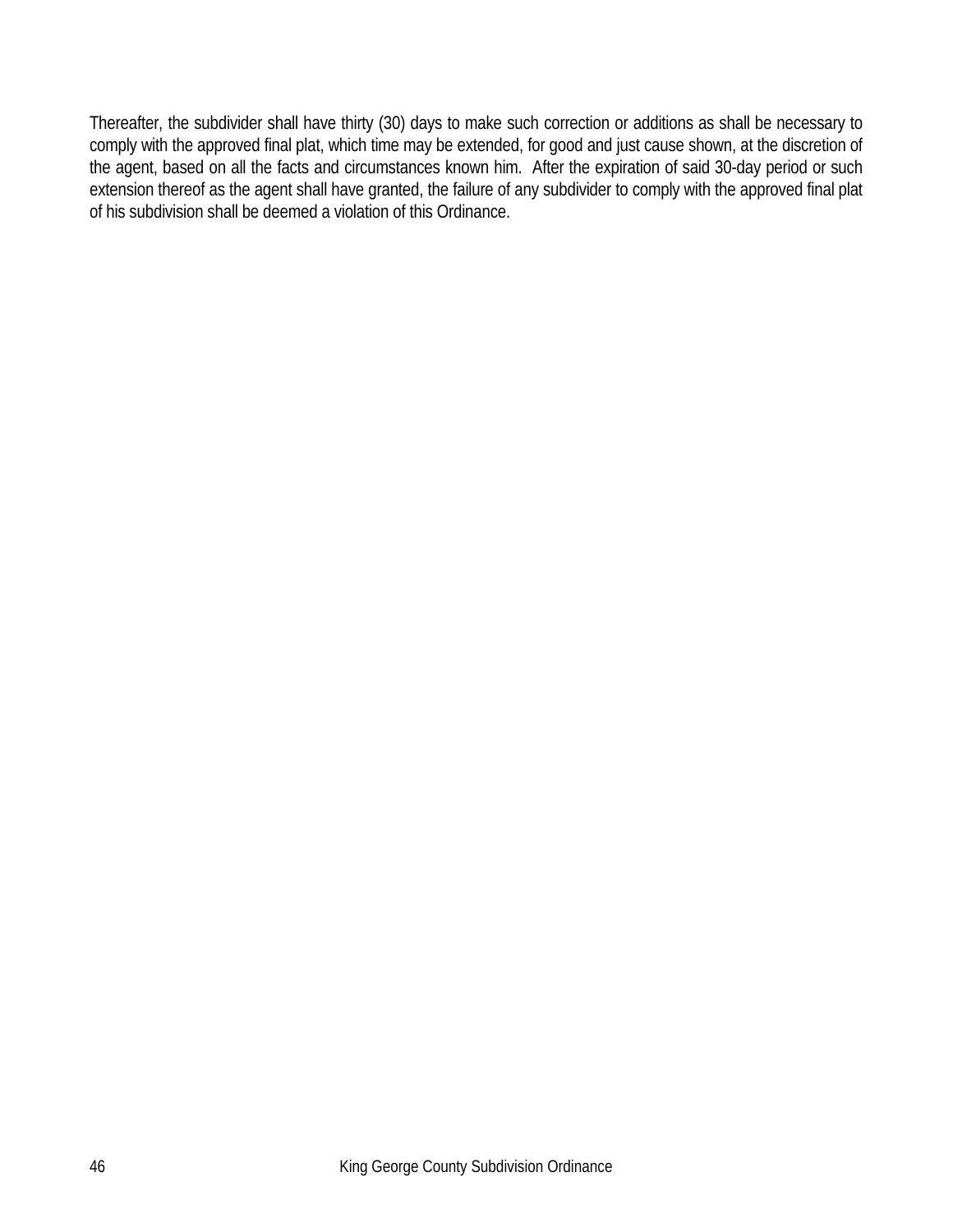Left Blank Intentionally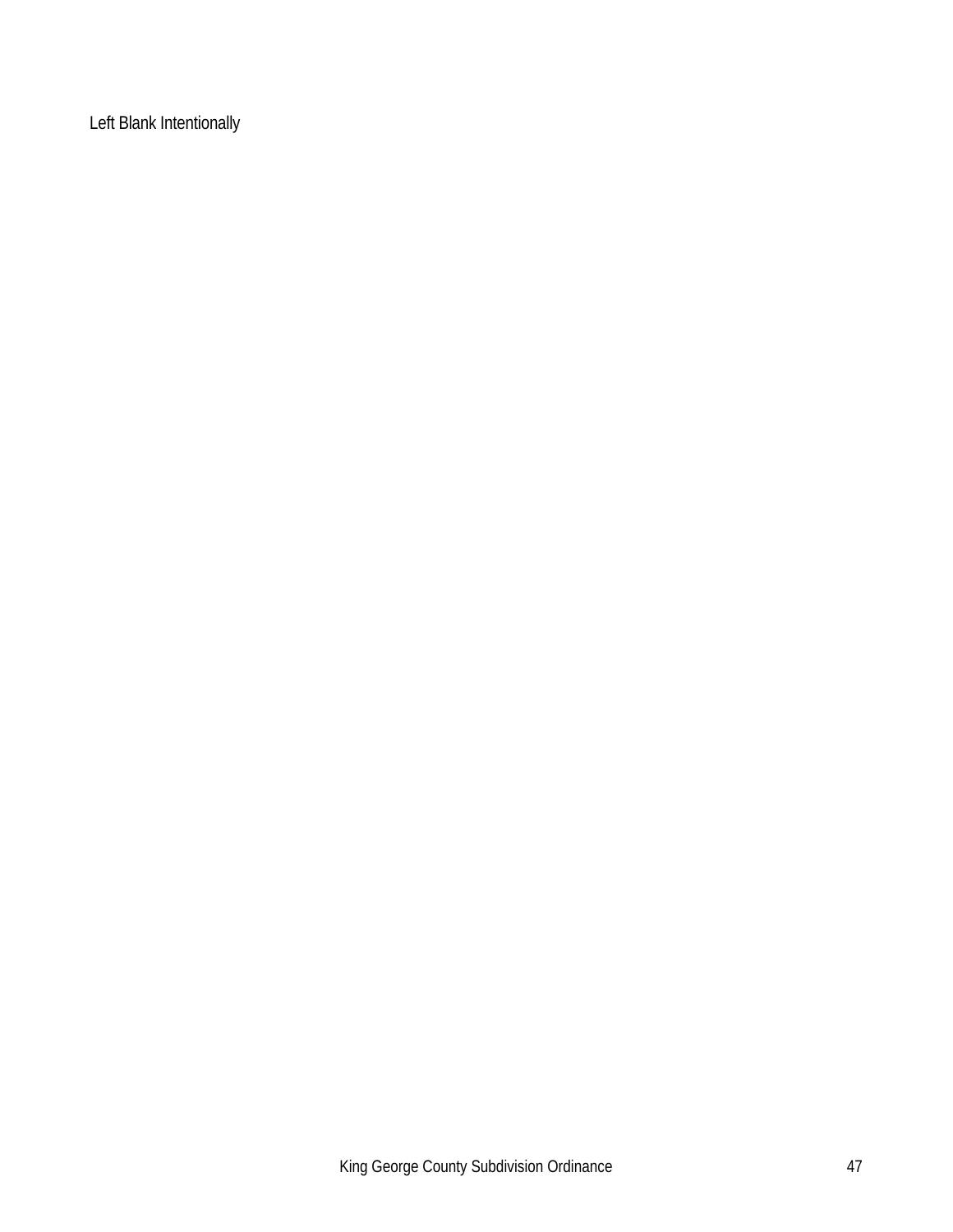#### ARTICLE 9 EXCEPTIONS AND APPEALS

#### 9.1 Exceptions

The governing body may grant an exception to specific requirements of this Ordinance when the subdivider can meet the following.

- a. That if strictly adhered to the specific requirement would cause undue hardship.
- b. That such hardship is not shared generally by other subdivisions.
- c. The granting of such exception will have no substantially adverse effect on the future residents of the proposed subdivision, nor upon any property adjoining such proposed subdivision.

# 9.1.1 Procedure for Exception

- a. The subdivider shall submit a request for the exception of any requirement with, or prior to, the submission of a preliminary plat.
- b. Such request shall be in writing and shall include a specific statement of the relief requested and the reason such request should be granted and be accompanied by twelve copies of the plats as specified.
- c. The Agent may require such plans and drawings as needed to assist the Planning Commission and the Governing Body in reaching its decision.
- d. Upon receipt of an exception request under this section, the Agent shall present the request to the Planning Commission at its next regularly scheduled meeting. The Planning Commission shall within thirty (30) days of receipt of the request, present its recommendations to the Governing Body.
- e. The Governing Body shall consider the request and within thirty (30) days of receipt thereof, approve, modify or disapprove the request.

## 9.2 APPEALS

## 9.2.1 Procedure for Appeal

When an applicant is aggrieved by the decision of the Agent, or Commission, he may within ten (10) days of the date of notification of such decision, appeal the decision. Such appeal shall be made in writing to the Agent and shall state the specific act, or failure to act, and/or the specific interpretation, which is being appealed.Appeals to a decision made by the Agent shall be forwarded by the Agent to the Planning Commission within sixty (60) days of receipt of the written appeal. The Planning Commission shall consider whether the decision of the Agent was based on a reasonable application of the prescribed standards and forward a recommendation to the Governing Body as whether to affirm, modify, or reverse the decision of the Agent. Appeals to decisions made by the Planning Commission shall be forwarded directly to the Board by the Agent within sixty (60) days of receipt of the written appeal by the Agent.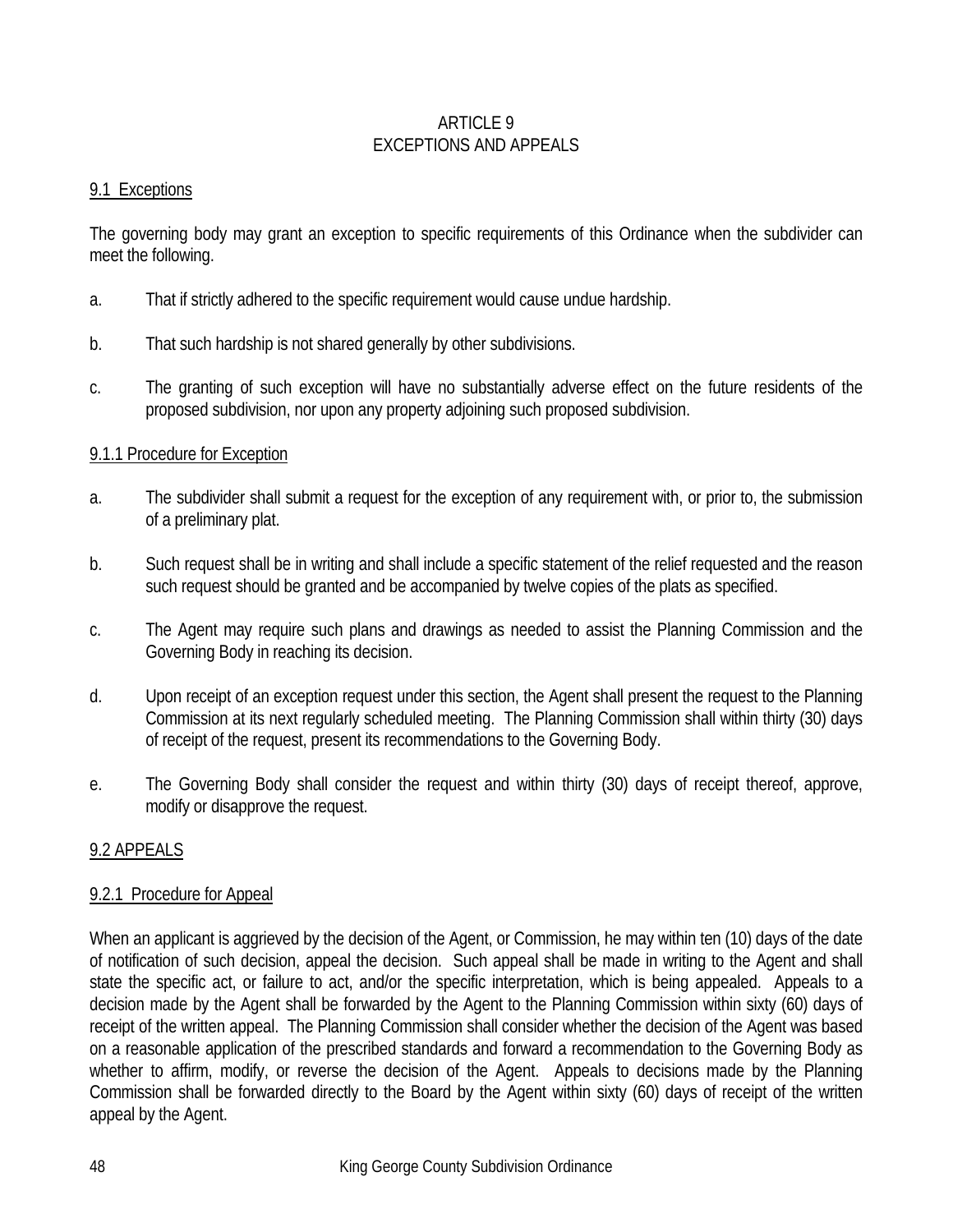## 9.2.2 Authority to Grant

Upon receipt of an appeal, the Governing Body shall consider whether the decision of the Agent, or Commission, was based on a reasonable application of the prescribed standards. When the Governing Body finds the Agent's or Commission's, decision reasonable, the Governing Body shall affirm; if unreasonable, the Governing Body may modify and affirm or reverse the decision.

## 9.2.3 Time Limit

Appeals to a decision of the Subdivision Agent shall be forwarded to the Board within sixty (60) days of action on the appeal by the Commission.

Appeals to decisions of the Planning Commission shall be forwarded to the Board within sixty (60) days of receipt of the written appeal by the Agent.

The Governing Body shall act on any appeal under this section within, sixty days (60) of receipt of the Appeal.

## 9.2.4 Decision Final

The decision of the Governing Body on any appeal filed under this section shall be final, unless appealed to the Court of jurisdiction within thirty (30) days of the rendering of such decision.

## 9.3 EFFECT ON PENDING APPLICATIONS, PRIOR TO APPROVALS

Where preliminary plans or final plats have been filed pursuant to applicable County Ordinances, for which final action by the County is pending at the time of adoption of this Ordinance those preliminary plans and/or final plats shall be reviewed pursuant to the requirements in existence prior to the adoption of this Ordinance; provided, however, that the subdivider may elect to have his plan or plat reviewed under the provisions of this Ordinance. Where preliminary plans have been duly approved and are valid pursuant to the provisions in existence prior to the adoption of this Ordinance, the developer is required to diligently pursue approval of a Final Record Plat. Diligently pursue approval shall be mean to obtain approval of the Final Record Plat within 12 months of approval of the Preliminary Plat. Provided, however that the Fee Schedule and Security Requirements shall be as required in this Ordinance.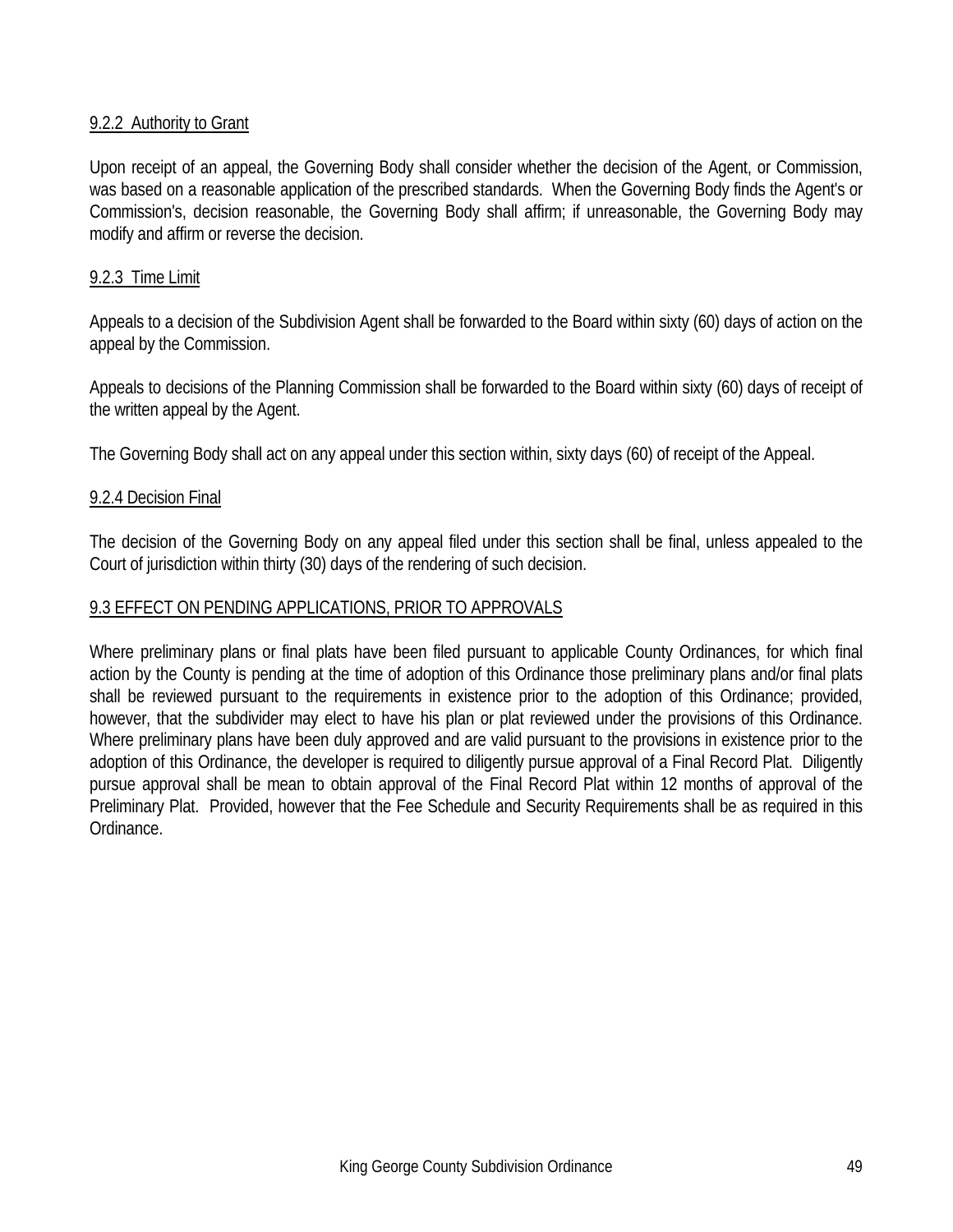## ARTICLE 10 VACATION OF RECORDED PLATS

#### 10.1 PROCEDURE FOR VACATION OF PLATS

#### 10.1.1 Before Sale of Lots

Where no lot has been sold, the recorded plat, or part thereof, may be vacated according to either of the following methods:

- a. With the consent of the King George County Board of Supervisors, or its authorized agent, by the owners, proprietors and trustees, if any, who signed the statement required by Section 3.10.c, King George County Subdivision Ordinance at any time before the sale of any lot therein, by a written instrument, declaring the plat to be vacated, duly executed, acknowledged or proved and recorded in the same clerk's office wherein the plat to be vacated is recorded and the execution and recordation of such writing shall operate to destroy the force and effect of the recording of the plat so vacated and to divest all public rights in, and to reinvest the owners, proprietors and trustees, if any, with the title to the streets, alleys, easements for public passage and other public areas laid out or described in the plat; or
- b. By ordinance of the King George County Board of Supervisors, provided that no facilities for which bonding is required pursuant to Section 3.8.4, King George County Subdivision Ordinance, have been constructed on the property and no facilities have been constructed on any related section of the property located in the subdivision within five years of the date on which the plat was first recorded.

The ordinance shall not be adopted until after notice has been given as required by Section 15.2-2204, Code of Virginia. The notice shall clearly describe the plat or portion thereof to be vacated and state the time and place of the meeting of the governing body at which the adoption of the ordinance will be voted upon. Any person may appear at the meeting for the purpose of objecting to the adoption of the ordinance. An appeal from the adoption of the ordinance may be filed within thirty days of the adoption of the ordinance with the circuit court having jurisdiction of the land shown on the plat or part thereof to be vacated. Upon appeal the court may nullify the ordinance if it finds that the owner of the property shown on the plat will be irreparably damaged. If no appeal from the adoption of the ordinance is filed within the time above provided or if the ordinance is upheld on appeal, a certified copy of the ordinance of vacation may be recorded in the clerk's office of any court in which the plat is recorded.

The execution and recordation of the ordinance of vacation shall operate to destroy the force and effect of the recording of the plat, or any portion thereof, so vacated, and to divest all public rights in and to the property and reinvest the owners, proprietors and trustees, if any, with the title to the streets, alleys, and easements for public passage and other public areas laid out or described in the plat.

## 10.1.2 After Sale has Occurred

In cases where any lot has been sold, the plat or part thereof may be vacated according to either of the following methods:

a. By instrument in writing agreeing to the vacation signed by all the owners of lots shown on the plat and also signed on behalf of the King George County Board of Supervisors for the purpose of showing the approval of the vacation. In cases involving drainage easements or street rights-of-way where the vacation does not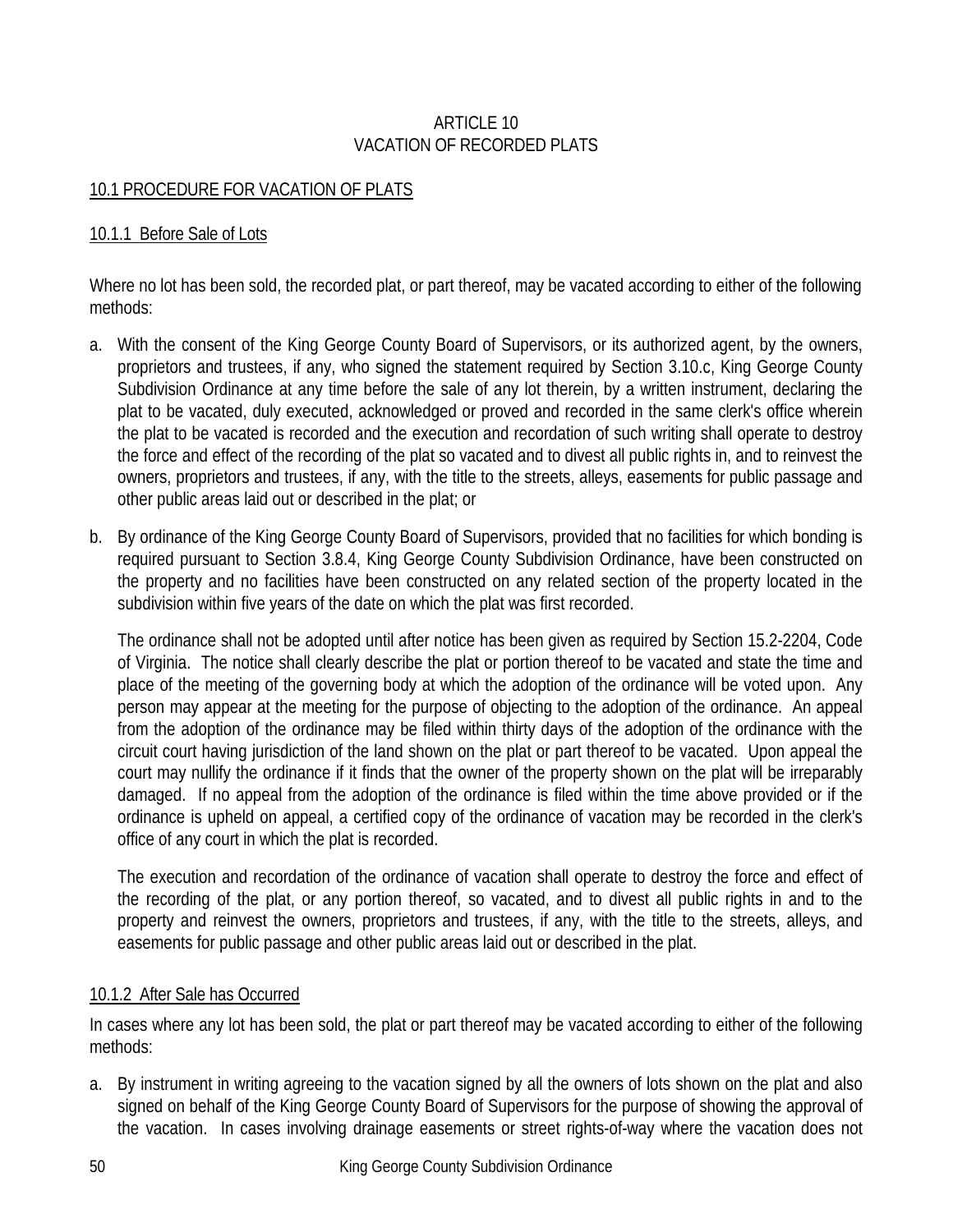impede or alter drainage or access for any lot owners other than those lot owners immediately adjoining or contiguous to the vacated area, the governing body shall only be required to obtain the signatures of the lot owners immediately adjoining or contiguous to the vacated area. The word "owners" shall not include lien creditors except those whose debts are secured by a recorded deed of trust or mortgage and shall not include any consort of an owner. The instrument of vacation shall be acknowledged in the manner of a deed and filed for record in the clerk's office of King George County.

b. By ordinance of the King George County Board of Supervisors on motion of one of its members or on application of any interested person. The ordinance shall not be adopted until after notice has been given as required by Section 15.2-2204, Code of Virginia. The notice shall clearly describe the plat or portion thereof to be vacated and state the time and place of the meeting of the governing body at which the adoption of the ordinance will be voted upon. Any person may appear at the meeting for the purpose of objecting to the adoption of the ordinance. An appeal from the adoption of the ordinance may be filed within thirty days with the circuit court having jurisdiction of the land shown on the plat or part thereof to be vacated. Upon appeal the court may nullify the ordinance if it finds that the owner of any lot shown on the plat will be irreparably damaged. If no appeal from the adoption of the ordinance is filed within the time above provided or if the ordinance is upheld on appeal, a certified copy of the ordinance of vacation may be recorded in the clerk's office of King George County...

Roads within the secondary system of highways may be vacated under either of the preceding methods and the action will constitute abandonment of the road, provided the land shown on the plat or part thereof to be vacated has been the subject of a rezoning or special exception application approved following public hearings required by Section 2204, Code of Virginia and provided the Commonwealth Transportation Commissioner or his agent is notified in writing prior to the public hearing, and provided further that the vacation is necessary in order to implement a proffered condition accepted by the governing body pursuant to Sections 15.2-2297, 15.2-2298 or 15.2-2303, Code of Virginia or to implement a condition of special exception approval. All abandonment of roads within the secondary system of highways sought to be effected according to either of the preceding methods before July 1, 1994, are hereby validated, notwithstanding any defects or deficiencies in the proceeding; however, property rights which have vested subsequent to the attempted vacation are not impaired by such validation. The manner of reversion shall not be affected by this section.

# 10.1.3 Vacation of Boundary Lines

The boundary lines of any lot or parcel of land may be vacated, relocated or otherwise altered as a part of an otherwise valid and properly recorded plat of subdivision or resubdivision (i) approved as provided in the King George County Subdivision Ordinance or (ii) properly recorded prior to the applicability of a subdivision ordinance, and executed by the owner or owners of the land as provided in Section 10.3.c, King George County Subdivision Ordinance. The action shall not involve the relocation or alteration of streets, alleys, easements for public passage, or other public areas. No easements or utility rights-of-way shall be relocated or altered without the express consent of all persons holding any interest therein.

# 10.1.4 Duty of Clerk When Plat is Vacated

The Clerk of the Circuit Court, in whose office the plat so vacated has been recorded, shall write in plain legible letters across such plat, or the part thereof so vacated, the word "vacated"; and also make a reference on the plat to the volume and page in which the instrument of vacation is recorded.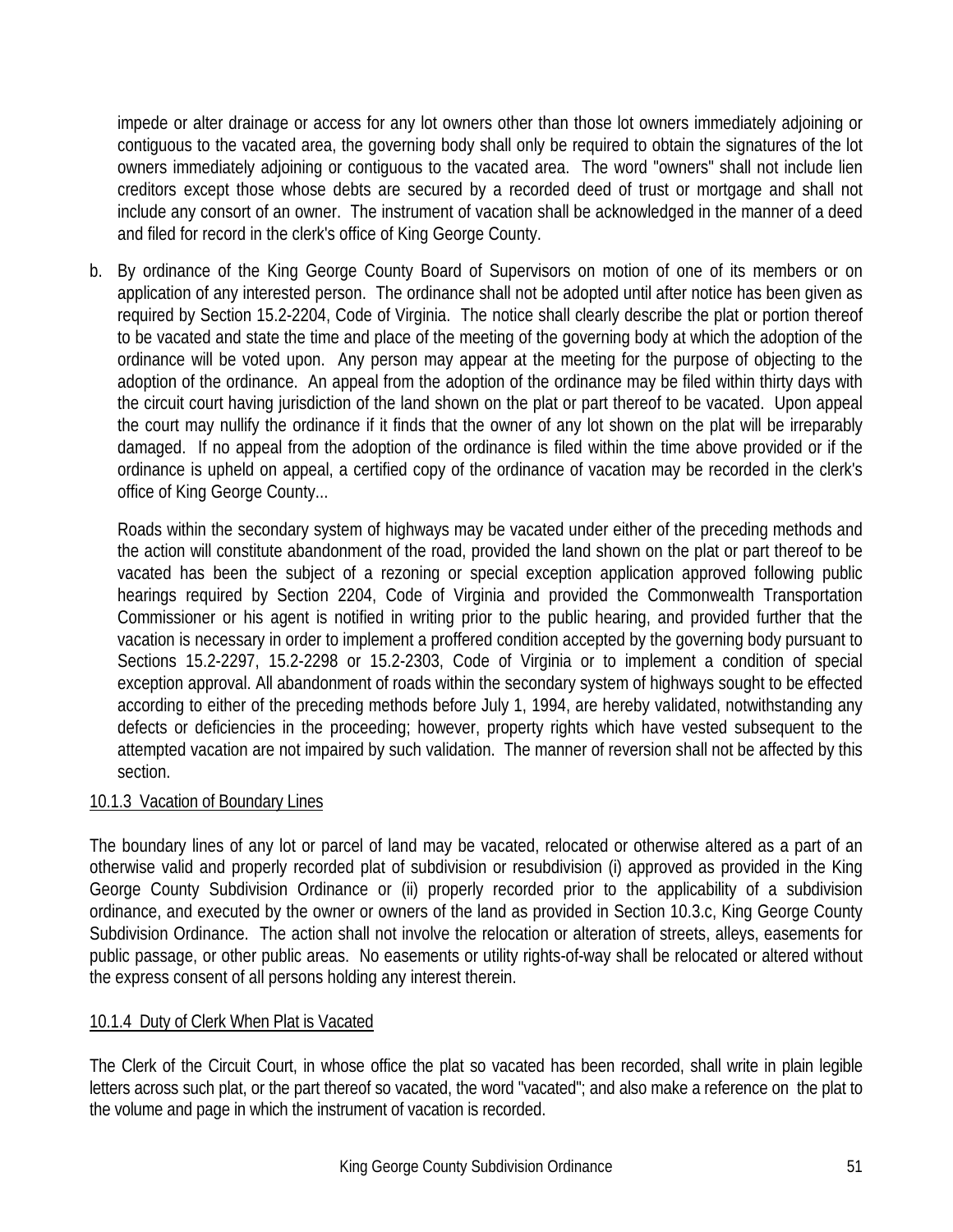APPENDIX A Subdivision Agreement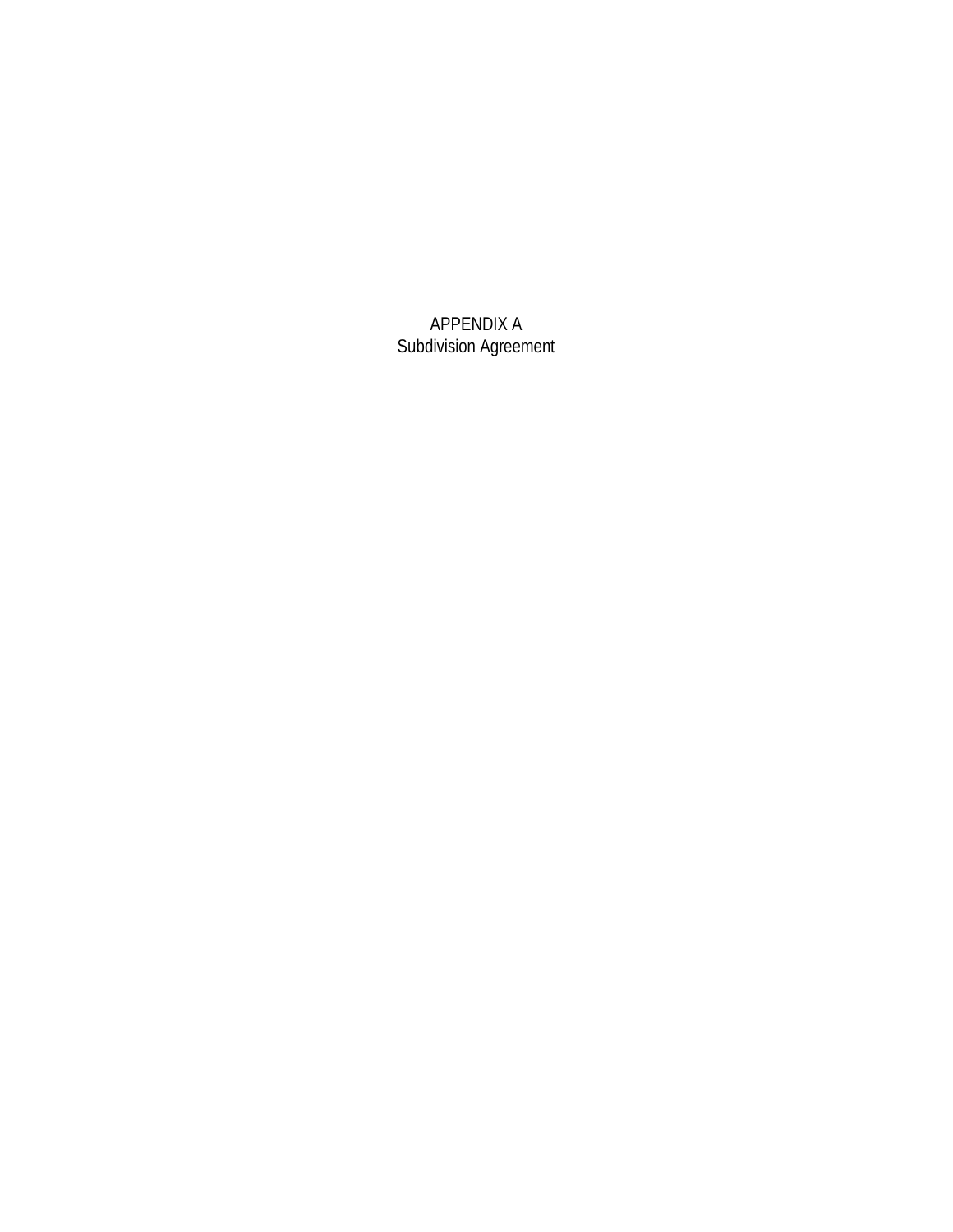#### APPENDIX A COUNTY OF KING GEORGE SUBDIVISION AGREEMENT

This agreement, made this day of the set of the set of the set of the set of the set of the set of the set of t all successors in interest, party(ies) of the first part, hereinafter referred to as "OWNER", and the COUNTY OF KING GEORGE COUNTY, VIRGINIA, a Political Subdivision, party of the second part, hereinafter referred to as "COUNTY".

WHEREAS, the party(ies) of the first part is (are) the owner of a certain tract of land located in the County of King George, Virginia; and

WHEREAS, the said parcel of land is being subdivided by the Owner into the subdivision known and designated as: and the Owner has caused a plat of said subdivision dated \_\_\_\_\_\_\_\_\_\_\_\_\_\_\_, 20\_\_, to be prepared by \_\_\_\_\_\_\_\_\_\_\_\_\_, Certified Land Surveyors, or Civil Engineers, which said plat the Owner desires to admit to record in the Clerk's Office of the Circuit Court for the County of King George, Virginia; and

WHEREAS, the Owner agrees to construct and locate all physical improvements in said subdivision, as required by the Subdivision Ordinance of the County of King George, Virginia, or shown on the development plans approved by the Agent of the Subdivision Ordinance, hereinafter to as "AGENT"; and

Whereas, the Owner has posted sufficient bond, letter of credit or certified check, pursuant to existing ordinances, approved as to form by the County Attorney, and with surety satisfactory to the County in the amount of \_\_\_\_\_\_\_\_\_\_\_\_\_\_\_\_\_\_\_\_\_\_\_\_\_\_\_\_\_\_ (\$\_\_\_\_\_\_\_\_\_\_\_\_\_\_\_\_\_\_\_\_\_\_) guaranteeing, the installation of the aforementioned improvements before \_\_\_\_\_\_\_\_\_\_\_\_\_\_\_; and

WHEREAS, the County of King George has agreed that it will permit the recordation of the plat of said subdivision upon the execution of this agreement.

NOW, THEREFORE, THIS AGREEMENT WITNESSETH: That for and in consideration of the premises and the approval of said subdivision and the covenants and agreements herein contained, the parties hereto agree as follows:

1. The Owner does covenant and agree that it will, without cost to the County, before \_\_\_\_\_\_\_\_\_\_\_\_\_\_\_\_\_\_\_\_\_\_, construct to the approval of the County all physical improvements as required by the Subdivision Ordinance of the County, or shown on the development plans approved by the Agent. If, in the sole judgment of the County, circumstances beyond the control of the Owner prevent the owner from completing the improvements in the time set forth herein, then the County may at its sole discretion grant an extension of time for completion of said improvements and in such instance the County shall require an amended bond, letter of \_\_\_\_\_\_\_\_\_\_\_\_\_\_\_\_\_\_\_credit, or certified check, approved as to form by the County Attorney, and with surety satisfactory to the county in an amount to guarantee the installation of the aforementioned improvements.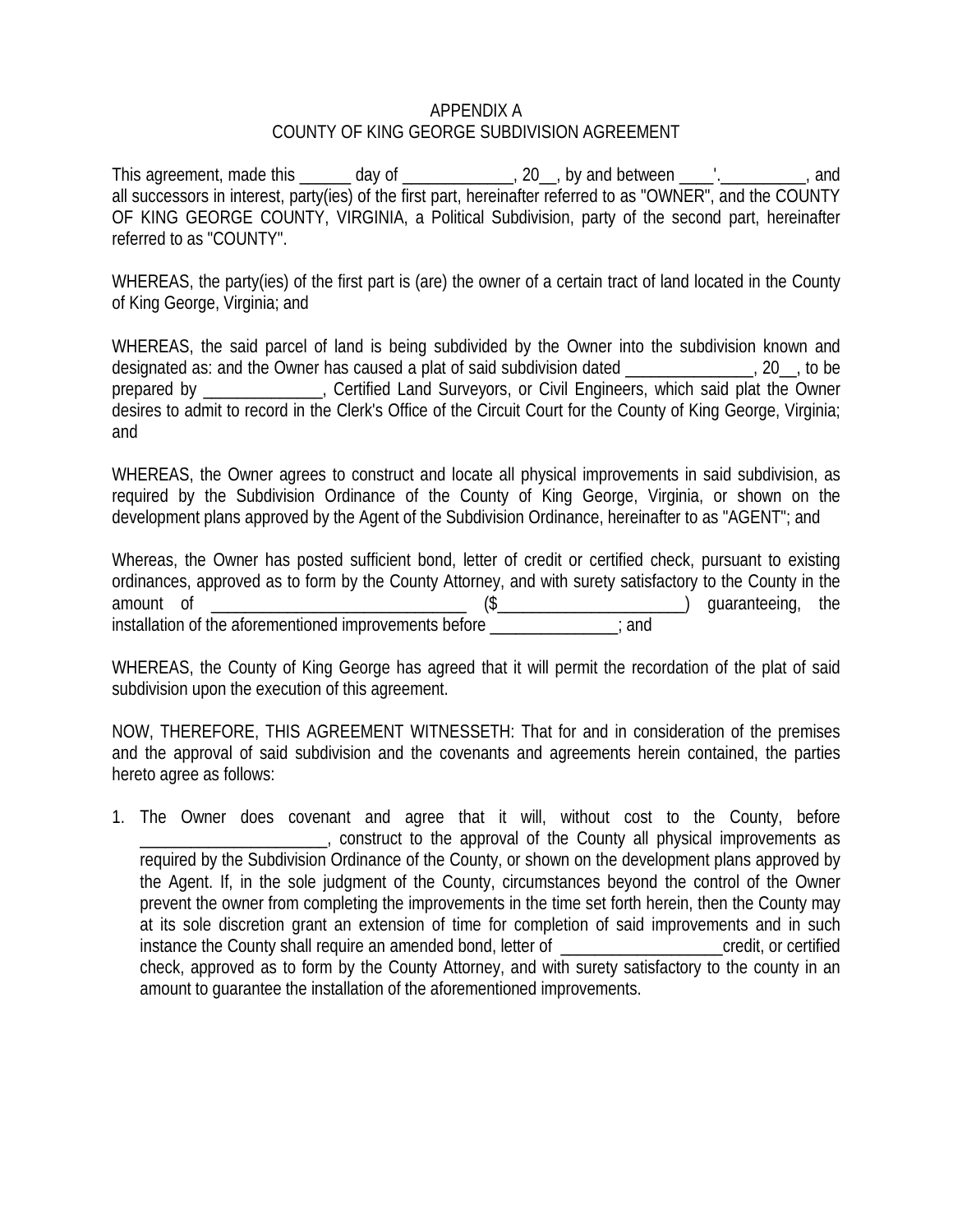## Page 2 Subdivision Agreement

- 2. It is mutually/understood and agreed that in the event the Owner fails to properly complete the physical improvements provided hereinabove, the County may complete, or cause to have completed,-the same and render a bill therefore to the Owner who shall be liable to the county for all property costs so incurred by the County or the County may draw the amount necessary from the surety to complete or cause to have completed the same.
- 3. It is mutually understood and agreed that this agreement does not relieve the Owner of any responsibilities or requirements placed upon them by the various ordinances of the County applicable to such subdivision and development of the property, and the subdivision and development of the property will be done in strict accordance with such ordinances.
- 4. It is mutually understood and agreed that if the Owner shall faithfully execute each and all requirements of the said Subdivision Ordinance and the provisions of this agreement, and shall indemnify, protect and save harmless the County of King George from all loss, damage, expense or cost by reason of any claim, suite or action instituted against the County of or its agents or employees thereof, on account of, or in consequence of any breach on the part of the Owner, then the aforementioned bond, letter of credit, or certified check, shall be released by the County to the Owner.
- 5. The Owner does hereby agree to indemnify, protect and save harmless the County from and against all losses and physical damages to property, and bodily injury or death to any person or persons, which may arise out of or be caused by the construction, maintenance, presence or use of the streets, utilities and public easements required by, and shown on, the development plans and the subdivision plat until such time as the said streets shall be accepted as part of the Virginia Department of Transportation's system and utilities and public easements shall be accepted as a part of the county's system. To insure such indemnification, the county may require and the owner shall provide upon request a Certificate of Public Liability Insurance in an amount approved by the County Attorney as sufficient, including a governmental endorsement thereto, naming the county as an insured, issued by an insurance company licensed to do business in the Commonwealth of Virginia.
- 6. It is mutually understood and agreed, that the approval on final plat or plats of this subdivision, or section thereof, shall not be deemed to be an acceptance by the County of any street, alley, public space, sewer or other physical improvements shown on the plat or plats for maintenance, repair or operations thereof, and that the Owner shall be fully responsible therefor and assume all of the risks and liabilities therefore. Nor shall approval on final plat or plats of this subdivision be deemed to guarantee public water or sewer service or available capacity.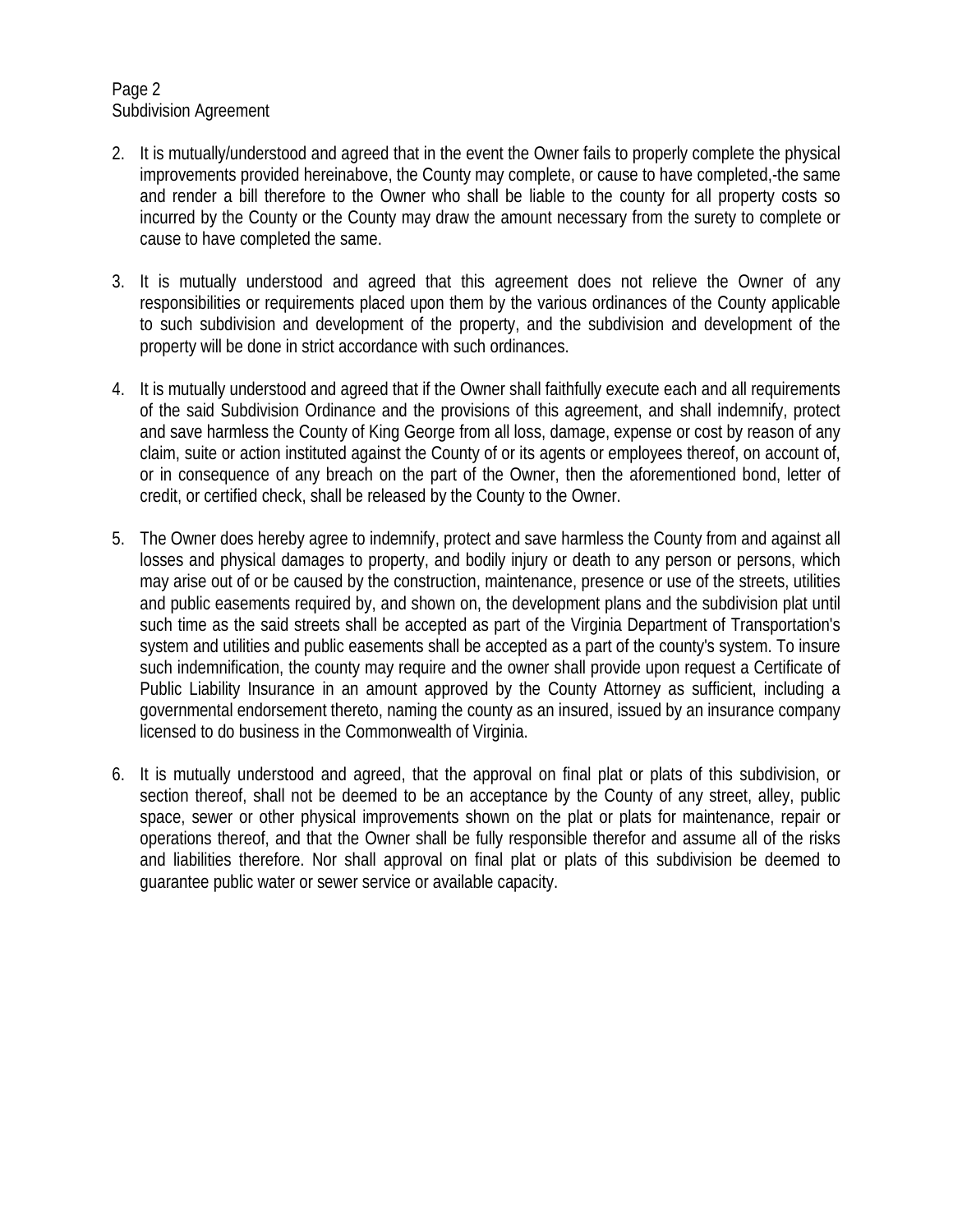Page 3 Subdivision Agreement

| COUNTY OF KING GEORGE, VIRGINIA                                                                                                                                                                                                |         |
|--------------------------------------------------------------------------------------------------------------------------------------------------------------------------------------------------------------------------------|---------|
| BY: $\qquad \qquad$<br><b>COUNTY ADMINISTRATOR</b>                                                                                                                                                                             |         |
| (print) (owner)<br>BY:                                                                                                                                                                                                         |         |
| (name)                                                                                                                                                                                                                         |         |
| ITS: the contract of the contract of the contract of the contract of the contract of the contract of the contract of the contract of the contract of the contract of the contract of the contract of the contract of the contr | (title) |
| APPROVED AS TO FORM:<br><b>COUNTY ATTORNEY</b>                                                                                                                                                                                 |         |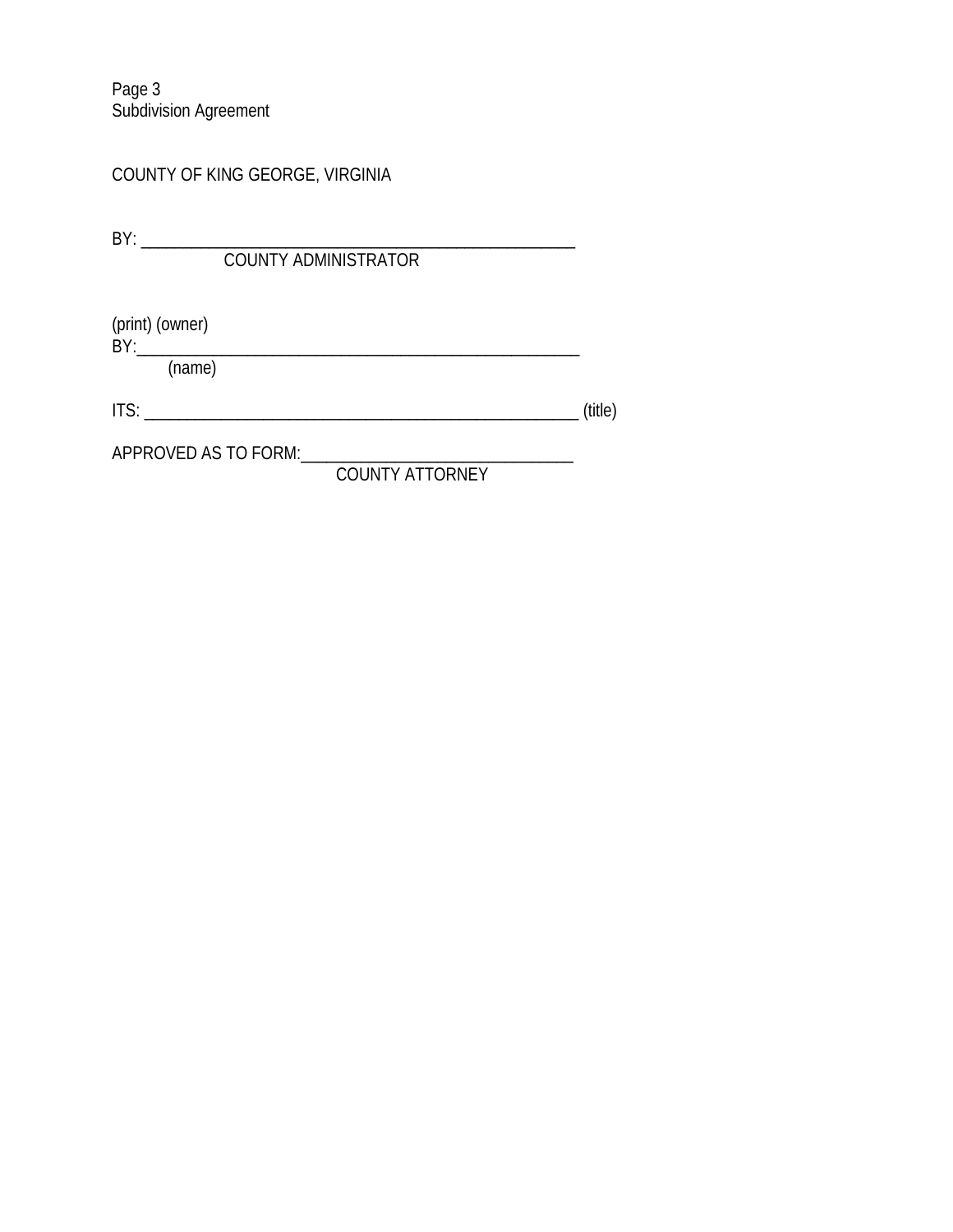# APPENDIX B

Form A: Corporate Surety Bond Form B: Cash Escrow Performance Bond Form C: Irrevocable Letter of Credit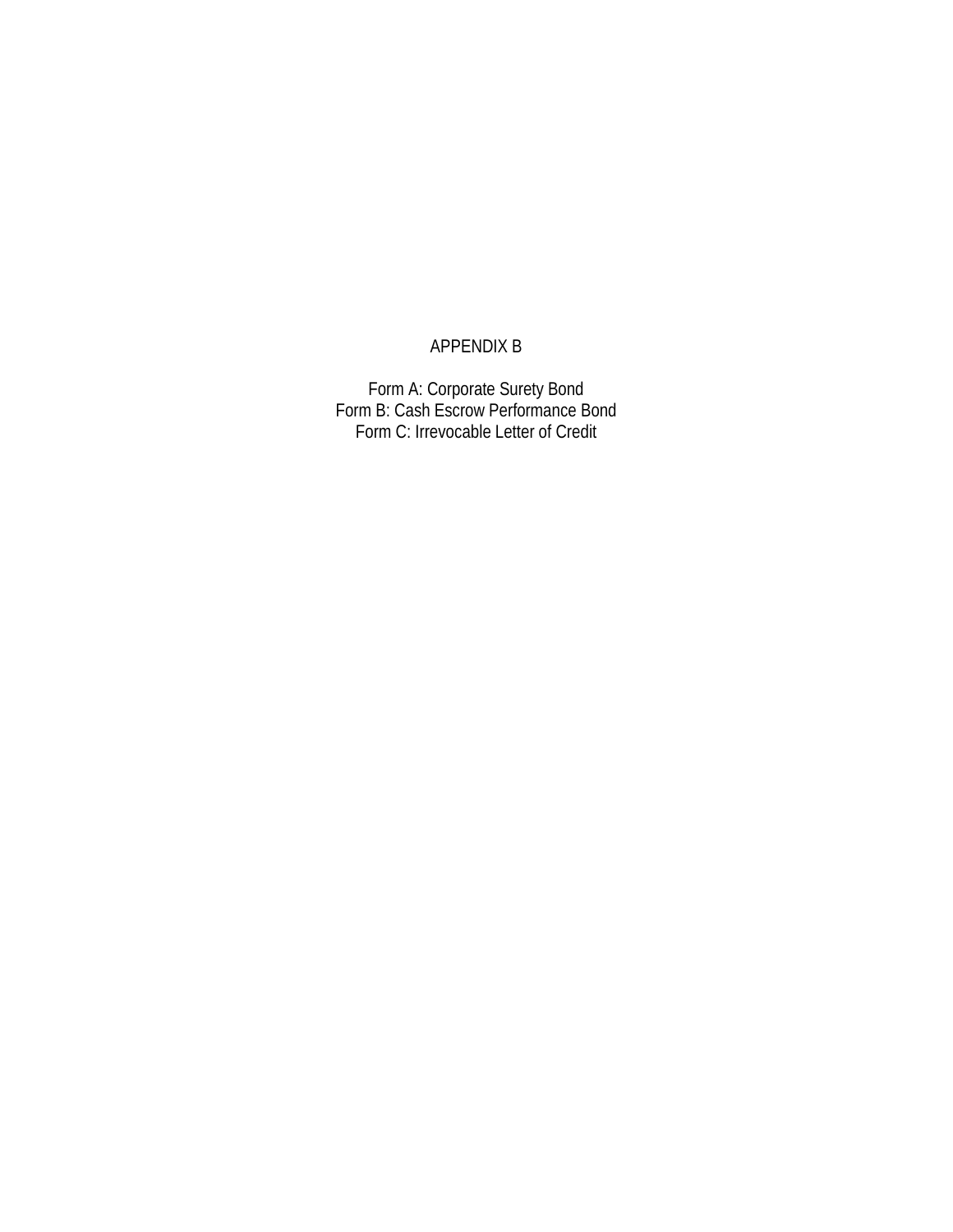# APPENDIX B - FORM A

# **KING GEORGE COUNTY PAYMENT & PERFORMANCE BOND**

| <b>BOND NO.</b>                                                              | DATE BOND EXECUTED:                                                        |
|------------------------------------------------------------------------------|----------------------------------------------------------------------------|
| PRINCIPAL(S)/CO-PRINCIPAL(S)                                                 | TYPE OF ORGANIZATION: (Check One)                                          |
| (Legal Name(s), Status, and Business<br>Address(es) and Telephone Number(s)) | Individual<br>( )<br>Partnership<br>$\left($                               |
|                                                                              | <b>Limited Liability Company</b><br>$\left($                               |
|                                                                              | Corporation<br>$\left($                                                    |
|                                                                              | $\left($                                                                   |
| ("Principal" whether one or more than one)                                   | STATE OF INCORPORATION OR ORGANIZATION:                                    |
| SURETY(IES):<br>(Name(s) and Business                                        | <b>SUM OF BOND</b>                                                         |
| Address(es) and Telephone Number(s))                                         | Million(s)<br>Thousand(s)<br>Hundred(s)                                    |
|                                                                              | <b>DATE OF AGREEMENT:</b><br><b>PLAN NAME:</b>                             |
|                                                                              | and any and all revisions of such plans however<br>numbered or designated. |
| ("Surety" whether one or more than one)                                      |                                                                            |

KNOW ALL MEN BY THESE PRESENTS, that we, Principal and Surety hereto recite and declare that: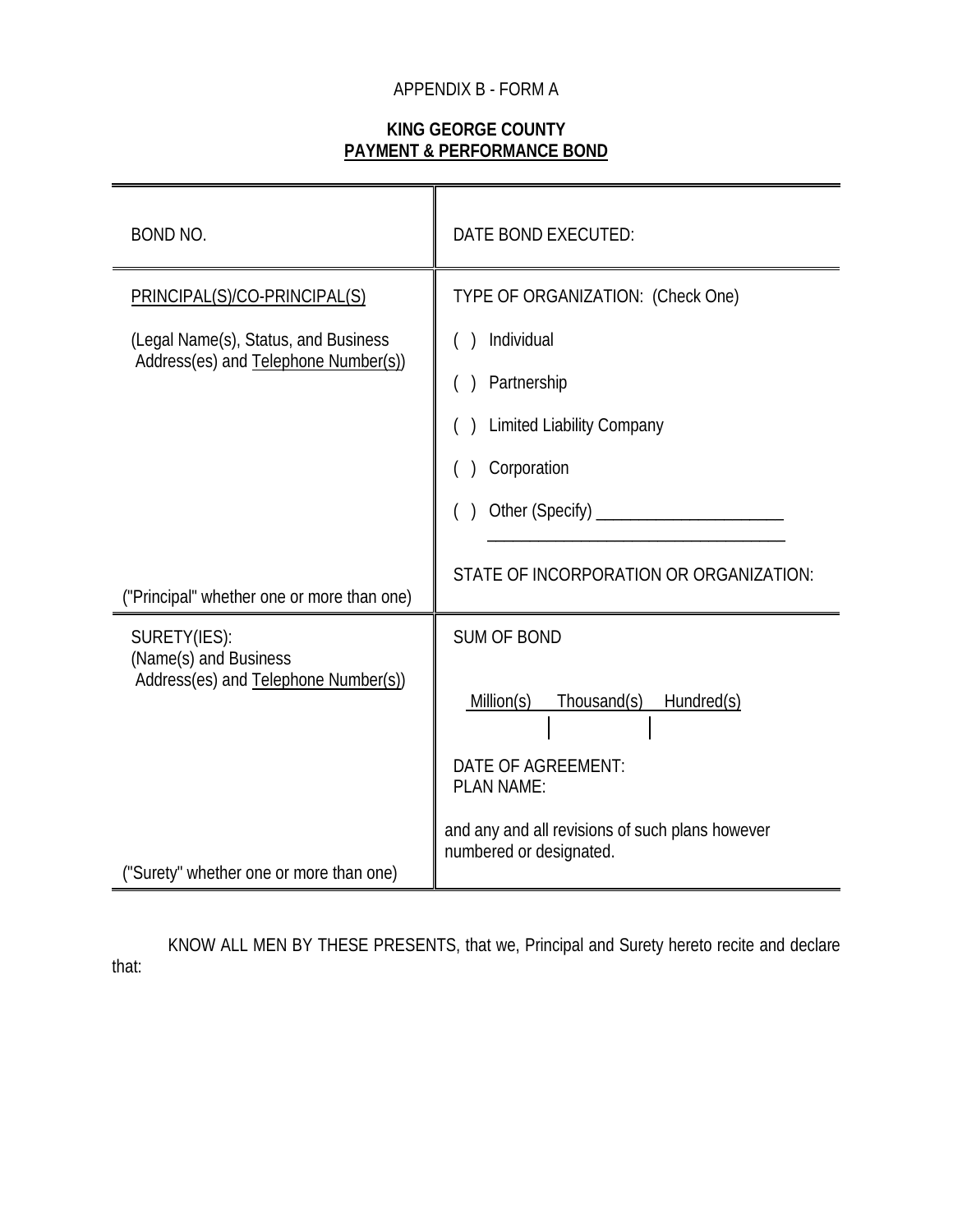- 1. We are held and firmly bound to the Board of Supervisors of King George County, Virginia, a body politic and political subdivision of the Commonwealth of Virginia (**"**County**"**), in the sum written above, to be paid to County, its successors, agents or assigns, for the payment whereof Principal(s), Co-Principal(s) and Surety(ies) bind themselves, their heirs, executors, administrators, parent entities, successors, and assigns, jointly and severally, firmly by this Bond.
- 2. The Agreement referenced above is incorporated by reference.
- 3. This Bond shall remain in full force and effect until released by County.
- 4. Surety expressly WAIVES any right to receive notice, review, approve any revisions to the plans, profiles, and specifications referred to in the Agreement and. Surety hereby WAIVES notice of any amendment, indulgence, or forbearance, made, granted or permitted by the County. Surety is deemed to consent to all such actions and the grant of same or any other action by County shall not be construed as a waiver of County's rights.
- 5. County may, in its sole discretion and without notice to, comment by, objection by or recourse of Surety, declare Principal to be in default should it fail to complete its obligations under the Agreement within the time set forth therein or any time extension thereof. In the event of default, County may terminate whatever rights Principal may have to construct or correct construction of facilities.
- 6. In the event of default by Principal, County shall send a Notice of Default to Principal and Surety, at which time Surety shall have either of the following options:
	- a. Within 21 days of receipt of the default notice, Surety shall pay over the full face value sum of the Bond to County or such lesser sum as County may determine in its sole discretion, and thereafter be relieved of further liability under this Bond. If there are any funds left which are not necessary for completion of the work and all related damages, then County will remit this excess to Surety after work is completed.
	- b. Within 21 days of receipt of the default notice, Surety shall give written notice to County that it will assume the Agreement and all of the obligations of Principal and shall complete the Agreement according to its terms and provisions. Surety shall cause performance under the agreement to commence immediately after notice to County, but in no case longer than thirty (30) days.
- 7. Nothing in this Bond shall be construed as creating an obligation upon County to pay for the completion or correction of the work guaranteed under the provisions of this Bond.
- 8. By signatures hereto, Principal and Surety expressly WAIVE any objection to the authority of County to require each and every provision of this Bond; and all defects in the Bond, as to form, notice or otherwise.
- 9. If any provision of this Bond is held to be illegal, invalid, or unenforceable, or is found to be against public policy for any reason, such provision shall be fully severable and this Bond shall be construed and enforced as if such illegal, invalid, or unenforceable provision had never been part of this Bond, and the remaining provisions of this Bond shall remain in full force and effect and shall not be affected by the illegal, invalid, or unenforceable provision, or by its severance from this Bond.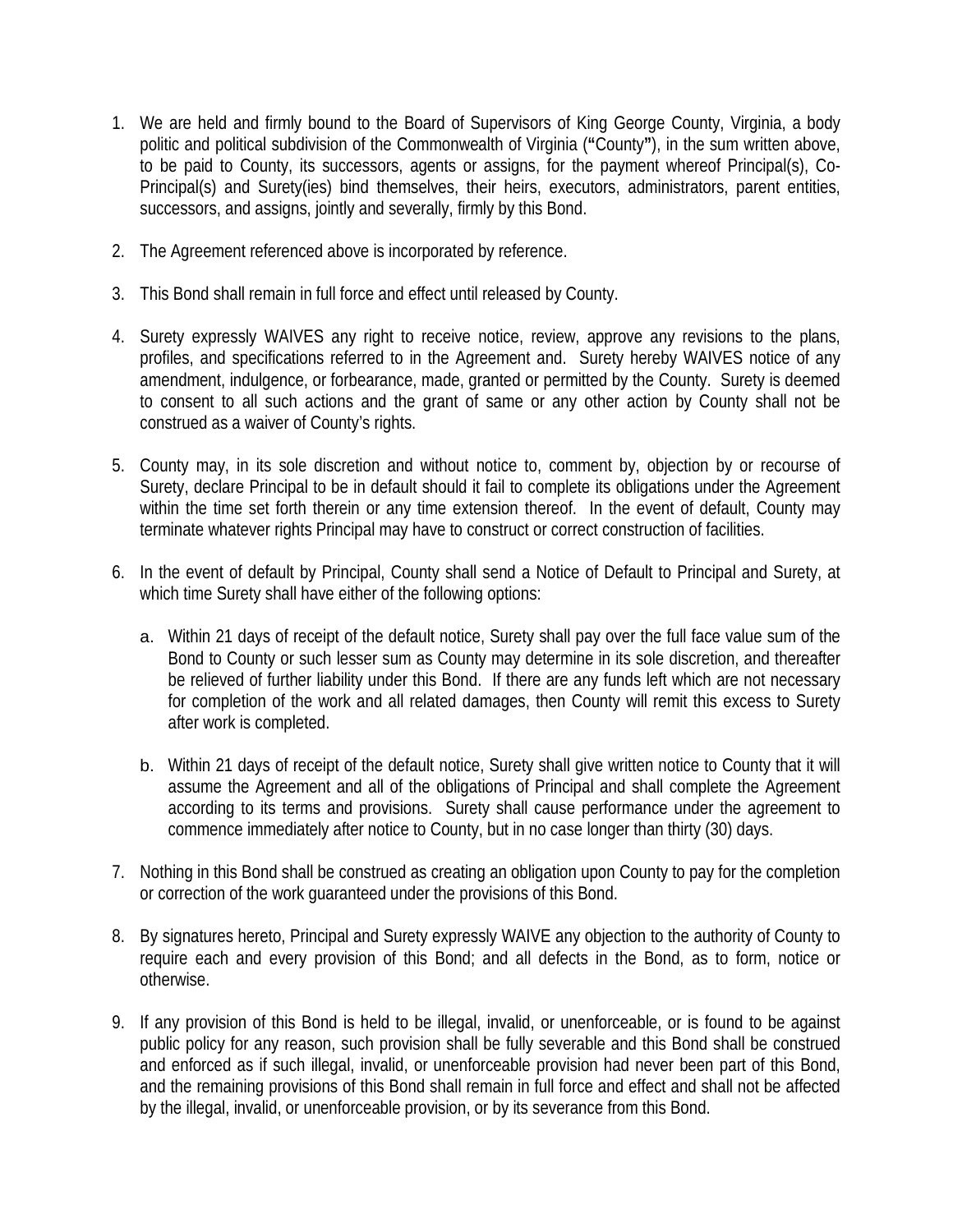- 10. In any action or proceeding initiated in connection with this Bond, Agreement and any and all obligations arising hereunder, the venue shall be the County of King George, Virginia, and shall be governed by the laws of the Commonwealth of Virginia.
- 11. The obligations under this Bond shall survive the sale of the property subject to the Agreement; any transfer of any assets, obligations and/or liabilities subject to the Agreement; and/or Bankruptcy by the Principal.
- 12. All notices sent to Principal and Surety shall be sent to the addresses set forth in this Bond unless said Principal or Surety notifies County in writing of any change. If an address of either Principal or Surety as shown on the signature page hereof is different from the address for that party as shown on page 1 of 7, notices shall be effective if sent to either address. If the addresses of any Principal or Surety change, the said Principal or Surety shall immediately notify County of such change. Failure to notify County of any change in address is deemed to be a waiver of any requirement of notice under this Bond to the Principal and Surety. All written notice to County under this Bond shall be sent certified or registered mail, return receipt requested and addressed to the Director Community Development, however, any notice that may be required pursuant to Va. Code Section 49-25, as amended, shall be given to the above and to the County Administrator, Chairman of the Board of Supervisors and County Attorney.

# [REMAINDER OF THIS PAGE PURPOSELY BLANK. SIGNATURE PAGES FOLLOW]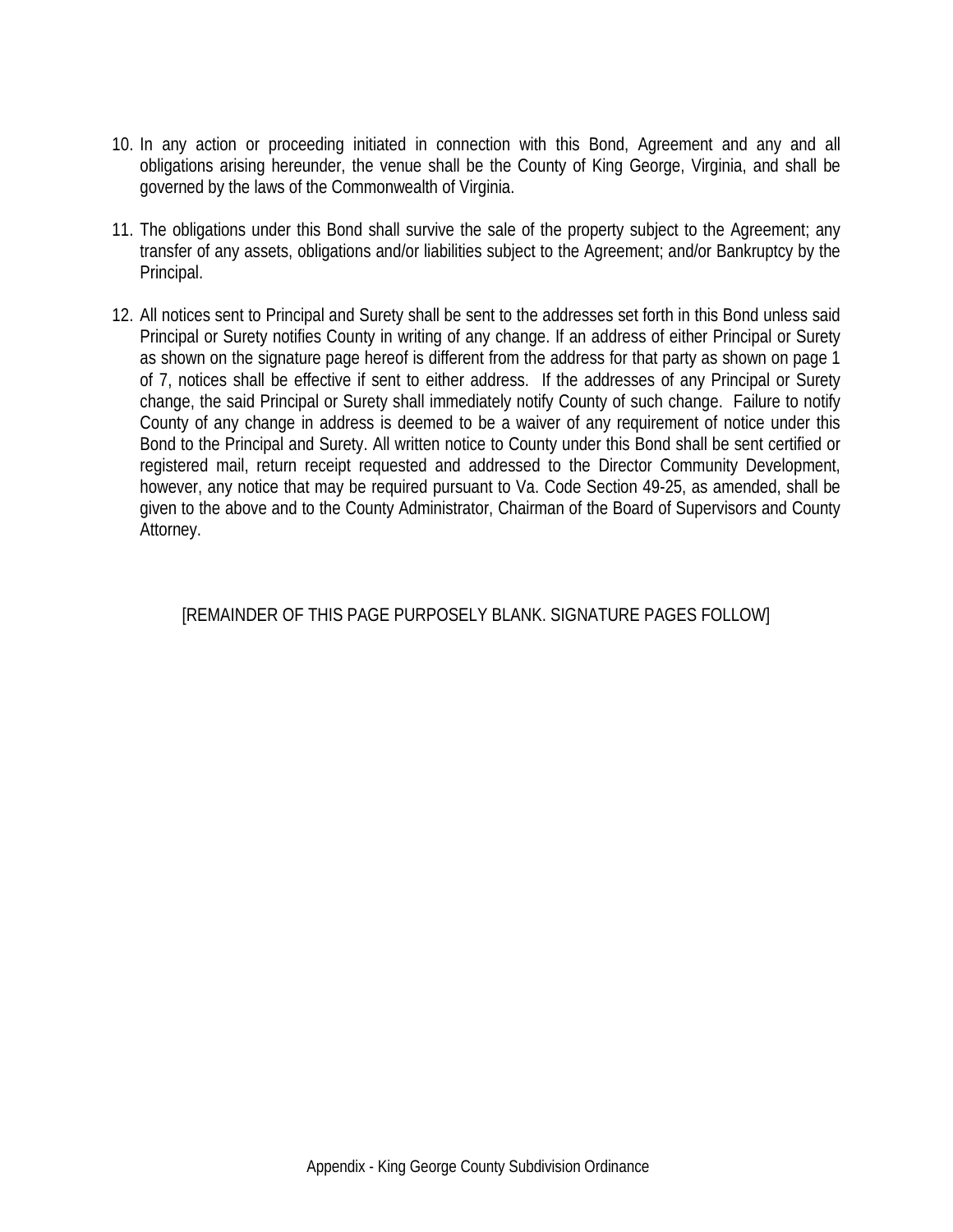# CORPORATE SURETY

| NAME, ADDRESS<br><b>AND TELEPHONE NUMBER:</b> | STATE OF INCORPORATION:                                                                                                                                                     |               |  |  |  |  |
|-----------------------------------------------|-----------------------------------------------------------------------------------------------------------------------------------------------------------------------------|---------------|--|--|--|--|
|                                               | <b>LIABILITY LIMIT:</b>                                                                                                                                                     |               |  |  |  |  |
|                                               |                                                                                                                                                                             |               |  |  |  |  |
|                                               |                                                                                                                                                                             |               |  |  |  |  |
|                                               |                                                                                                                                                                             |               |  |  |  |  |
|                                               | SIGNATURES: 1. _______________________________(SEAL) 2. _______________________(SEAL)                                                                                       |               |  |  |  |  |
| TITLE(S):<br>(Typed)                          | NAME(S) AND 1.                                                                                                                                                              | 2.            |  |  |  |  |
|                                               |                                                                                                                                                                             |               |  |  |  |  |
| STATE OF                                      |                                                                                                                                                                             |               |  |  |  |  |
|                                               |                                                                                                                                                                             |               |  |  |  |  |
|                                               | appeared before me in my State and County aforesaid and acknowledged their signatures affixed above,<br>and the Corporate Seal as the genuine seal of the said corporation. |               |  |  |  |  |
|                                               | Given under my hand the ___ day of _______________, 20___.                                                                                                                  |               |  |  |  |  |
|                                               |                                                                                                                                                                             | Notary Public |  |  |  |  |

My Commission Expires:\_\_\_\_\_\_\_\_\_\_\_\_\_\_\_\_ Notary Registration Number: \_\_\_\_\_\_\_\_\_\_\_\_\_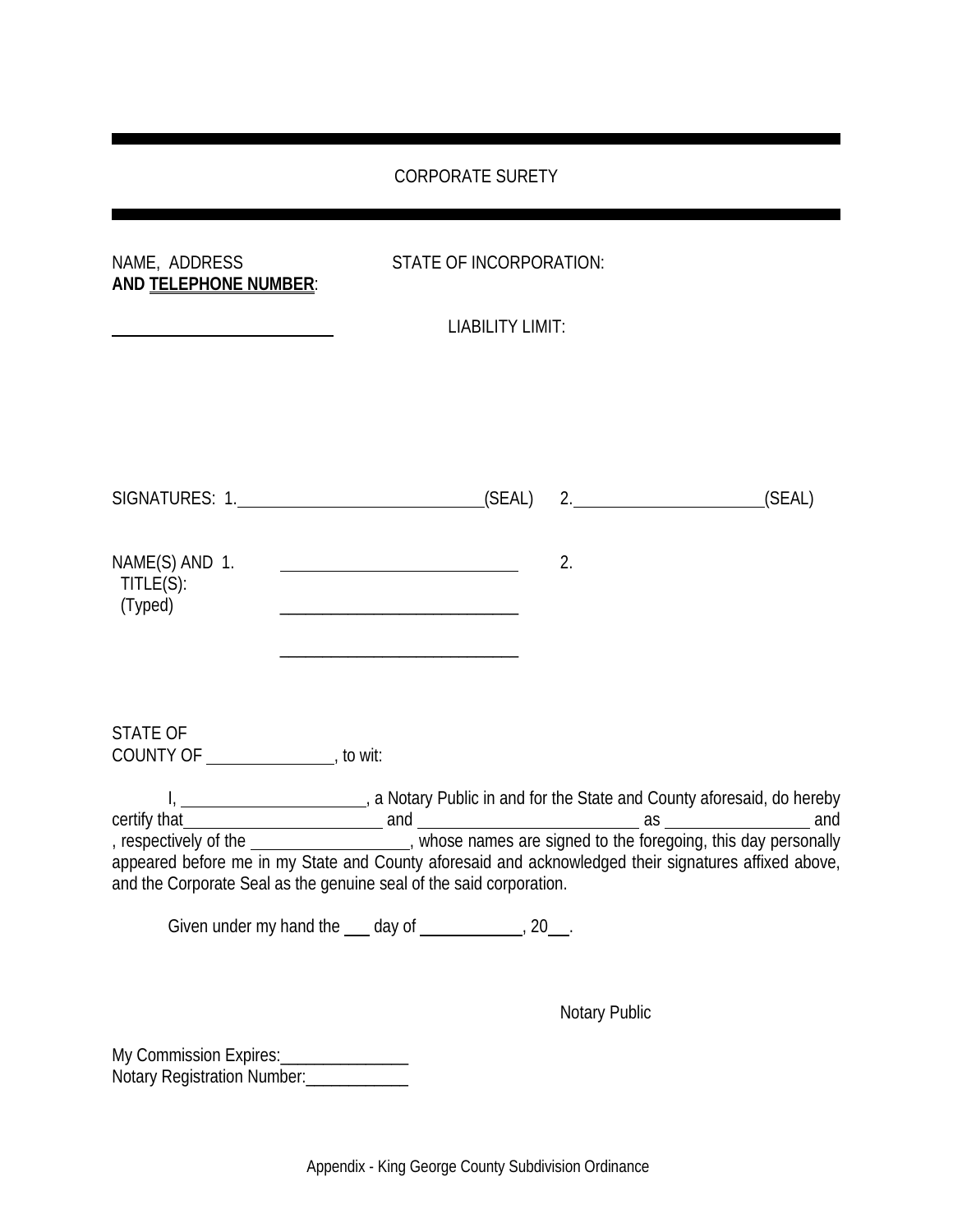Countersigned by Virginia Resident Agent [unless current certificate of good standing and certificate to transact surety business in Virginia has been filed with and approved by the County Attorney]:

Signature: Name, Title, Business Address and Telephone Number: (Typed)

STATE OF:

COUNTY OF:

The foregoing signature was acknowledged before me this  $\_\_\_$  day of  $\_\_\_\_\_\_\$ , 20 $\_\_\_\$ , by on behalf of the corporation.

Notary Public

My Commission Expires: Notary Registration Number: \_\_\_\_\_\_\_\_\_\_\_\_\_\_\_\_\_

KING GEORGE COUNTY FORMS /SURETY.BND REV 02/01/10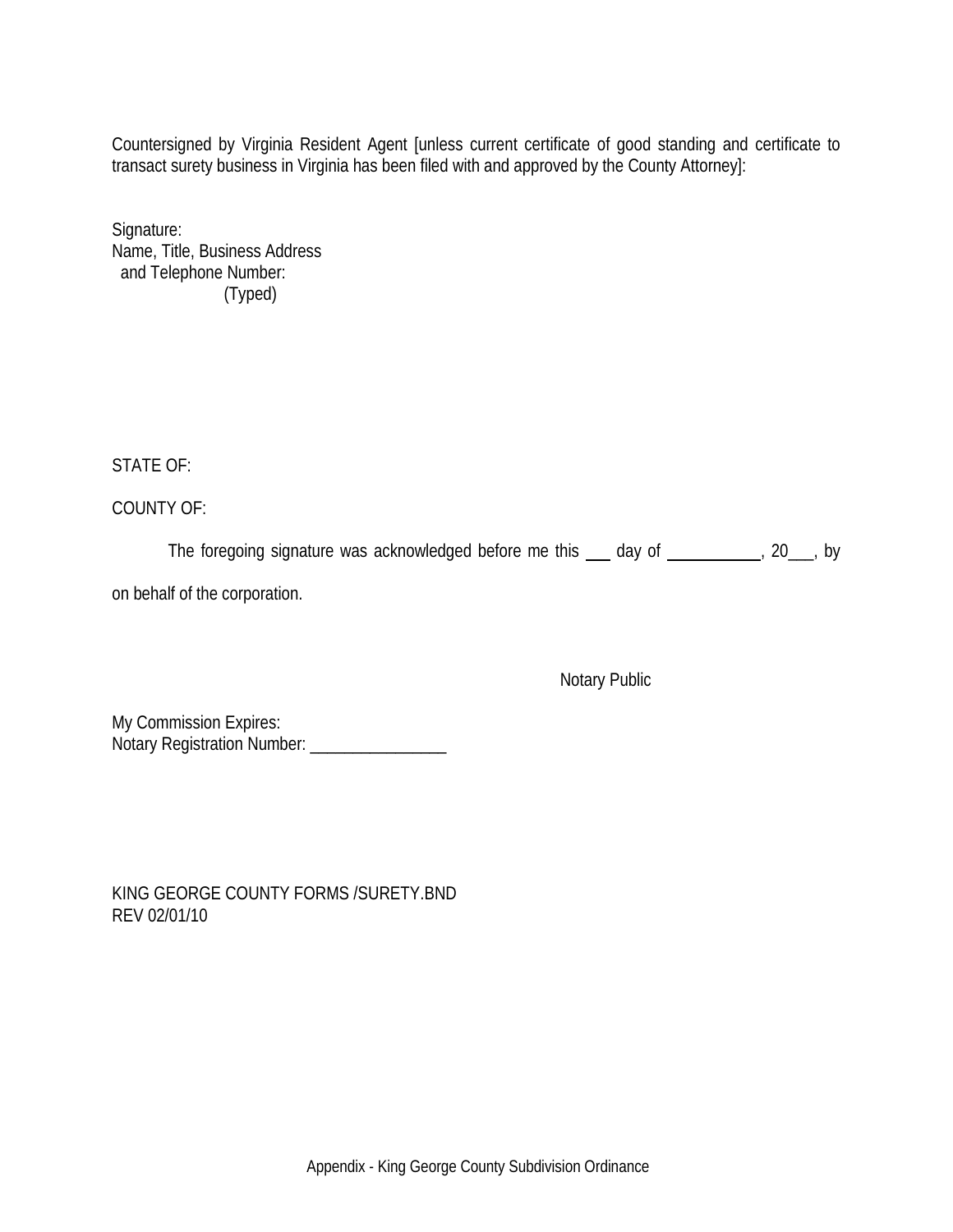#### APPENDIX B - FORM B COUNTY OF KING GEORGE, VIRGINIA SUBDIVISION CASH ESCROW

#### CASH ESCROW PERFORMANCE BOND

|   |                                                                   | hereinafter called "Developer" on the | day of |
|---|-------------------------------------------------------------------|---------------------------------------|--------|
|   | agrees to provide a cash escrow performance bond in the amount of |                                       |        |
| J | to King George County, Virginia.                                  |                                       |        |

|                                               |  |                              |                                                                                                          | located on Tax Map $\mu$ |  |
|-----------------------------------------------|--|------------------------------|----------------------------------------------------------------------------------------------------------|--------------------------|--|
|                                               |  |                              | Parcel <sub>—</sub> which plans include provisions to complete and maintain certain Erosion and Sediment |                          |  |
|                                               |  |                              | Control Measures as required by the Erosion and Sediment Control Ordinance of King George                |                          |  |
| County, Virginia as indicated on the approved |  |                              |                                                                                                          | as prepared by           |  |
|                                               |  | with a last revision date of | $:$ and                                                                                                  |                          |  |

Whereas King George County desires to ensure the installation, maintenance and adequate performance of such measures and improvements as indicated on the above referenced

\_\_\_\_\_\_\_\_\_\_\_\_\_\_\_\_\_,

Therefore, the developers agrees to provide a cash escrow performance bond, which the County shall hold until the requirements referenced above have been installed and approved by King George County. If the required improvements are not properly installed in accordance with the approved plans or in accordance with approved revisions to the approved plans, the developer agrees that the County may use the funds to make the required improvements.

The funds will be held in a non-interest bearing account and the developer acknowledges by signature below to the conditions specified above and acknowledges, understands and agrees that interest will not be provided during the time the funds are held.

| Address:             |     |              | <u> 2002 - Jan James James James James James James James James James James James James James James James James J</u> |                                                                                      |    |    |
|----------------------|-----|--------------|----------------------------------------------------------------------------------------------------------------------|--------------------------------------------------------------------------------------|----|----|
|                      |     |              |                                                                                                                      |                                                                                      |    |    |
| Signed               | and | acknowledged |                                                                                                                      | before<br>0f                                                                         | me | by |
|                      |     |              |                                                                                                                      | County _________________________, this ______________day of _______________, 20____. |    |    |
| <b>NOTARY PUBLIC</b> |     |              |                                                                                                                      | My Commission Expires:______________.                                                |    |    |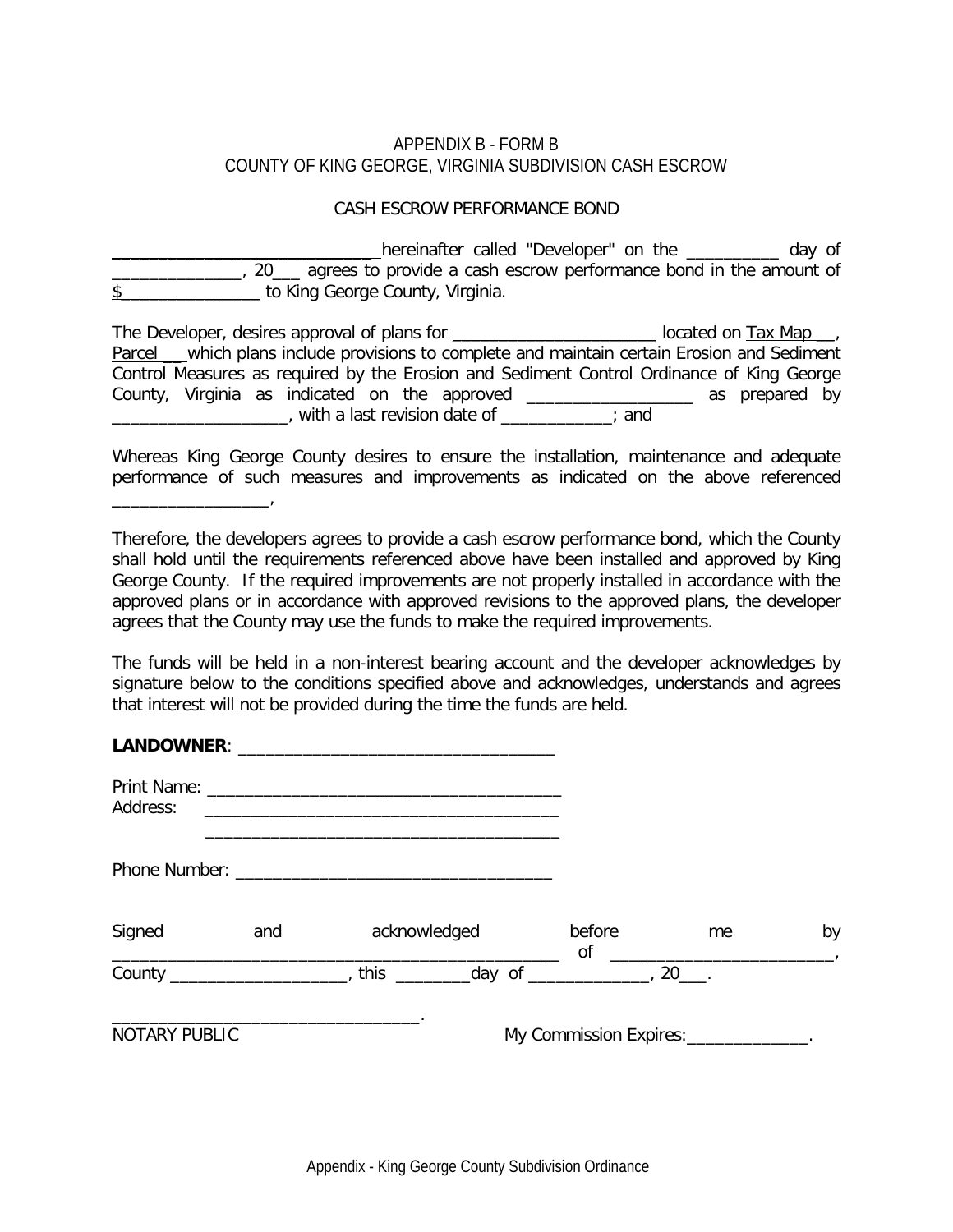#### APPENDIX B - FORM C COUNTY OF KING GEORGE, VIRGINIA SUBDIVISION IRREVOCABLE LETTER OF CREDIT

#### **[BANK'S LETTERHEAD] King George County**

# **IRREVOCABLE LETTER OF CREDIT**

**Date: \_\_\_\_\_\_\_\_\_\_\_\_\_\_\_**

**Beneficiary:** 

*Board of Supervisors, King George County, a body politic and political subdivision of the Commonwealth of Virginia ("County")*

**Letter of Credit Number: \_\_\_\_\_\_\_\_\_\_** 

**Amount U.S. Dollars: \_\_\_\_\_\_\_\_\_\_\_\_** 

Letter of Credit Expiration Date:

**Developer/Applicant ("Developer"):** 

*[Name] [Address]*

**Agreement Name, Location, Number:** 

*[ADD Agreement INFO]* 

This Letter of Credit is irrevocable and unconditional.

We hereby issue this Irrevocable Letter of Credit in your favor as Beneficiary which is available by your drafts at sight on (Name of Bank) up to the aggregate amount of understanding up to the aggregate amount of  $\frac{N}{2}$ . Each draft hereunder must bear upon its face "drawn pursuant to your Irrevocable Letter of Credit Number \_\_\_\_" and be accompanied by the following:

A signed written statement from County certifying that Developer has failed to satisfactorily perform, prior to the expiration of the Letter of Credit, all or part of the terms and conditions of the above mentioned project or any plans approved by and on file with the County, and the County is entitled to the amount demanded.

We hereby agree with you that all drafts drawn under and in compliance with the terms of this letter of credit shall be duly honored upon presentation to (Name of Bank, Location, & Phone Number) and be presented no later than (Expiration Date).

We shall have no right, duty, obligation or responsibility to evaluate the performance or nonperformance of the underlying contract between our customer and the beneficiary of this Letter of Credit.

No change, extension of time, alteration or addition to work to be performed or to the plans and specifications relating to the same, shall in any way affect our obligations under this Letter of Credit, and we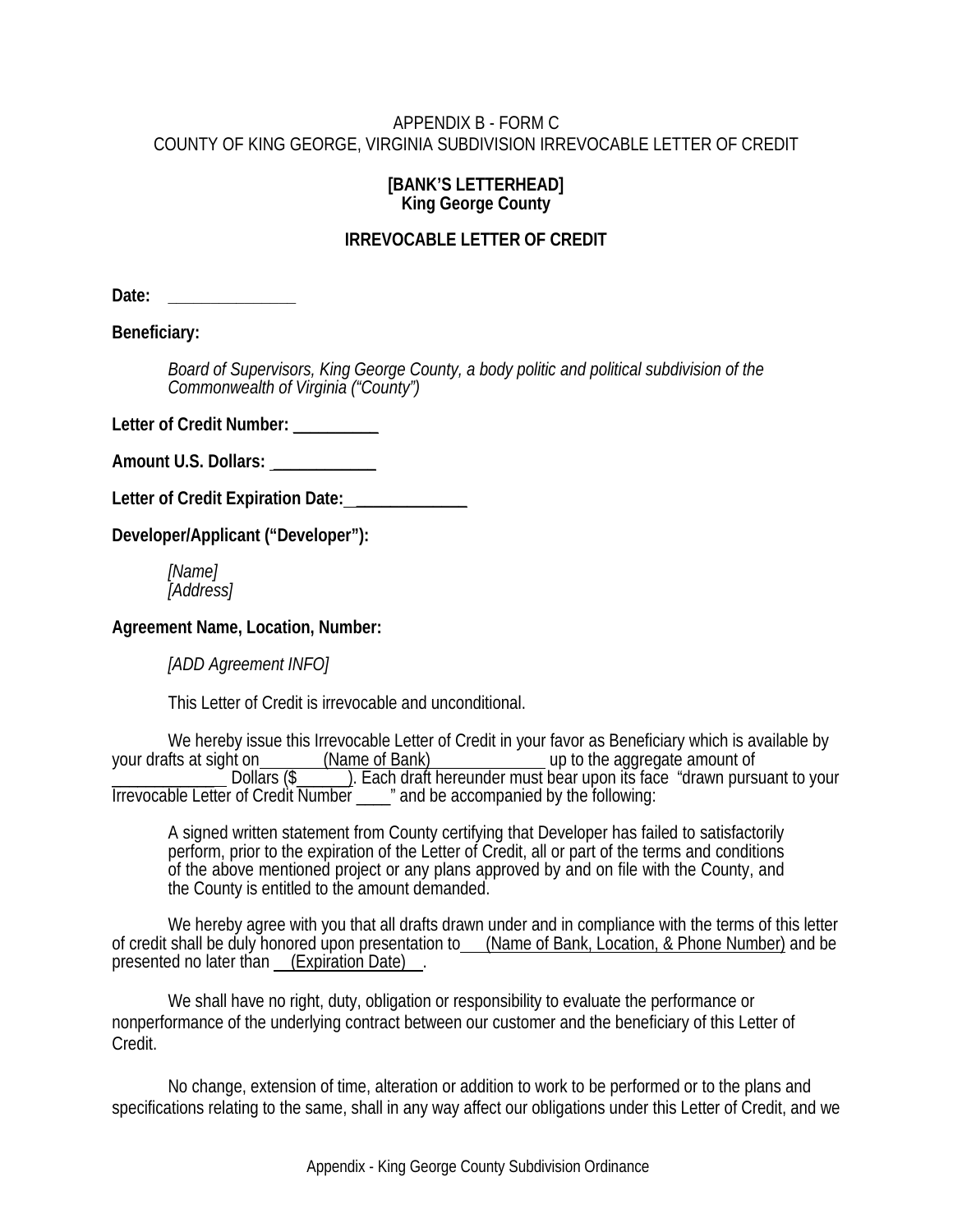hereby waive notice of any such change, extension of time, alteration, or addition, on the understanding that no such change, extension of time, alteration, or addition shall increase the amount of our obligation under this Letter of Credit.

It is a condition of this letter of credit that it shall be considered automatically extended without amendment from the present or any future expiration date unless we notify you in writing by courier at least sixty (60) days prior to any such expiration date that this letter of credit will not be renewed.

If the issuer of this Letter of Credit becomes critically undercapitalized, as defined in the Code of Federal Regulations, or insolvent, as defined in any applicable federal or state statute or regulation, the County shall be immediately entitled to draw on this Letter of Credit. In such event, you may draw on this Letter of Credit by means of your drafts on us, at sight accompanied by certification of the Director, DPWES, that the issuer of this Letter of Credit has become critically

undercapitalized, as defined in the Code of Federal Regulations, or insolvent, as defined in any applicable federal or state statute or regulation.

This Letter of Credit is subject to the "UNIFORM CUSTOMS AND PRACTICE (UCP 600) FOR DOCUMENTARY CREDITS PUBLISHED BY THE INTERNATIONAL CHAMBER OF COMMERCE IN EFFECT ON DATE OF ISSUANCE AND THE LAWS OF THE STATE OF VIRGINIA."

**Name of Bank**

**\_\_\_\_\_\_\_\_\_\_\_\_\_\_\_\_\_\_\_\_\_\_\_\_\_\_\_\_\_\_\_\_\_\_\_\_\_\_\_ Authorized Signature of Bank [Name & Title Below Signature & Phone Number]** 

Rev. Feb 1, 2010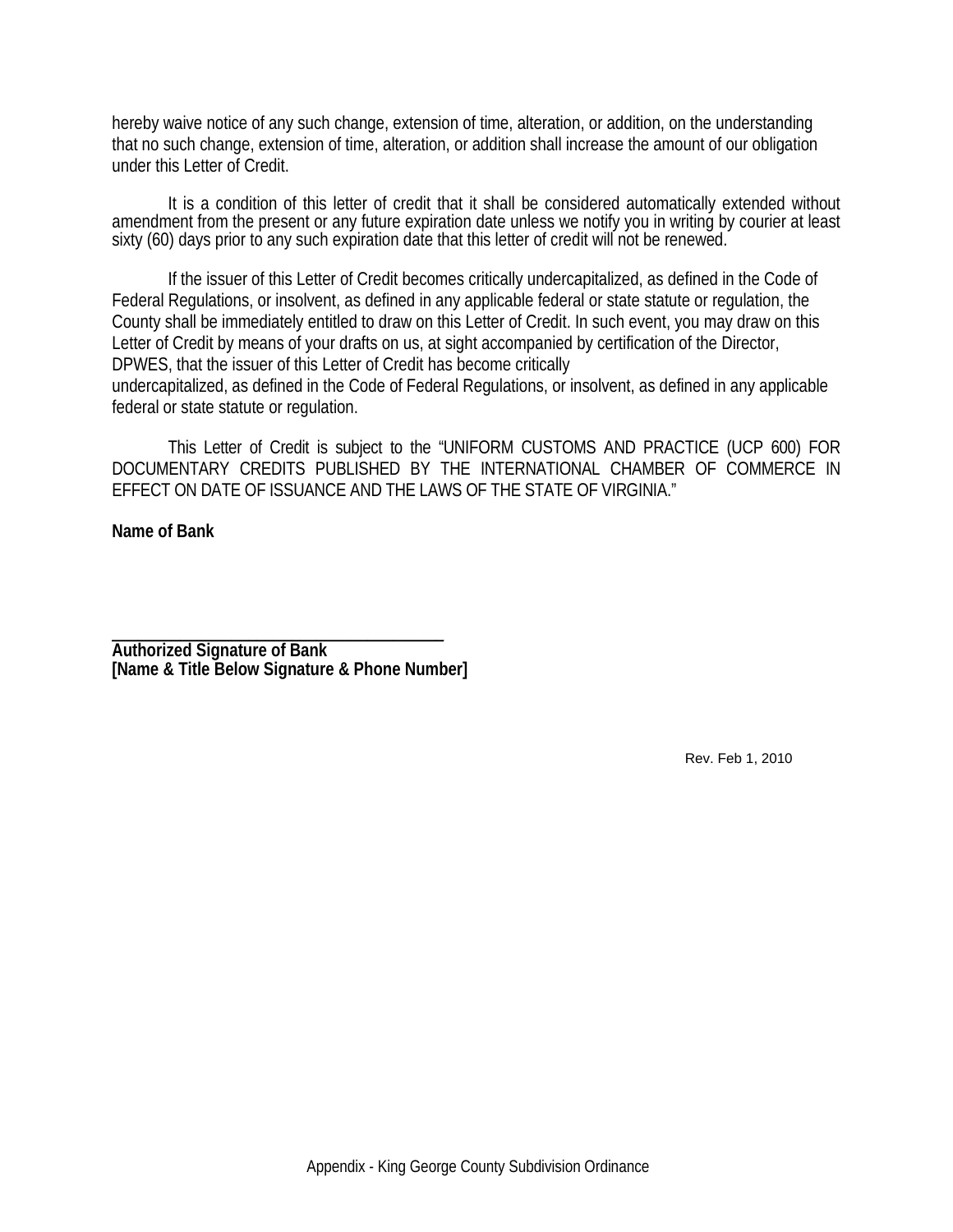# APPENDIX C SUMMARY OF AMENDMENTS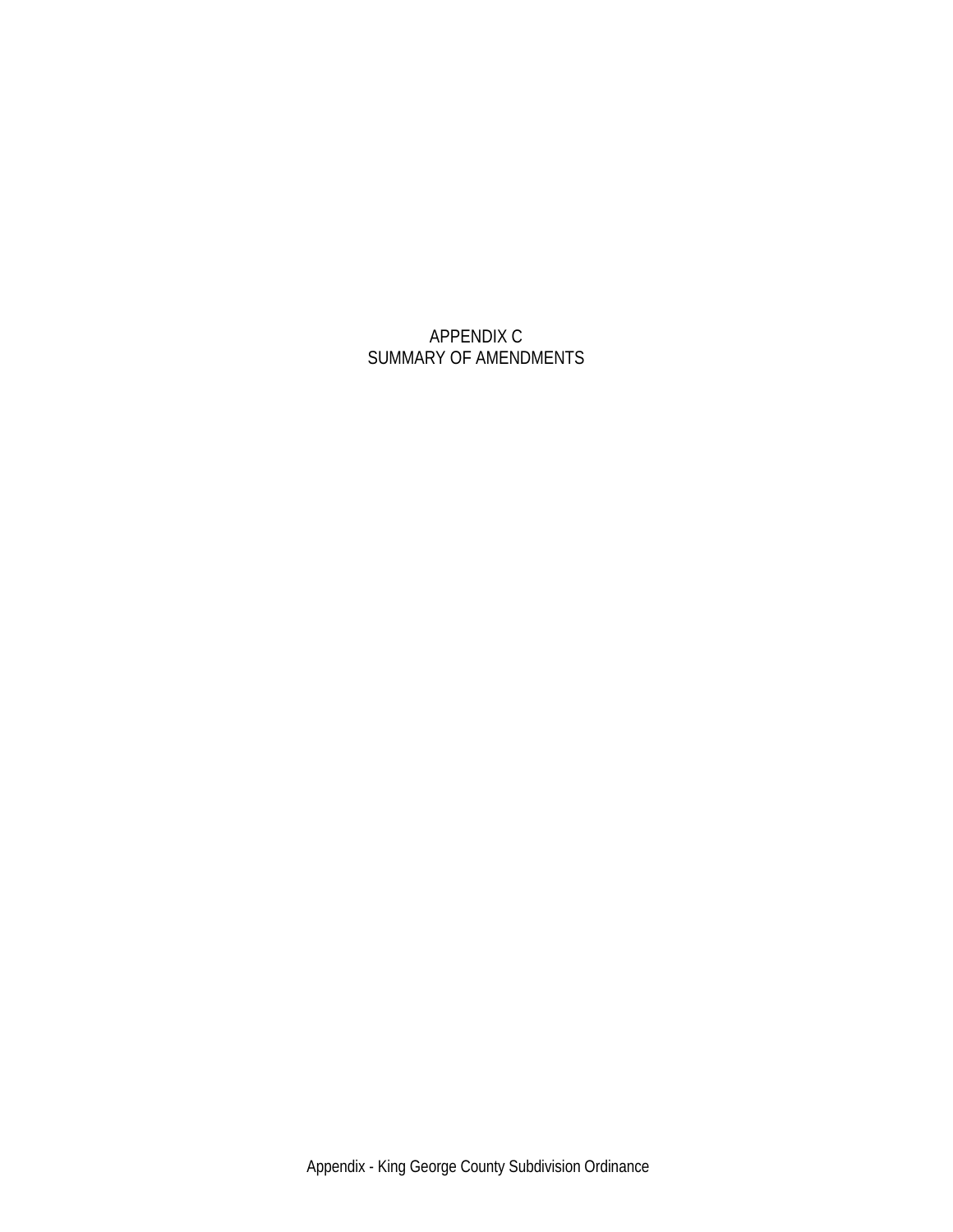# APPENDIX C SUMMARY OF AMENDMENTS

**Case Number 03-03-S01:** Amendments to Section 9.2.1, Procedure for Appeal to Subdivision and Section 9.2.3, Time to Appeal.

**Case Number 03-06-S02:** Amendments to Section 1.4.2.b, added a signature line for Exempt Subdivisions and Amended Section 6.2.1, clarified meaning of text.

**Case Number 05-07-S01:** Amendment to Section 1.7, Definitions, Amended definition of Parent Tract.

**Case Number 06-12-S02:** Amendment to King George County Subdivision Ordinance:

- 1. Delete Grandfather Provision (page 1)
- 2. Modify when plat considered officially submitted (after staff review p. 4).
- 3. Modify Definitions
	- a. Add definition for "Agricultural Land" (page 4)
	- b. Add definition for "Chesapeake Bay Preservation Area Overlay Zoning District" (page 4).
	- c. Delete definition for "Community Open Space" (page 5)
	- d. Add definition for "Development" (page 6)
	- e. Add definition for "Pipe Stem Lot" (page 6) and "Pipe Stem Driveway" (page 8)
	- f. Amend definition of "Open Space" (pages 6)
	- g. Amend definition of "Open Space, common" (page 7)
	- h. Amend definition of "Open Space, usable" (page 7)
	- i. Add definition for "Resource Protection Area (RPA)" (page 8)
	- j. Add definition for "Undeveloped land" (page 9)
	- k. Add definition for "Silviculture" (page 9)
	- l. Add definition for "Wetlands" (page 10)
	- m. Add definition for "Wetlands, nontidal" (page 10)
	- n. Add definition for "Wetlands, tidal" (page 10)
- 4. Amend language of "Review Process" (page 14)
- 5. Modify Cluster Development Standards (page 27-29) FUTHER MODIFY
- 6. Delete "true north" from Section 6.2.1.9 (page 30).
- 7. Modify "Family Subdivision" to clarify preamble language (one division per family member) and to require that plats provide "State Plane Coordinate System information" (page 33).
- 8. Modify "Section 8.3.1.c" requirements for inter-parcel connector streets (page 36).
- 9. Modify Useable Open Space Requirements (page 36).
- 10. Add "Block Length" requirements (page 38).
- 11. Modify "Unusable Land Standard" for consistency with Zoning Ordinance (page 40).
- 12. Modify "Monument Requirements" to require two geodetic controls with each Major Subdivision (page 41)

**Case Number 07-09-S01:** Amendments to the King George County Subdivision Ordinance: to allow commercial and industrial subdivisions to occur on private roads by exempting commercial and industrial lots from the preliminary site plan process, exempting commercial and industrial lots from the requirement of fronting on a state maintained road, making the Planning Commission the approval authority for division plats of commercial and industrial zoned lots and also to allow stormwater management facilities and required landscape buffer strips to be located on individual lots within a subdivision.

**Case Number 10-10-S01:** Added the requirement to provide the following notes to Section 1.4.2.b, Exempt Subdivisions (p. 3); Section 3.9, Final Plats of Major Subdivisions (involving 6 or more parcels) (p. 22;

Section 6.2.1, Minor Subdivision (involving 3 or fewer parcels) (p. 30); Section 6.5, Minor Subdivision